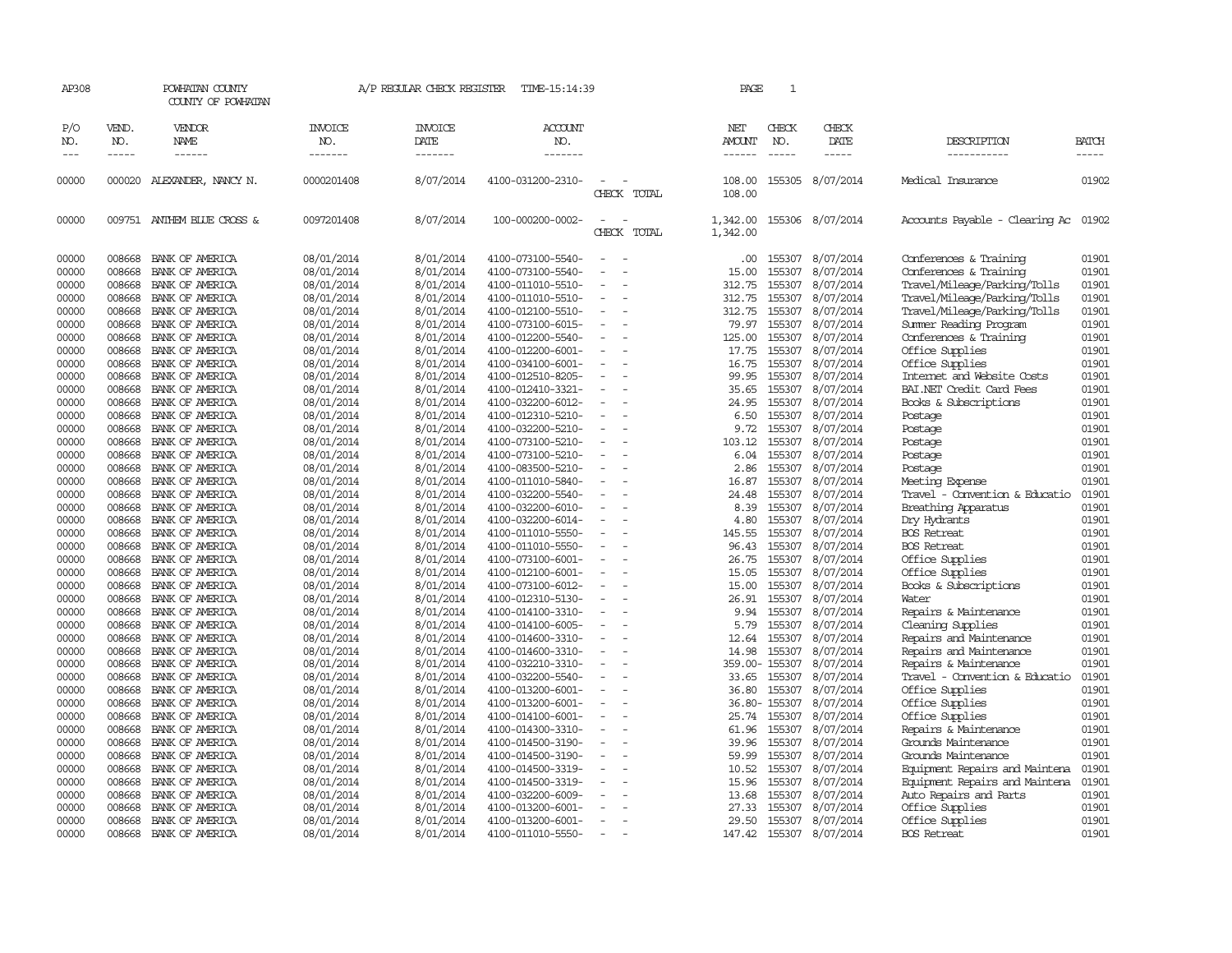| AP308                                                                                                                                                                                                                                                                                                                                                                                        |                  | POWHATAN COUNTY<br>COUNTY OF POWHATAN |                | A/P REGULAR CHECK REGISTER | TIME-15:14:39     |                          | PAGE                | $\sqrt{2}$       |                        |                                                      |                |
|----------------------------------------------------------------------------------------------------------------------------------------------------------------------------------------------------------------------------------------------------------------------------------------------------------------------------------------------------------------------------------------------|------------------|---------------------------------------|----------------|----------------------------|-------------------|--------------------------|---------------------|------------------|------------------------|------------------------------------------------------|----------------|
| P/O                                                                                                                                                                                                                                                                                                                                                                                          | VEND.            | VENDOR                                | <b>INVOICE</b> | <b>INVOICE</b>             | <b>ACCOUNT</b>    |                          | NET                 | CHECK            | CHECK                  |                                                      |                |
| NO.                                                                                                                                                                                                                                                                                                                                                                                          | NO.              | <b>NAME</b>                           | NO.            | DATE                       | NO.               |                          | AMOUNT              | NO.              | DATE                   | DESCRIPTION                                          | BATCH          |
| $\frac{1}{2} \frac{1}{2} \frac{1}{2} \frac{1}{2} \frac{1}{2} \frac{1}{2} \frac{1}{2} \frac{1}{2} \frac{1}{2} \frac{1}{2} \frac{1}{2} \frac{1}{2} \frac{1}{2} \frac{1}{2} \frac{1}{2} \frac{1}{2} \frac{1}{2} \frac{1}{2} \frac{1}{2} \frac{1}{2} \frac{1}{2} \frac{1}{2} \frac{1}{2} \frac{1}{2} \frac{1}{2} \frac{1}{2} \frac{1}{2} \frac{1}{2} \frac{1}{2} \frac{1}{2} \frac{1}{2} \frac{$ | $- - - - -$      | $- - - - - -$                         | -------        | -------                    | -------           |                          | $- - - - - -$       | $- - - - -$      | -----                  | -----------                                          | -----          |
| 00000                                                                                                                                                                                                                                                                                                                                                                                        | 008668           | BANK OF AMERICA                       | 08/01/2014     | 8/01/2014                  | 4100-011010-5550- | $\equiv$                 | 21.06               | 155307           | 8/07/2014              | <b>BOS</b> Retreat                                   | 01901          |
| 00000                                                                                                                                                                                                                                                                                                                                                                                        | 008668           | BANK OF AMERICA                       | 08/01/2014     | 8/01/2014                  | 4100-013200-6001- |                          | 6.31                | 155307           | 8/07/2014              | Office Supplies                                      | 01901          |
| 00000                                                                                                                                                                                                                                                                                                                                                                                        | 008668           | BANK OF AMERICA                       | 08/01/2014     | 8/01/2014                  | 4100-011010-5840- |                          | 43.75               | 155307           | 8/07/2014              | Meeting Expense                                      | 01901          |
| 00000                                                                                                                                                                                                                                                                                                                                                                                        | 008668           | BANK OF AMERICA                       | 08/01/2014     | 8/01/2014                  | 4100-012510-6002- |                          | 38.54               | 155307           | 8/07/2014              | Computer Equipment-non-capital                       | 01901          |
| 00000                                                                                                                                                                                                                                                                                                                                                                                        | 008668           | BANK OF AMERICA                       | 08/01/2014     | 8/01/2014                  | 4100-012220-7002- |                          | 20.00               | 155307           | 8/07/2014              | Criminal Background Checks                           | 01901          |
| 00000                                                                                                                                                                                                                                                                                                                                                                                        | 008668           | BANK OF AMERICA                       | 08/01/2014     | 8/01/2014                  | 4100-035100-3310- |                          | 94.18               | 155307           | 8/07/2014              | Repairs & Maintenance                                | 01901          |
| 00000                                                                                                                                                                                                                                                                                                                                                                                        | 008668           | BANK OF AMERICA                       | 08/01/2014     | 8/01/2014                  | 4100-012200-5810- |                          | 22.50               | 155307           | 8/07/2014              | Dues/Association Memberships                         | 01901          |
| 00000                                                                                                                                                                                                                                                                                                                                                                                        | 008668           | BANK OF AMERICA                       | 08/01/2014     | 8/01/2014                  | 4100-081100-5210- | $\sim$                   | 100.00              | 155307           | 8/07/2014              | Postage                                              | 01901          |
| 00000                                                                                                                                                                                                                                                                                                                                                                                        | 008668           | BANK OF AMERICA                       | 08/01/2014     | 8/01/2014                  | 4100-011010-5840- |                          | 45.28               | 155307           | 8/07/2014              | Meeting Expense                                      | 01901          |
| 00000                                                                                                                                                                                                                                                                                                                                                                                        | 008668           | BANK OF AMERICA                       | 08/01/2014     | 8/01/2014                  | 4100-012310-5540- |                          | 320.54              | 155307           | 8/07/2014              | Conferences & Training                               | 01901          |
| 00000                                                                                                                                                                                                                                                                                                                                                                                        | 008668           | BANK OF AMERICA                       | 08/01/2014     | 8/01/2014                  | 4100-032200-3600- |                          | 375.00              | 155307           | 8/07/2014              | Advertising                                          | 01901          |
| 00000                                                                                                                                                                                                                                                                                                                                                                                        | 008668           | BANK OF AMERICA                       | 08/01/2014     | 8/01/2014                  | 4100-012510-3320- | $\overline{\phantom{a}}$ | 2,096.00            | 155307           | 8/07/2014              | Maintenance & Service Contract                       | 01901          |
| 00000                                                                                                                                                                                                                                                                                                                                                                                        | 008668           | BANK OF AMERICA                       | 08/01/2014     | 8/01/2014                  | 4100-012200-5540- |                          | 125.00              | 155307           | 8/07/2014              | Conferences & Training                               | 01901          |
| 00000                                                                                                                                                                                                                                                                                                                                                                                        | 008668           | BANK OF AMERICA                       | 08/01/2014     | 8/01/2014                  | 4100-012200-5540- |                          | 125.00              | 155307           | 8/07/2014              | Conferences & Training                               | 01901          |
| 00000                                                                                                                                                                                                                                                                                                                                                                                        | 008668           | BANK OF AMERICA                       | 08/01/2014     | 8/01/2014                  | 4100-012220-5560- | $\equiv$                 | 249.00              | 155307           | 8/07/2014              | Employee Training - Computer C                       | 01901          |
| 00000                                                                                                                                                                                                                                                                                                                                                                                        | 008668           | BANK OF AMERICA                       | 08/01/2014     | 8/01/2014                  | 4100-033300-6001- |                          | 290.71              | 155307           | 8/07/2014              | Office Supplies                                      | 01901          |
| 00000                                                                                                                                                                                                                                                                                                                                                                                        | 008668           | BANK OF AMERICA                       | 08/01/2014     | 8/01/2014                  | 4100-014100-3310- |                          | 183.59              | 155307           | 8/07/2014              | Repairs & Maintenance                                | 01901          |
| 00000                                                                                                                                                                                                                                                                                                                                                                                        | 008668           | BANK OF AMERICA                       | 08/01/2014     | 8/01/2014                  | 4100-034100-6012- |                          | 767.29              | 155307           | 8/07/2014              | Books & Subscriptions                                | 01901          |
| 00000                                                                                                                                                                                                                                                                                                                                                                                        | 008668           | BANK OF AMERICA                       | 08/01/2014     | 8/01/2014                  | 4100-012200-6001- | $\overline{\phantom{a}}$ | 16.75               | 155307           | 8/07/2014              | Office Supplies                                      | 01901          |
| 00000                                                                                                                                                                                                                                                                                                                                                                                        | 008668           | BANK OF AMERICA                       | 08/01/2014     | 8/01/2014                  | 4100-033300-6001- |                          | 17.75               | 155307           | 8/07/2014              | Office Supplies                                      | 01901          |
| 00000                                                                                                                                                                                                                                                                                                                                                                                        | 008668           | BANK OF AMERICA                       | 08/01/2014     | 8/01/2014                  | 4100-081100-6001- |                          | 17.75               | 155307           | 8/07/2014              | Office Supplies                                      | 01901          |
| 00000                                                                                                                                                                                                                                                                                                                                                                                        | 008668           | BANK OF AMERICA                       | 08/01/2014     | 8/01/2014                  | 4100-012510-6002- |                          | 46.87               | 155307           | 8/07/2014              | Computer Equipment-non-capital                       | 01901          |
| 00000                                                                                                                                                                                                                                                                                                                                                                                        | 008668           | BANK OF AMERICA                       | 08/01/2014     | 8/01/2014                  | 4100-012510-6002- |                          | 260.60              | 155307           | 8/07/2014              | Computer Equipment-non-capital                       | 01901          |
| 00000                                                                                                                                                                                                                                                                                                                                                                                        | 008668           | BANK OF AMERICA                       | 08/01/2014     | 8/01/2014                  | 4100-012100-5540- |                          | 650.00              | 155307           | 8/07/2014              | Conference & Training                                | 01901          |
| 00000                                                                                                                                                                                                                                                                                                                                                                                        | 008668           | BANK OF AMERICA                       | 08/01/2014     | 8/01/2014                  | 4100-081500-5540- |                          | 199.00              | 155307           | 8/07/2014              | Conferences & Training                               | 01901          |
| 00000                                                                                                                                                                                                                                                                                                                                                                                        | 008668           | BANK OF AMERICA                       | 08/01/2014     | 8/01/2014                  | 4100-011010-5550- | $\equiv$                 | 34.25               | 155307           | 8/07/2014              | <b>BOS Retreat</b>                                   | 01901          |
| 00000                                                                                                                                                                                                                                                                                                                                                                                        | 008668           | BANK OF AMERICA                       | 08/01/2014     | 8/01/2014                  | 4100-073100-3320- | $\overline{\phantom{a}}$ | 416.60              | 155307           | 8/07/2014              | Maintenance & Service Contract                       | 01901          |
| 00000                                                                                                                                                                                                                                                                                                                                                                                        | 008668           | BANK OF AMERICA                       | 08/01/2014     | 8/01/2014                  | 4100-034100-6001- |                          | 76.59               | 155307           | 8/07/2014              | Office Supplies                                      | 01901          |
| 00000                                                                                                                                                                                                                                                                                                                                                                                        | 008668           | BANK OF AMERICA                       | 08/01/2014     | 8/01/2014                  | 4100-032210-3310- |                          |                     | 21.20-155307     | 8/07/2014              | Repairs & Maintenance                                | 01901          |
| 00000                                                                                                                                                                                                                                                                                                                                                                                        | 008668           | BANK OF AMERICA                       | 08/01/2014     | 8/01/2014                  | 4100-032210-3310- | $\equiv$                 | 371.86              | 155307           | 8/07/2014              | Repairs & Maintenance                                | 01901          |
| 00000<br>00000                                                                                                                                                                                                                                                                                                                                                                               | 008668<br>008668 | BANK OF AMERICA                       | 08/01/2014     | 8/01/2014                  | 4100-021100-6002- |                          | 84.99               | 155307           | 8/07/2014              | Computer Equipment non-capital                       | 01901<br>01901 |
|                                                                                                                                                                                                                                                                                                                                                                                              |                  | BANK OF AMERICA                       | 08/01/2014     | 8/01/2014                  | 4100-021100-6002- |                          |                     | 84.99-155307     | 8/07/2014              | Computer Equipment non-capital                       |                |
| 00000                                                                                                                                                                                                                                                                                                                                                                                        | 008668           | BANK OF AMERICA                       | 08/01/2014     | 8/01/2014                  | 4100-014100-3310- | $\equiv$                 | 375.33              | 155307           | 8/07/2014              | Repairs & Maintenance                                | 01901<br>01901 |
| 00000                                                                                                                                                                                                                                                                                                                                                                                        | 008668           | BANK OF AMERICA                       | 08/01/2014     | 8/01/2014                  | 4100-014100-3310- |                          | 25.00               | 155307           | 8/07/2014              | Repairs & Maintenance                                |                |
| 00000                                                                                                                                                                                                                                                                                                                                                                                        | 008668<br>008668 | BANK OF AMERICA                       | 08/01/2014     | 8/01/2014                  | 4100-014500-3190- |                          | 53.73               | 155307<br>155307 | 8/07/2014              | Grounds Maintenance                                  | 01901<br>01901 |
| 00000<br>00000                                                                                                                                                                                                                                                                                                                                                                               | 008668           | BANK OF AMERICA                       | 08/01/2014     | 8/01/2014<br>8/01/2014     | 4100-014500-6009- |                          | 1,016.00            | 155307           | 8/07/2014<br>8/07/2014 | Auto Parts & Repairs<br>Dues/Association Memberships | 01901          |
|                                                                                                                                                                                                                                                                                                                                                                                              |                  | BANK OF AMERICA                       | 08/01/2014     |                            | 4100-073100-5810- |                          | 100.00              |                  |                        |                                                      |                |
| 00000                                                                                                                                                                                                                                                                                                                                                                                        | 008668           | BANK OF AMERICA                       | 08/01/2014     | 8/01/2014                  | 4100-032200-5840- | $\equiv$                 | 50.35               | 155307           | 8/07/2014              | Miscellaneous                                        | 01901          |
| 00000                                                                                                                                                                                                                                                                                                                                                                                        | 008668           | BANK OF AMERICA                       | 08/01/2014     | 8/01/2014                  | 4100-033300-6001- | CHECK TOTAL              | 127.50<br>10,770.28 | 155307           | 8/07/2014              | Office Supplies                                      | 01901          |
|                                                                                                                                                                                                                                                                                                                                                                                              |                  |                                       |                |                            |                   |                          |                     |                  |                        |                                                      |                |
| 00000                                                                                                                                                                                                                                                                                                                                                                                        | 007838           | BROUGHTON, THOMAS B. JR.              | 0078201408     | 8/07/2014                  | 4100-031200-2310- |                          | 92.00               |                  | 155308 8/07/2014       | Medical Insurance                                    | 01902          |
|                                                                                                                                                                                                                                                                                                                                                                                              |                  |                                       |                |                            |                   | CHECK TOTAL              | 92.00               |                  |                        |                                                      |                |
| 00000                                                                                                                                                                                                                                                                                                                                                                                        |                  | 001380 FORD, SUSAN P.                 | 0013201408     | 8/07/2014                  | 4100-012310-2310- |                          | 104.00              |                  | 155309 8/07/2014       | Medical Insurance                                    | 01902          |
|                                                                                                                                                                                                                                                                                                                                                                                              |                  |                                       |                |                            |                   | CHECK TOTAL              | 104.00              |                  |                        |                                                      |                |
| 00000                                                                                                                                                                                                                                                                                                                                                                                        |                  | 008775 HATCHER, TARA D.               | 0087201408     | 8/07/2014                  | 4100-022100-3150- |                          | 2,359.34            |                  | 155310 8/07/2014       | Contract Prosecutor                                  | 01902          |
|                                                                                                                                                                                                                                                                                                                                                                                              |                  |                                       |                |                            |                   | CHECK TOTAL              | 2,359.34            |                  |                        |                                                      |                |
|                                                                                                                                                                                                                                                                                                                                                                                              |                  |                                       |                |                            |                   |                          |                     |                  |                        |                                                      |                |
| 00000                                                                                                                                                                                                                                                                                                                                                                                        |                  | 009638 POE, INEZ L                    | 0096201408     | 8/07/2014                  | 4100-013200-2310- | $\sim$                   | 120.00              |                  | 155311 8/07/2014       | Medical Insurance                                    | 01902          |
|                                                                                                                                                                                                                                                                                                                                                                                              |                  |                                       |                |                            |                   | CHECK TOTAL              | 120.00              |                  |                        |                                                      |                |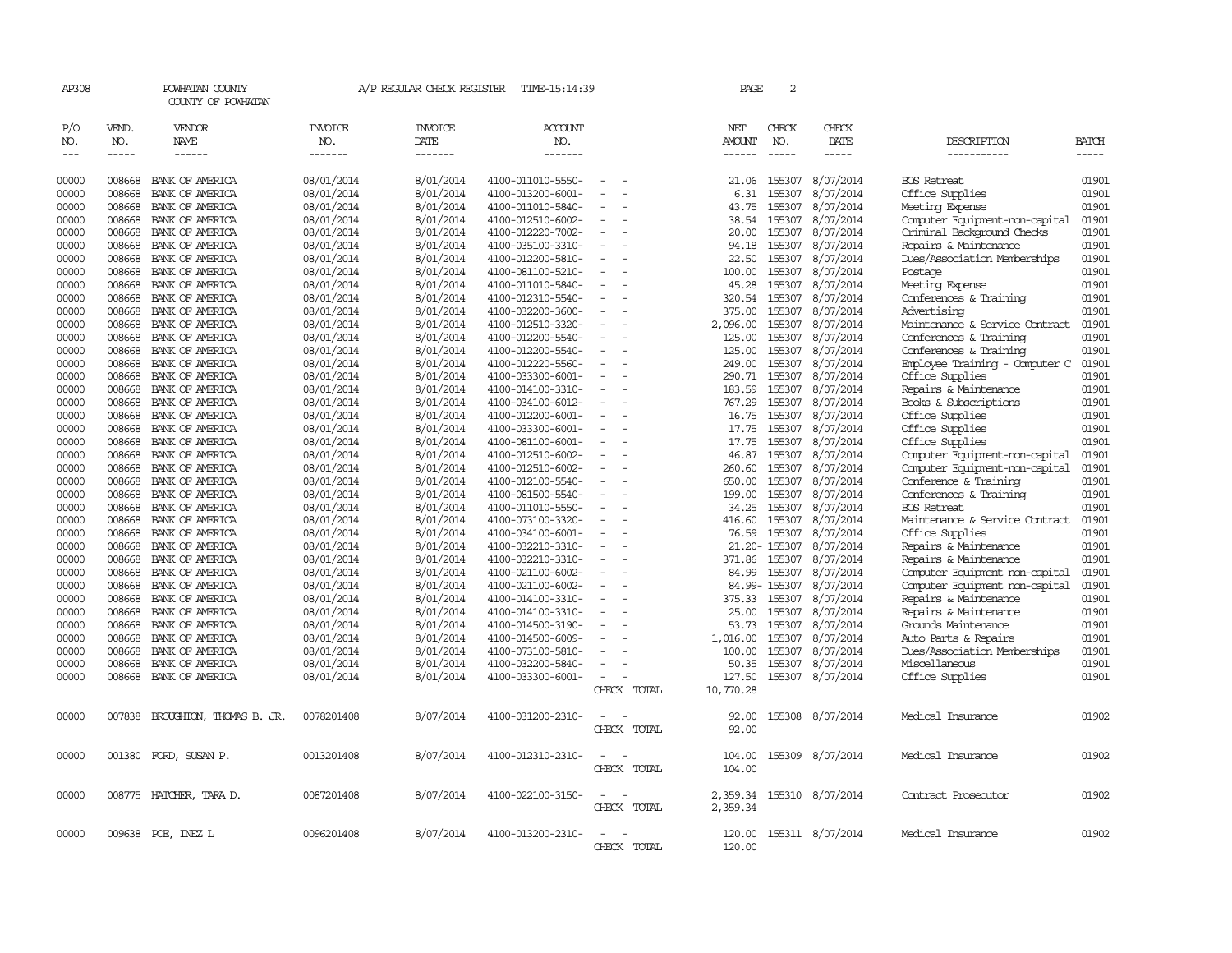| AP308               |                             | POWHATAN COUNTY<br>COUNTY OF POWHATAN                  |                           | A/P REGULAR CHECK REGISTER        | TIME-15:14:39                          |                                                                                                                             | PAGE                                  | 3                             |                                         |                                                 |                       |
|---------------------|-----------------------------|--------------------------------------------------------|---------------------------|-----------------------------------|----------------------------------------|-----------------------------------------------------------------------------------------------------------------------------|---------------------------------------|-------------------------------|-----------------------------------------|-------------------------------------------------|-----------------------|
| P/O<br>NO.<br>$---$ | VEND.<br>NO.<br>$- - - - -$ | VENDOR<br><b>NAME</b><br>$- - - - - -$                 | INVOICE<br>NO.<br>------- | <b>INVOICE</b><br>DATE<br>------- | <b>ACCOUNT</b><br>NO.<br>-------       |                                                                                                                             | NET<br><b>AMOUNT</b><br>$- - - - - -$ | CHECK<br>NO.<br>$\frac{1}{2}$ | CHECK<br>DATE<br>$\cdots \cdots \cdots$ | DESCRIPTION<br>-----------                      | <b>BATCH</b><br>----- |
| 00000               | 001980                      | POORE, FRANCES                                         | 0019201408                | 8/07/2014                         | 4100-012100-2310-                      | $\sim$<br>CHECK TOTAL                                                                                                       | 88.00<br>88.00                        |                               | 155312 8/07/2014                        | Medical Insurance                               | 01902                 |
| 00000               |                             | 006043 POWERS, KATHRYN C.                              | 0060201408                | 8/07/2014                         | 4100-021600-2310-                      | $\overline{\phantom{a}}$<br>$\sim$<br>CHECK TOTAL                                                                           | 120.00<br>120.00                      |                               | 155313 8/07/2014                        | Medical Insurance                               | 01902                 |
| 00000               |                             | 007805 PUETT, VIRGINIA                                 | 0078201408                | 8/07/2014                         | 4100-014100-2310-                      | $\sim$ $ \sim$<br>CHECK TOTAL                                                                                               | 80.00<br>80.00                        |                               | 155315 8/07/2014                        | Medical Insurance                               | 01902                 |
| 00000               |                             | 009077 REYNOLDS, SHIRLEY                               | 0090201408                | 8/07/2014                         | 4100-031200-2310-                      | $\sim$<br>$\sim$<br>CHECK TOTAL                                                                                             | 96.00<br>96.00                        |                               | 155316 8/07/2014                        | Medical Insurance                               | 01902                 |
| 00000               |                             | 006569 STICKELS, RANDAL LEE                            | 0065201408                | 8/07/2014                         | 4100-031200-2310-                      | $\sim$ $\sim$<br>CHECK TOTAL                                                                                                | 72.00<br>72.00                        |                               | 155317 8/07/2014                        | Medical Insurance                               | 01902                 |
| 00000               |                             | 002080 WOODCOCK, LYNN T.                               | 0020201408                | 8/07/2014                         | 4100-031200-2310-                      | $\sim$<br>$\sim$<br>CHECK TOTAL                                                                                             | 108.00<br>108.00                      |                               | 155318 8/07/2014                        | Medical Insurance                               | 01902                 |
| 00000               |                             | 007812 ABS TECHNOLOGY ARCHITECTS                       | SIN008364                 | 7/31/2014                         | 4100-012510-3320-                      | $\sim$<br>$\overline{\phantom{a}}$<br>CHECK TOTAL                                                                           | 8,779.91                              |                               | 8,779.91 155319 8/07/2014               | Maintenance & Service Contract                  | 01899                 |
| 00000               |                             | 007758 ADVANCE AUTO PARTS                              | 6819420456485             | 7/23/2014                         | 4100-014100-6009-                      | $\sim$<br>$\sim$<br>CHECK TOTAL                                                                                             | 33.97<br>33.97                        |                               | 155320 8/07/2014                        | Auto Parts & Repairs                            | 01899                 |
| 00000<br>00000      |                             | 007139 AIRECO SUPPLY INC.<br>007139 AIRECO SUPPLY INC. | 4734481-00<br>4752831-00  | 7/18/2014<br>7/24/2014            | 4100-014100-3308-<br>4100-014100-6004- | CHECK TOTAL                                                                                                                 | 9.62<br>22.99<br>32.61                |                               | 155321 8/07/2014<br>155321 8/07/2014    | HVAC Service and Repairs<br>Tools and Equipment | 01899<br>01899        |
| 00000               |                             | 009206 ATLANTIC EMERGENCY                              | R0S7454P                  | 7/22/2014                         | 4100-032200-6009-                      | $\overline{\phantom{a}}$<br>CHECK TOTAL                                                                                     | 510.56<br>510.56                      |                               | 155322 8/07/2014                        | Auto Repairs and Parts                          | 01899                 |
| 00000<br>00000      |                             | 007941 BAKER & TAYLOR<br>007941 BAKER & TAYLOR         | K22953440<br>5013232429   | 7/29/2014<br>7/30/2014            | 4100-073100-6012-<br>4100-073100-6012- | $\omega_{\rm{max}}$ and $\omega_{\rm{max}}$<br>$\sim$ $ \sim$<br>CHECK TOTAL                                                | 20.94<br>621.75<br>642.69             |                               | 155323 8/07/2014<br>155323 8/07/2014    | Books & Subscriptions<br>Books & Subscriptions  | 01899<br>01899        |
| 00000               |                             | 006249 BATTERY BARN OF VA INC.                         | 242274                    | 7/25/2014                         | 4100-032200-6010-                      | CHECK TOTAL                                                                                                                 | 105.92<br>105.92                      |                               | 155324 8/07/2014                        | Breathing Apparatus                             | 01899                 |
| 00000               | 008793                      | BENEFITS SOLUTIONS, INC.                               | 21043                     | 8/01/2014                         | 4100-012220-2311-                      | $\sim$<br>$\sim$<br>CHECK TOTAL                                                                                             | 62.40<br>62.40                        |                               | 155325 8/07/2014                        | Cobra Fees                                      | 01899                 |
| 00000               |                             | 005025 BENJ. FRANKLIN                                  | 33806                     | 7/29/2014                         | 4100-013200-6001-                      | $\frac{1}{2} \left( \frac{1}{2} \right) \left( \frac{1}{2} \right) = \frac{1}{2} \left( \frac{1}{2} \right)$<br>CHECK TOTAL | 126.85<br>126.85                      |                               | 155326 8/07/2014                        | Office Supplies                                 | 01899                 |
| 00000               |                             | 009984 BRAME SPECIALTY CO., INC.                       | 4401681                   | 8/01/2014                         | 4100-014100-6005-                      | $\sim$ $ \sim$<br>CHECK TOTAL                                                                                               | 1,483.54<br>1,483.54                  |                               | 155327 8/07/2014                        | Cleaning Supplies                               | 01899                 |
| 00000               |                             | 008651 C & L AUTOMOTIVE                                | 6348                      | 7/24/2014                         | 4100-031200-6009-                      | $\sim$ $  -$<br>CHECK TOTAL                                                                                                 | 981.74<br>981.74                      |                               | 155328 8/07/2014                        | Auto Parts/Repairs                              | 01899                 |
| 00000               |                             | 006638 CAPITAL CHEVROLET-GMC                           | 121538                    | 8/01/2014                         | 4100-035100-6009-                      | $\sim$                                                                                                                      |                                       |                               | 16.00 155329 8/07/2014                  | Auto Parts/Repairs                              | 01899                 |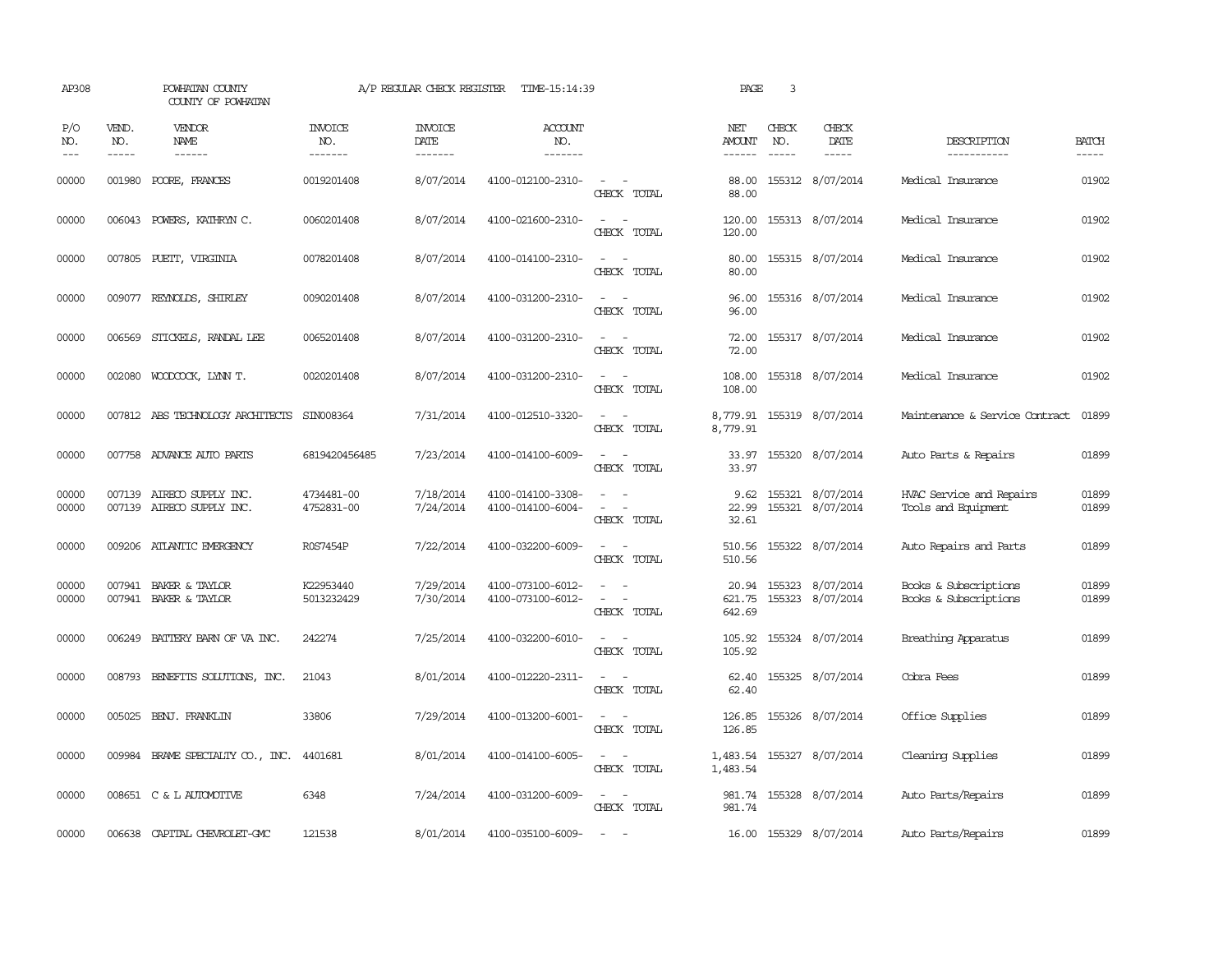| AP308                            |                                                                                                                                                                                                                                                                                                                                                                                                                                                                                                     | POWHATAN COUNTY<br>COUNTY OF POWHATAN                                                                                                                                                                                                                                                                                                                                                                                                                                     |                                                                          | A/P REGULAR CHECK REGISTER                       | TIME-15:14:39                                                                    |                                                                                                                                       | PAGE                                           | $\overline{4}$              |                                                                                                   |                                                                  |                                  |
|----------------------------------|-----------------------------------------------------------------------------------------------------------------------------------------------------------------------------------------------------------------------------------------------------------------------------------------------------------------------------------------------------------------------------------------------------------------------------------------------------------------------------------------------------|---------------------------------------------------------------------------------------------------------------------------------------------------------------------------------------------------------------------------------------------------------------------------------------------------------------------------------------------------------------------------------------------------------------------------------------------------------------------------|--------------------------------------------------------------------------|--------------------------------------------------|----------------------------------------------------------------------------------|---------------------------------------------------------------------------------------------------------------------------------------|------------------------------------------------|-----------------------------|---------------------------------------------------------------------------------------------------|------------------------------------------------------------------|----------------------------------|
| P/O<br>NO.<br>$---$              | VEND.<br>NO.<br>$\begin{tabular}{ccccc} \multicolumn{2}{c}{} & \multicolumn{2}{c}{} & \multicolumn{2}{c}{} & \multicolumn{2}{c}{} & \multicolumn{2}{c}{} & \multicolumn{2}{c}{} & \multicolumn{2}{c}{} & \multicolumn{2}{c}{} & \multicolumn{2}{c}{} & \multicolumn{2}{c}{} & \multicolumn{2}{c}{} & \multicolumn{2}{c}{} & \multicolumn{2}{c}{} & \multicolumn{2}{c}{} & \multicolumn{2}{c}{} & \multicolumn{2}{c}{} & \multicolumn{2}{c}{} & \multicolumn{2}{c}{} & \multicolumn{2}{c}{} & \mult$ | VENDOR<br>NAME<br>$\begin{tabular}{ccccc} \multicolumn{2}{c }{\multicolumn{2}{c }{\multicolumn{2}{c }{\multicolumn{2}{c}}{\hspace{-2.2cm}}}} \multicolumn{2}{c }{\multicolumn{2}{c }{\hspace{-2.2cm}}\hline} \multicolumn{2}{c }{\hspace{-2.2cm}}\hline \multicolumn{2}{c }{\hspace{-2.2cm}}\hline \multicolumn{2}{c }{\hspace{-2.2cm}}\hline \multicolumn{2}{c }{\hspace{-2.2cm}}\hline \multicolumn{2}{c }{\hspace{-2.2cm}}\hline \multicolumn{2}{c }{\hspace{-2.2cm}}$ | <b>INVOICE</b><br>NO.<br>-------                                         | <b>INVOICE</b><br>DATE<br>-------                | ACCOUNT<br>NO.<br>-------                                                        |                                                                                                                                       | NET<br><b>AMOUNT</b><br>------                 | CHECK<br>NO.<br>$- - - - -$ | CHECK<br>DATE<br>$\cdots \cdots \cdots$                                                           | DESCRIPTION<br>-----------                                       | <b>BATCH</b><br>-----            |
| 00000                            | 006638                                                                                                                                                                                                                                                                                                                                                                                                                                                                                              | CAPITAL CHEVROLET-GMC                                                                                                                                                                                                                                                                                                                                                                                                                                                     | 121550                                                                   | 8/01/2014                                        | 4100-031200-6009-                                                                | CHECK TOTAL                                                                                                                           | 59.42<br>75.42                                 |                             | 155329 8/07/2014                                                                                  | Auto Parts/Repairs                                               | 01899                            |
| 00000                            |                                                                                                                                                                                                                                                                                                                                                                                                                                                                                                     | 008723 CAS SEVERN                                                                                                                                                                                                                                                                                                                                                                                                                                                         | 3002056                                                                  | 7/25/2014                                        | 4100-012510-6001-                                                                | CHECK TOTAL                                                                                                                           | 265.00<br>265.00                               |                             | 155330 8/07/2014                                                                                  | Office Supplies                                                  | 01899                            |
| 00000                            | 000540                                                                                                                                                                                                                                                                                                                                                                                                                                                                                              | CENTRAL VIRGINIA WASTE                                                                                                                                                                                                                                                                                                                                                                                                                                                    | 19486                                                                    | 7/30/2014                                        | 4100-014300-3176-                                                                | $\sim$<br>$\sim$<br>CHECK TOTAL                                                                                                       | 354.92<br>354.92                               |                             | 155331 8/07/2014                                                                                  | Recycling Pulls                                                  | 01899                            |
| 00000<br>00000<br>00000<br>00000 | 006965<br>006965<br>006965<br>006965                                                                                                                                                                                                                                                                                                                                                                                                                                                                | CINIAS CORPORATION<br>CINIAS CORPORATION<br>CINIAS CORPORATION<br>CINIAS CORPORATION                                                                                                                                                                                                                                                                                                                                                                                      | 143399252<br>143399252<br>143403068<br>143403068                         | 7/23/2014<br>7/23/2014<br>7/30/2014<br>7/30/2014 | 4100-014300-6011-<br>4100-014100-6011-<br>4100-014300-6011-<br>4100-014100-6011- | $\sim$<br>CHECK TOTAL                                                                                                                 | 105.59<br>123.80<br>134.78<br>126.91<br>491.08 |                             | 155332 8/07/2014<br>155332 8/07/2014<br>155332 8/07/2014<br>155332 8/07/2014                      | Uniforms<br>Uniforms<br>Uniforms<br>Uniforms                     | 01899<br>01899<br>01899<br>01899 |
| 00000<br>00000                   | 006853<br>006853                                                                                                                                                                                                                                                                                                                                                                                                                                                                                    | CLODFELTER'S HEATING AND<br>CLODFELTER'S HEATING AND                                                                                                                                                                                                                                                                                                                                                                                                                      | MA-5-7-14MAINST<br>37920                                                 | 8/04/2014<br>8/04/2014                           | 4100-032300-3320-<br>4100-032300-3320-                                           | $\frac{1}{2} \left( \frac{1}{2} \right) \left( \frac{1}{2} \right) = \frac{1}{2} \left( \frac{1}{2} \right)$<br>$\sim$<br>CHECK TOTAL | 360.00<br>574.75                               |                             | 155333 8/07/2014<br>214.75 155333 8/07/2014                                                       | Maintenance & Service Contract<br>Maintenance & Service Contract | 01899<br>01899                   |
| 00000                            |                                                                                                                                                                                                                                                                                                                                                                                                                                                                                                     | 009899 COMCAST                                                                                                                                                                                                                                                                                                                                                                                                                                                            | 01684145660101                                                           | 7/21/2014                                        | 4100-032210-5230-                                                                | $\sim$<br>CHECK TOTAL                                                                                                                 | 83.59<br>83.59                                 |                             | 155334 8/07/2014                                                                                  | Telephone Services                                               | 01899                            |
| 00000<br>00000                   | 010201<br>010201                                                                                                                                                                                                                                                                                                                                                                                                                                                                                    | <b>COMONEALTH BUSINESS</b><br><b>COMONEALTH BUSINESS</b>                                                                                                                                                                                                                                                                                                                                                                                                                  | 1432<br>1432                                                             | 7/30/2014<br>7/30/2014                           | 4100-012410-6001-<br>4100-012200-6001-                                           | CHECK TOTAL                                                                                                                           | 275.00<br>84.00<br>359.00                      |                             | 155335 8/07/2014<br>155335 8/07/2014                                                              | Office Supplies<br>Office Supplies                               | 01899<br>01899                   |
| 00000                            |                                                                                                                                                                                                                                                                                                                                                                                                                                                                                                     | 007765 COUNTY WASTE OF VIRGINIA                                                                                                                                                                                                                                                                                                                                                                                                                                           | 433059                                                                   | 7/31/2014                                        | 4100-032300-3185-                                                                | CHECK TOTAL                                                                                                                           | 68.00<br>68.00                                 |                             | 155336 8/07/2014                                                                                  | Trash Removal                                                    | 01899                            |
| 00000                            |                                                                                                                                                                                                                                                                                                                                                                                                                                                                                                     | 010471 DAUBERS COMMECTAL FOOD                                                                                                                                                                                                                                                                                                                                                                                                                                             | 1092270                                                                  | 7/16/2014                                        | 4100-032210-3310-                                                                | $\sim$ $\sim$<br>CHECK TOTAL                                                                                                          | 391.13                                         |                             | 391.13 155337 8/07/2014                                                                           | Repairs & Maintenance                                            | 01899                            |
| 00000<br>00000                   |                                                                                                                                                                                                                                                                                                                                                                                                                                                                                                     | 006016 DAVIS MERCHANT EQUIPMENT<br>006016 DAVIS MERCHANT EQUIPMENT                                                                                                                                                                                                                                                                                                                                                                                                        | 106489<br>106632                                                         | 7/15/2014<br>7/24/2014                           | 4100-032220-3310-<br>4100-014500-3319-                                           | $\frac{1}{2} \left( \frac{1}{2} \right) \left( \frac{1}{2} \right) = \frac{1}{2} \left( \frac{1}{2} \right)$<br>CHECK TOTAL           | 41.12<br>77.11                                 |                             | 35.99 155338 8/07/2014<br>155338 8/07/2014                                                        | Repairs & Maintenance<br>Equipment Repairs and Maintena 01899    | 01899                            |
| 00000                            |                                                                                                                                                                                                                                                                                                                                                                                                                                                                                                     | 010079 DEAL & LACHENEY P.C.                                                                                                                                                                                                                                                                                                                                                                                                                                               | 4596                                                                     | 8/01/2014                                        | 4100-012210-3150-                                                                | $\sim$ $\sim$<br>CHECK TOTAL                                                                                                          | 10,000.00<br>10,000.00                         |                             | 155339 8/07/2014                                                                                  | Contracted County Attorney                                       | 01899                            |
| 00000                            |                                                                                                                                                                                                                                                                                                                                                                                                                                                                                                     | 007288 DOMINION ENERGY                                                                                                                                                                                                                                                                                                                                                                                                                                                    | 103452                                                                   | 7/14/2014                                        | 4100-014100-3310-                                                                | $\omega_{\rm{max}}$ and $\omega_{\rm{max}}$<br>CHECK TOTAL                                                                            | 170.00<br>170.00                               |                             | 155340 8/07/2014                                                                                  | Repairs & Maintenance                                            | 01899                            |
| 00000<br>00000<br>00000<br>00000 | 000860<br>000860<br>000860                                                                                                                                                                                                                                                                                                                                                                                                                                                                          | DOMINION VIRGINIA POWER<br>DOMINION VIRGINIA POWER<br>DOMINION VIRGINIA POWER<br>000860 DOMINION VIRGINIA POWER                                                                                                                                                                                                                                                                                                                                                           | 2202262503 0814<br>3800000105 0814<br>3848526962 0814<br>8762105008 0814 | 8/01/2014<br>7/29/2014<br>8/01/2014<br>8/01/2014 | 4100-032300-5110-<br>4100-014100-5110-<br>4100-032300-5110-<br>4100-032300-5110- | $\equiv$<br>$\sim$ $\sim$<br>CHECK TOTAL                                                                                              | 543.91<br>1,654.14                             |                             | 348.14 155341 8/07/2014<br>155341 8/07/2014<br>579.31 155341 8/07/2014<br>182.78 155341 8/07/2014 | Electricity<br>Electricity<br>Electricity<br>Electricity         | 01899<br>01899<br>01899<br>01899 |
| 00000                            |                                                                                                                                                                                                                                                                                                                                                                                                                                                                                                     | 008750 DOMINION VIRGINIA POWER                                                                                                                                                                                                                                                                                                                                                                                                                                            | 9492739694 0814                                                          | 7/22/2014                                        | 4100-053910-5643-                                                                | $\sim$<br>CHECK TOTAL                                                                                                                 | 445.98                                         |                             | 445.98 155342 8/07/2014                                                                           | PCCAA Services - Federal CSBG                                    | 01899                            |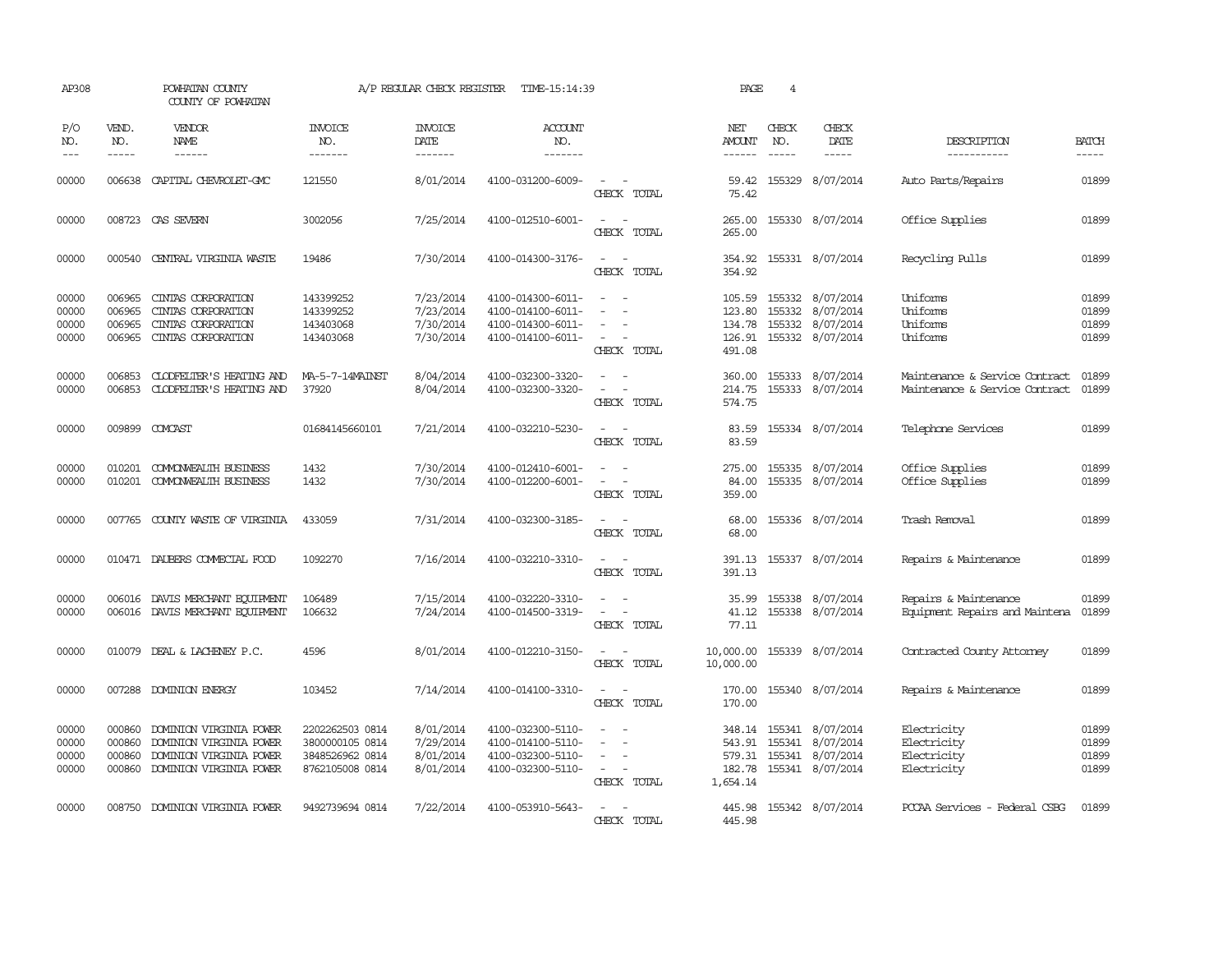| AP308                                                                                                             |                                                                                                                                | POWHATAN COUNTY<br>COUNTY OF POWHATAN                                                                                                                                                                                                                                           |                                                                                                                                         | A/P REGULAR CHECK REGISTER                                                                                                                                            | TIME-15:14:39                                                                                                                                                                                                                                                                 |                                                               | PAGE                                                                                                                                             | 5                                                                                                                    |                                                                                                                                                                              |                                                                                                                                                                                                                                                                                                                                                                                                         |                                                                                                                   |
|-------------------------------------------------------------------------------------------------------------------|--------------------------------------------------------------------------------------------------------------------------------|---------------------------------------------------------------------------------------------------------------------------------------------------------------------------------------------------------------------------------------------------------------------------------|-----------------------------------------------------------------------------------------------------------------------------------------|-----------------------------------------------------------------------------------------------------------------------------------------------------------------------|-------------------------------------------------------------------------------------------------------------------------------------------------------------------------------------------------------------------------------------------------------------------------------|---------------------------------------------------------------|--------------------------------------------------------------------------------------------------------------------------------------------------|----------------------------------------------------------------------------------------------------------------------|------------------------------------------------------------------------------------------------------------------------------------------------------------------------------|---------------------------------------------------------------------------------------------------------------------------------------------------------------------------------------------------------------------------------------------------------------------------------------------------------------------------------------------------------------------------------------------------------|-------------------------------------------------------------------------------------------------------------------|
| P/O<br>NO.<br>$---$                                                                                               | VEND.<br>NO.<br>$- - - - -$                                                                                                    | VENDOR<br>NAME                                                                                                                                                                                                                                                                  | <b>INVOICE</b><br>NO.<br>-------                                                                                                        | <b>INVOICE</b><br>DATE<br>-------                                                                                                                                     | <b>ACCOUNT</b><br>NO.<br>-------                                                                                                                                                                                                                                              |                                                               | NET<br><b>AMOUNT</b>                                                                                                                             | CHECK<br>NO.                                                                                                         | CHECK<br>DATE                                                                                                                                                                | DESCRIPTION<br>-----------                                                                                                                                                                                                                                                                                                                                                                              | <b>BATCH</b><br>-----                                                                                             |
| 00000                                                                                                             | 001910                                                                                                                         | DUNN GAS COMPANY                                                                                                                                                                                                                                                                | 70133                                                                                                                                   | 7/28/2014                                                                                                                                                             | 4100-014100-5120-                                                                                                                                                                                                                                                             | $\overline{\phantom{a}}$<br>CHECK TOTAL                       | 3,140.55<br>3,140.55                                                                                                                             |                                                                                                                      | 155343 8/07/2014                                                                                                                                                             | Fuel                                                                                                                                                                                                                                                                                                                                                                                                    | 01899                                                                                                             |
| 00000                                                                                                             |                                                                                                                                | 006842 EAGLE FIRE INC.                                                                                                                                                                                                                                                          | <b>SRVCE081811</b>                                                                                                                      | 7/21/2014                                                                                                                                                             | 4100-032220-3310-                                                                                                                                                                                                                                                             | $\equiv$<br>CHECK TOTAL                                       | 3,163.00<br>3,163.00                                                                                                                             |                                                                                                                      | 155344 8/07/2014                                                                                                                                                             | Repairs & Maintenance                                                                                                                                                                                                                                                                                                                                                                                   | 01899                                                                                                             |
| 00000                                                                                                             |                                                                                                                                | 009868 ELECTION CENTER                                                                                                                                                                                                                                                          | VA12072014                                                                                                                              | 5/30/2014                                                                                                                                                             | 4100-013200-5540-                                                                                                                                                                                                                                                             | CHECK TOTAL                                                   | 198.00<br>198.00                                                                                                                                 |                                                                                                                      | 155345 8/07/2014                                                                                                                                                             | Conferences & Training                                                                                                                                                                                                                                                                                                                                                                                  | 01899                                                                                                             |
| 00000<br>00000                                                                                                    | 008373                                                                                                                         | EMERGENCY MOBILE SERVICE<br>008373 EMERGENCY MOBILE SERVICE                                                                                                                                                                                                                     | 1990<br>1991                                                                                                                            | 7/17/2014<br>7/17/2014                                                                                                                                                | 4100-032200-6009-<br>4100-032200-6009-                                                                                                                                                                                                                                        | CHECK TOTAL                                                   | 1,588.02<br>1,263.56<br>2,851.58                                                                                                                 |                                                                                                                      | 155346 8/07/2014<br>155346 8/07/2014                                                                                                                                         | Auto Repairs and Parts<br>Auto Repairs and Parts                                                                                                                                                                                                                                                                                                                                                        | 01899<br>01899                                                                                                    |
| 00000                                                                                                             |                                                                                                                                | 007537 FERGUSON ENTERPRISES, INC 3142067                                                                                                                                                                                                                                        |                                                                                                                                         | 7/25/2014                                                                                                                                                             | 4100-032210-3310-                                                                                                                                                                                                                                                             | CHECK TOTAL                                                   | 65.88<br>65.88                                                                                                                                   |                                                                                                                      | 155347 8/07/2014                                                                                                                                                             | Repairs & Maintenance                                                                                                                                                                                                                                                                                                                                                                                   | 01899                                                                                                             |
| 00000                                                                                                             | 009080                                                                                                                         | FIRE & EMS VIRGINIA                                                                                                                                                                                                                                                             | RENEWAL 2014                                                                                                                            | 7/31/2014                                                                                                                                                             | 4100-032200-6012-                                                                                                                                                                                                                                                             | CHECK TOTAL                                                   | 18.00<br>18.00                                                                                                                                   |                                                                                                                      | 155348 8/07/2014                                                                                                                                                             | Books & Subscriptions                                                                                                                                                                                                                                                                                                                                                                                   | 01899                                                                                                             |
| 00000                                                                                                             |                                                                                                                                | 000338 FIRE PROTECTION EQUIP. CO                                                                                                                                                                                                                                                | 00090239                                                                                                                                | 7/22/2014                                                                                                                                                             | 4100-032200-6010-                                                                                                                                                                                                                                                             | CHECK TOTAL                                                   | 9,852.02<br>9,852.02                                                                                                                             |                                                                                                                      | 155349 8/07/2014                                                                                                                                                             | Breathing Apparatus                                                                                                                                                                                                                                                                                                                                                                                     | 01899                                                                                                             |
| 00000<br>00000<br>00000                                                                                           | 000690<br>000690<br>000690                                                                                                     | FLATROCK TIRE & AUTO<br>FLATROCK TIRE & AUTO<br>FLATROCK TIRE & AUTO                                                                                                                                                                                                            | 0008300<br>8450<br>8496                                                                                                                 | 7/21/2014<br>7/31/2014<br>8/04/2014                                                                                                                                   | 4100-032200-6009-<br>4100-031200-6009-<br>4100-035100-6008-                                                                                                                                                                                                                   | $\equiv$<br>CHECK TOTAL                                       | 16.00<br>1,082.75<br>43.20<br>1,141.95                                                                                                           | 155350<br>155350<br>155350                                                                                           | 8/07/2014<br>8/07/2014<br>8/07/2014                                                                                                                                          | Auto Repairs and Parts<br>Auto Parts/Repairs<br>Gas/Grease/Oil                                                                                                                                                                                                                                                                                                                                          | 01899<br>01899<br>01899                                                                                           |
| 00000                                                                                                             |                                                                                                                                | 009419 GOV DEALS                                                                                                                                                                                                                                                                | SALES0000039392                                                                                                                         | 7/31/2014                                                                                                                                                             | 3100-018990-0006-                                                                                                                                                                                                                                                             | $\sim$<br>CHECK TOTAL                                         | 18.37<br>18.37                                                                                                                                   |                                                                                                                      | 155351 8/07/2014                                                                                                                                                             | Sale of Salvage and Surplus                                                                                                                                                                                                                                                                                                                                                                             | 01899                                                                                                             |
| 00000<br>00000<br>00000                                                                                           | 006097<br>006097                                                                                                               | HERTZLER FARM & FEED,<br>INC<br>HERTZLER FARM & FEED,<br>INC<br>006097 HERTZLER FARM & FEED, INC                                                                                                                                                                                | 24496<br>24497<br>24516                                                                                                                 | 7/28/2014<br>7/28/2014<br>8/05/2014                                                                                                                                   | 4100-035100-6022-<br>4100-035100-6022-<br>4100-035100-6022-                                                                                                                                                                                                                   | $\equiv$<br>CHECK TOTAL                                       | 78.00<br>14.99<br>192.91<br>285.90                                                                                                               | 155352<br>155352                                                                                                     | 8/07/2014<br>8/07/2014<br>155352 8/07/2014                                                                                                                                   | Dog Food/Supplies<br>Dog Food/Supplies<br>Dog Food/Supplies                                                                                                                                                                                                                                                                                                                                             | 01899<br>01899<br>01899                                                                                           |
| 00000<br>00000<br>00000<br>00000<br>00000<br>00000<br>00000<br>00000<br>00000<br>00000<br>00000<br>00000<br>00000 | 000120<br>000120<br>000120<br>000120<br>000120<br>000120<br>000120<br>000120<br>000120<br>000120<br>000120<br>000120<br>000120 | JAMES RIVER AIR<br>JAMES RIVER AIR<br><b>JAMES RIVER AIR</b><br><b>JAMES RIVER AIR</b><br>JAMES RIVER AIR<br>JAMES RIVER AIR<br>JAMES RIVER AIR<br><b>JAMES RIVER AIR</b><br>JAMES RIVER AIR<br>JAMES RIVER AIR<br>JAMES RIVER AIR<br>JAMES RIVER AIR<br><b>JAMES RIVER AIR</b> | C135088<br>C135088<br>C135088<br>C135088<br>C135088<br>C135088<br>C135088<br>C135088<br>C135390<br>S47153<br>S47537<br>730412<br>730433 | 7/01/2014<br>7/01/2014<br>7/01/2014<br>7/01/2014<br>7/01/2014<br>7/01/2014<br>7/01/2014<br>7/01/2014<br>7/24/2014<br>7/22/2014<br>7/31/2014<br>7/16/2014<br>7/30/2014 | 4100-014100-3320-<br>4100-032210-3310-<br>4100-035100-3320-<br>4100-014100-3320-<br>4100-014100-3320-<br>4100-032220-3310-<br>4100-014100-3320-<br>4100-014100-3320-<br>4100-014100-3320-<br>4100-014100-3308-<br>4100-014100-3308-<br>4100-032220-3310-<br>4100-014100-3308- | $\overline{\phantom{a}}$<br>$\equiv$<br>$\sim$<br>CHECK TOTAL | 1,035.00<br>384.00<br>220.00<br>131.50<br>263.50<br>348.00<br>783.00<br>1,617.00<br>636.00<br>320.00<br>120.00<br>325.00<br>1,272.22<br>7,455.22 | 155353<br>155353<br>155353<br>155353<br>155353<br>155353<br>155353<br>155353<br>155353<br>155353<br>155353<br>155353 | 8/07/2014<br>8/07/2014<br>8/07/2014<br>8/07/2014<br>8/07/2014<br>8/07/2014<br>8/07/2014<br>8/07/2014<br>8/07/2014<br>8/07/2014<br>8/07/2014<br>8/07/2014<br>155353 8/07/2014 | Maintenance & Service Contract<br>Repairs & Maintenance<br>Landscaping - Animal Control<br>Maintenance & Service Contract<br>Maintenance & Service Contract<br>Repairs & Maintenance<br>Maintenance & Service Contract<br>Maintenance & Service Contract<br>Maintenance & Service Contract<br>HVAC Service and Repairs<br>HVAC Service and Repairs<br>Repairs & Maintenance<br>HVAC Service and Repairs | 01899<br>01899<br>01899<br>01899<br>01899<br>01899<br>01899<br>01899<br>01899<br>01899<br>01899<br>01899<br>01899 |
| 00000                                                                                                             |                                                                                                                                | 008381 JAMES RIVER PETROLEUM                                                                                                                                                                                                                                                    | 66                                                                                                                                      | 7/31/2014                                                                                                                                                             | 4100-035100-6008-                                                                                                                                                                                                                                                             | $\sim$                                                        |                                                                                                                                                  |                                                                                                                      | 847.57 155354 8/07/2014                                                                                                                                                      | Gas/Grease/Oil                                                                                                                                                                                                                                                                                                                                                                                          | 01899                                                                                                             |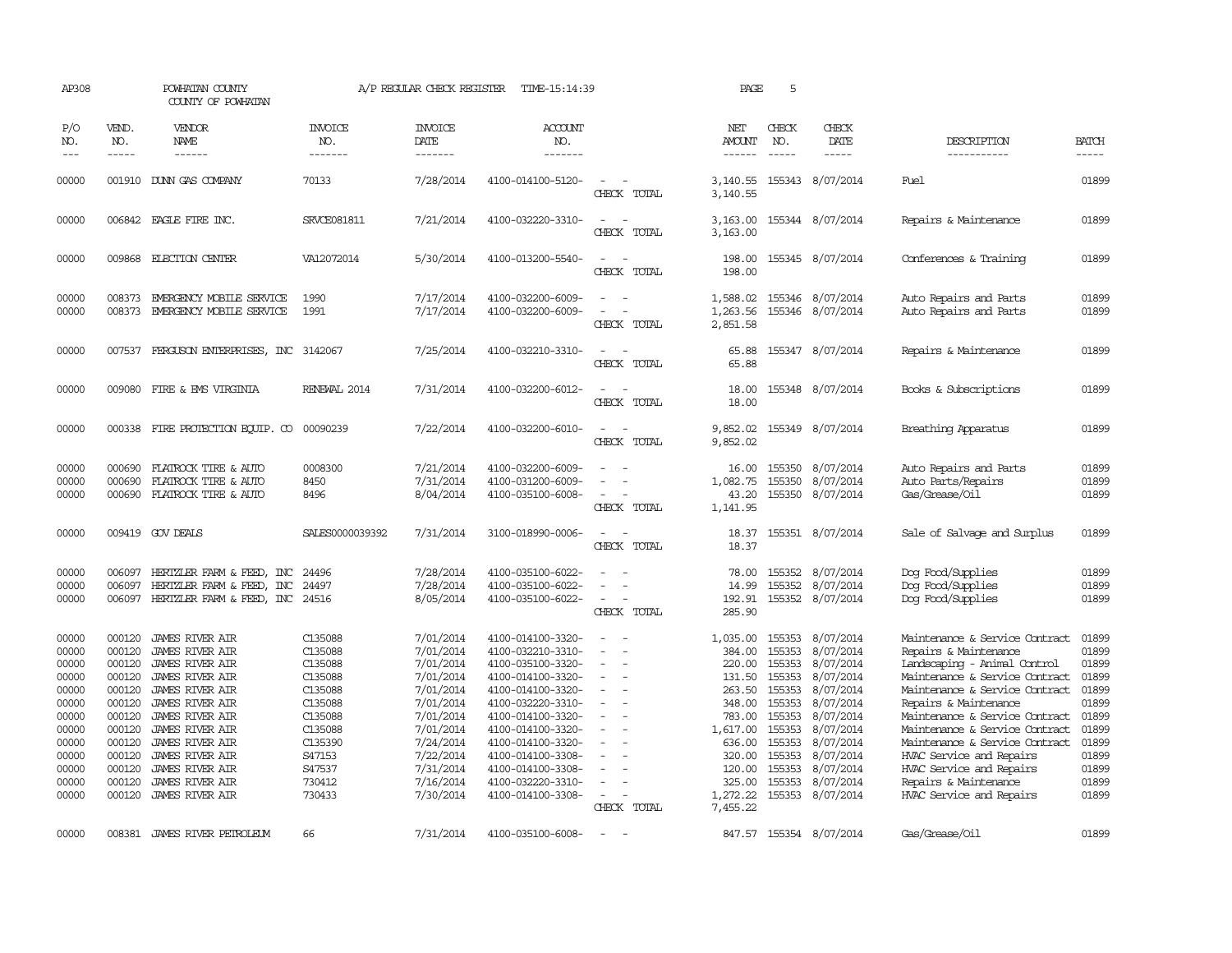| AP308      |               | POWHATAN COUNTY<br>COUNTY OF POWHATAN |                       | A/P REGULAR CHECK REGISTER | TIME-15:14:39     |                                    | PAGE          | 6             |                  |                              |              |
|------------|---------------|---------------------------------------|-----------------------|----------------------------|-------------------|------------------------------------|---------------|---------------|------------------|------------------------------|--------------|
| P/O<br>NO. | VEND.<br>NO.  | <b>VENDOR</b><br>NAME                 | <b>INVOICE</b><br>NO. | <b>INVOICE</b><br>DATE     | ACCOUNT<br>NO.    |                                    | NET<br>AMOUNT | CHECK<br>NO.  | CHECK<br>DATE    | DESCRIPTION                  | <b>BATCH</b> |
| $---$      | $\frac{1}{2}$ | $- - - - - -$                         | -------               | -------                    | -------           |                                    | $\frac{1}{2}$ | $\frac{1}{2}$ | -----            | -----------                  | $- - - - -$  |
| 00000      | 008381        | JAMES RIVER PETROLEUM                 | 66                    | 7/31/2014                  | 4100-031200-6008- |                                    | 7,967.57      |               | 155354 8/07/2014 | Gas/Grease/Oil               | 01899        |
| 00000      | 008381        | JAMES RIVER PETROLEUM                 | 66A                   | 7/31/2014                  | 4100-032300-6008- |                                    | 3,056.37      | 155354        | 8/07/2014        | Gas/Grease/Oil               | 01899        |
| 00000      | 008381        | JAMES RIVER PEIROLEUM                 | 66B                   | 7/31/2014                  | 4100-032200-5120- |                                    | 1,448.42      | 155354        | 8/07/2014        | Apparatus Fuel               | 01899        |
| 00000      | 008381        | JAMES RIVER PETROLEUM                 | 66B                   | 7/31/2014                  | 4100-032200-6008- | $\sim$                             | 246.98        | 155354        | 8/07/2014        | Gas/Grease/Oil               | 01899        |
| 00000      | 008381        | JAMES RIVER PETROLEUM                 | 66C                   | 7/31/2014                  | 4100-035500-6008- |                                    | 270.28        | 155354        | 8/07/2014        | Gas/Grease/Oil               | 01899        |
| 00000      | 008381        | JAMES RIVER PEIROLEUM                 | 66D                   | 7/31/2014                  | 4100-014100-6008- |                                    | 910.63        |               | 155354 8/07/2014 | Gas/Grease/Oil               | 01899        |
| 00000      | 008381        | JAMES RIVER PEIROLEUM                 | 66F                   | 7/31/2014                  | 4100-034100-6008- | $\sim$                             |               | 317.15 155354 | 8/07/2014        | Gas/Grease/Oil               | 01899        |
| 00000      | 008381        | JAMES RIVER PEIROLEUM                 | 66G                   | 7/31/2014                  | 4100-012510-6008- |                                    | 39.47         | 155354        | 8/07/2014        | Gas/Grease/Oil               | 01899        |
| 00000      | 008381        | JAMES RIVER PETROLEUM                 | 66H                   | 7/31/2014                  | 4100-081100-6008- |                                    | 283.71        |               | 155354 8/07/2014 | Gas/Grease/Oil               | 01899        |
| 00000      | 008381        | JAMES RIVER PETROLEUM                 | 66I                   | 7/31/2014                  | 4100-083500-6008- | $\sim$                             | 85.80         |               | 155354 8/07/2014 | Gas/Grease/Oil               | 01899        |
| 00000      |               | 008381 JAMES RIVER PETROLEUM          | 66J                   | 7/31/2014                  | 4100-014300-6008- |                                    | 88.16         |               | 155354 8/07/2014 | Gas/Grease/Oil               | 01899        |
|            |               |                                       |                       |                            |                   | CHECK TOTAL                        | 15,562.11     |               |                  |                              |              |
| 00000      | 009035        | JANI-KING OF RICHMOND                 | RIC08140132           | 8/01/2014                  | 4100-014100-3180- | $\overline{\phantom{0}}$<br>$\sim$ | 6,298.71      |               | 155355 8/07/2014 | Cleaning Service             | 01899        |
|            |               |                                       |                       |                            |                   | CHECK TOTAL                        | 6,298.71      |               |                  |                              |              |
| 00000      |               | 006334 JETER, J.B., CONTRACTOR        | <b>COMPANY3WORK</b>   | 7/11/2014                  | 4100-032200-6014- | $\overline{a}$<br>$\sim$           | 196.00        |               | 155356 8/07/2014 | Dry Hydrants                 | 01899        |
|            |               |                                       |                       |                            |                   | CHECK TOTAL                        | 196.00        |               |                  |                              |              |
| 00000      |               | 001550 M & W PRINTERS, INC.           | 90416                 | 7/25/2014                  | 4100-021600-6001- | $\sim$<br>$\sim$                   | 222.41        |               | 155357 8/07/2014 | Office Supplies              | 01900        |
|            |               |                                       |                       |                            |                   | CHECK TOTAL                        | 222.41        |               |                  |                              |              |
| 00000      |               | 009552 MANSFIELD OIL COMPANY          | 7/15-7/31/2014        | 8/01/2014                  | 4100-032200-5120- | $\sim$<br>- -                      | 357.65        |               | 155358 8/07/2014 | Apparatus Fuel               | 01900        |
|            |               |                                       |                       |                            |                   | CHECK TOTAL                        | 357.65        |               |                  |                              |              |
| 00000      |               | 006146 MCCLELLAN, WENDY SUSAN         | MILEAGE7/7-7/28       | 8/01/2014                  | 4100-031710-5510- | $\sim$<br>$\sim$                   | 116.34        | 155359        | 8/07/2014        | Travel/Mileage/Parking/Tolls | 01900        |
|            |               |                                       |                       |                            |                   | CHECK TOTAL                        | 116.34        |               |                  |                              |              |
| 00000      |               | 010473 MCCORMICK'S GARAGE             | 8910                  | 7/25/2014                  | 4100-032200-6009- |                                    | 1,173.87      | 155360        | 8/07/2014        | Auto Repairs and Parts       | 01900        |
| 00000      |               | 010473 MCCORMICK'S GARAGE             | 8975                  | 8/01/2014                  | 4100-032200-6009- |                                    | 55.96         | 155360        | 8/07/2014        | Auto Repairs and Parts       | 01900        |
|            |               |                                       |                       |                            |                   | CHECK TOTAL                        | 1,229.83      |               |                  |                              |              |
| 00000      |               | 007297 NAFECO, INC.                   | 746094                | 7/28/2014                  | 4100-032200-3310- | $\overline{\phantom{a}}$           | 433.00        |               | 155361 8/07/2014 | Equipment Repair             | 01900        |
|            |               |                                       |                       |                            |                   | CHECK TOTAL                        | 433.00        |               |                  |                              |              |
| 00000      | 000524        | NATIONAL FIRE PROTECTION              | 6199561X              | 10/31/2014                 | 4100-032200-6012- |                                    | 1,165.50      |               | 155362 8/07/2014 | Books & Subscriptions        | 01900        |
|            |               |                                       |                       |                            |                   | CHECK TOTAL                        | 1,165.50      |               |                  |                              |              |
| 00000      |               | 007700 NOLAND COMPANY                 | 318072-00             | 7/18/2014                  | 4100-014100-3310- |                                    | 64.68         | 155363        | 8/07/2014        | Repairs & Maintenance        | 01900        |
| 00000      |               | 007700 NOLAND COMPANY                 | 318137-00             | 7/16/2014                  | 4100-014100-3310- | $\equiv$                           | 423.60        |               | 155363 8/07/2014 | Repairs & Maintenance        | 01900        |
|            |               |                                       |                       |                            |                   | CHECK TOTAL                        | 488.28        |               |                  |                              |              |
| 00000      |               | 008663 O'REILLY, ASHLEY               | POSTAGE               | 8/01/2014                  | 4100-035100-6014- |                                    | 6.49          |               | 155364 8/07/2014 | Other Operating Supplies     | 01900        |
|            |               |                                       |                       |                            |                   | CHECK TOTAL                        | 6.49          |               |                  |                              |              |
| 00000      |               | 007412 OFFICE MAX - A BOISE CO.       | 293305                | 7/29/2014                  | 4100-021600-6001- | $\sim$                             | 140.77        |               | 155365 8/07/2014 | Office Supplies              | 01900        |
|            |               |                                       |                       |                            |                   | CHECK TOTAL                        | 140.77        |               |                  |                              |              |
| 00000      |               | 009281 OVER DRIVE, INC.               | 1369-1512119430       | 7/31/2014                  | 4100-073100-6012- | - 11                               | 309.18        |               | 155366 8/07/2014 | Books & Subscriptions        | 01900        |
|            |               |                                       |                       |                            |                   | CHECK TOTAL                        | 309.18        |               |                  |                              |              |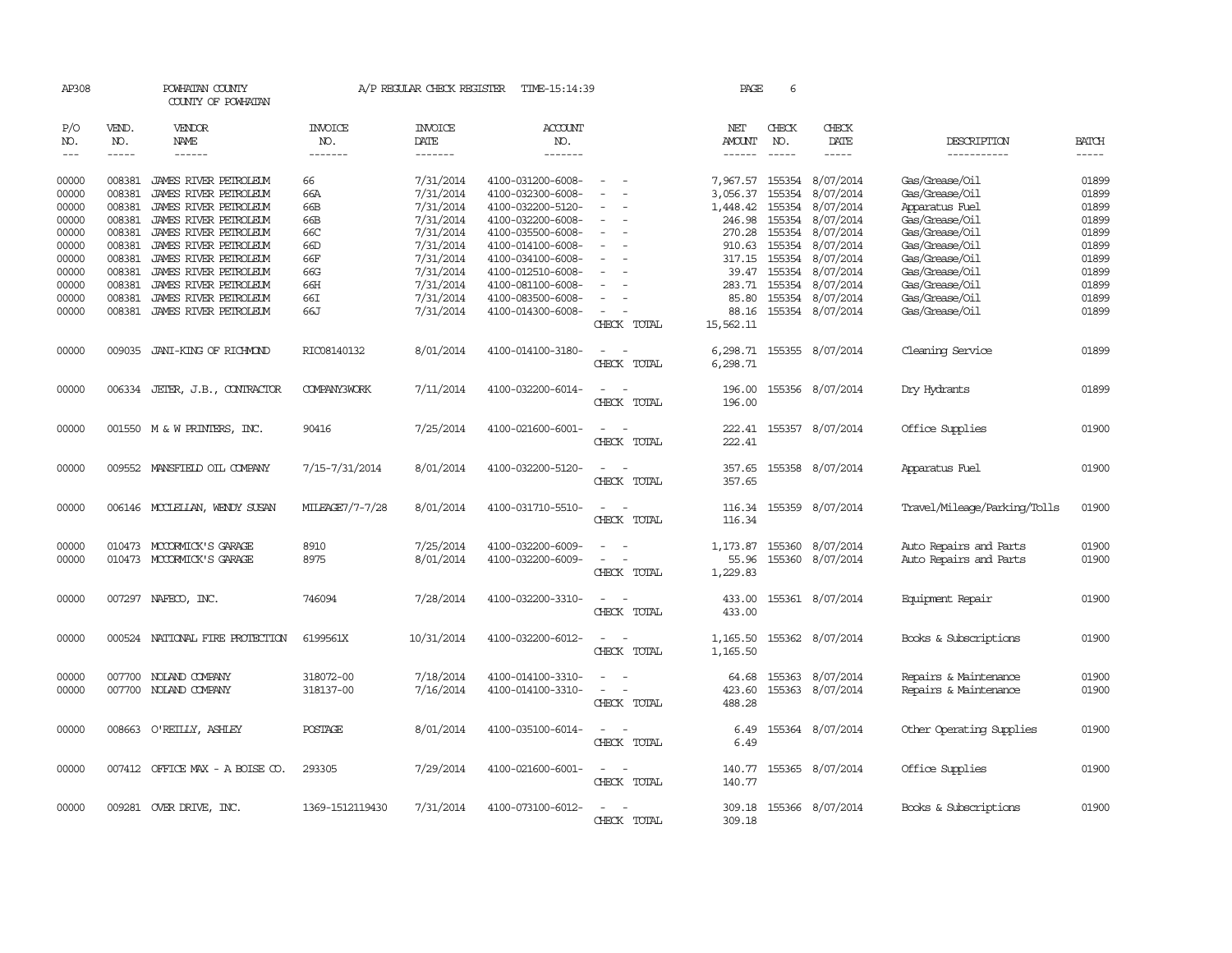| AP308               |                               | POWHATAN COUNTY<br>COUNTY OF POWHATAN    |                                  | A/P REGULAR CHECK REGISTER         | TIME-15:14:39             |                                                | PAGE                           | 7                             |                              |                                |                               |
|---------------------|-------------------------------|------------------------------------------|----------------------------------|------------------------------------|---------------------------|------------------------------------------------|--------------------------------|-------------------------------|------------------------------|--------------------------------|-------------------------------|
| P/O<br>NO.<br>$---$ | VEND.<br>NO.<br>$\frac{1}{2}$ | VENDOR<br>NAME                           | <b>INVOICE</b><br>NO.<br>------- | <b>INVOICE</b><br>DATE<br>-------- | ACCOUNT<br>NO.<br>------- |                                                | NET<br>AMOUNT<br>$- - - - - -$ | CHECK<br>NO.<br>$\frac{1}{2}$ | CHECK<br>DATE<br>$- - - - -$ | DESCRIPTION<br>-----------     | <b>BATCH</b><br>$\frac{1}{2}$ |
|                     |                               |                                          |                                  |                                    |                           |                                                |                                |                               |                              |                                |                               |
| 00000               |                               | 009274 PELEMAN INDUSTRIES, INC.          | 133343                           | 7/24/2014                          | 4100-035500-3500-         | CHECK TOTAL                                    | 196.00<br>196.00               | 155367                        | 8/07/2014                    | Printing & Binding             | 01900                         |
| 00000               |                               | 008404 PEST MASTERS, INC.                | 259697                           | 7/05/2014                          | 4100-032210-3310-         | $\equiv$<br>CHECK TOTAL                        | 110.00<br>110.00               |                               | 155368 8/07/2014             | Repairs & Maintenance          | 01900                         |
| 00000               | 001250                        | POWHATAN AUTO & TRACTOR                  | 310751                           | 7/03/2014                          | 4100-031200-6009-         | $\sim$<br>$\sim$                               | 63.38                          | 155369                        | 8/07/2014                    | Auto Parts/Repairs             | 01900                         |
| 00000               | 001250                        | POWHATAN AUTO & TRACTOR                  | 312439                           | 7/16/2014                          | 4100-032200-6009-         |                                                | 318.00                         | 155369                        | 8/07/2014                    | Auto Repairs and Parts         | 01900                         |
| 00000               | 001250                        | POWHATAN AUTO & TRACTOR                  | 312533                           | 7/17/2014                          | 4100-032200-6009-         | $\overline{\phantom{a}}$                       | 20.97                          | 155369                        | 8/07/2014                    | Auto Repairs and Parts         | 01900                         |
| 00000               | 001250                        | POWHATAN AUTO & TRACTOR                  | 313506                           | 7/24/2014                          | 4100-014500-3319-         | $\sim$                                         | 88.31                          | 155369                        | 8/07/2014                    | Equipment Repairs and Maintena | 01900                         |
| 00000               | 001250                        | POWHATAN AUTO & TRACTOR                  | 313568                           | 7/25/2014                          | 4100-014500-3319-         |                                                | 22.99                          | 155369                        | 8/07/2014                    | Equipment Repairs and Maintena | 01900                         |
| 00000               | 001250                        | POWHATAN AUTO & TRACTOR                  | 313907                           | 7/28/2014                          | 4100-031200-6009-         |                                                | 124.05                         | 155369                        | 8/07/2014                    | Auto Parts/Repairs             | 01900                         |
| 00000               | 001250                        | POWHATAN AUTO & TRACTOR                  | 314127                           | 7/29/2014                          | 4100-032200-6009-         | $\sim$                                         | 18.32                          | 155369                        | 8/07/2014                    | Auto Repairs and Parts         | 01900                         |
| 00000               | 001250                        | POWHATAN AUTO & TRACTOR                  | 314217                           | 7/30/2014                          | 4100-014100-6008-         |                                                | 3.99                           | 155369                        | 8/07/2014                    | Gas/Grease/Oil                 | 01900                         |
| 00000               |                               | 001250 POWHATAN AUTO & TRACTOR           | 314361                           | 7/30/2014                          | 4100-032200-6009-         |                                                | 102.00                         |                               | 155369 8/07/2014             | Auto Repairs and Parts         | 01900                         |
|                     |                               |                                          |                                  |                                    |                           | CHECK TOTAL                                    | 762.01                         |                               |                              |                                |                               |
| 00000               | 006914                        |                                          | 595                              |                                    | 4100-032300-6009-         |                                                | 336.11 155370                  |                               |                              |                                |                               |
|                     |                               | POWHATAN AUTO REPAIR                     | 596                              | 6/24/2014                          |                           | $\sim$<br>$\overline{\phantom{a}}$             |                                |                               | 8/07/2014                    | Auto Parts/Repair              | 01900                         |
| 00000               | 006914                        | POWHATAN AUTO REPAIR                     |                                  | 6/26/2014                          | 4100-032300-6009-         | $\equiv$                                       | 95.67                          | 155370                        | 8/07/2014                    | Auto Parts/Repair              | 01900                         |
| 00000               | 006914                        | POWHATAN AUTO REPAIR                     | 601                              | 7/18/2014                          | 4100-014100-6009-         |                                                | 1,311.91                       | 155370                        | 8/07/2014                    | Auto Parts & Repairs           | 01900                         |
| 00000               | 006914                        | POWHATAN AUTO REPAIR                     | 603                              | 7/23/2014                          | 4100-032300-6009-         |                                                | 438.57                         | 155370                        | 8/07/2014                    | Auto Parts/Repair              | 01900                         |
| 00000               | 006914                        | POWHATAN AUTO REPAIR                     | 604                              | 7/28/2014                          | 4100-032300-6009-         | $\overline{\phantom{a}}$                       | 81.00                          |                               | 155370 8/07/2014             | Auto Parts/Repair              | 01900                         |
| 00000               |                               | 006914 POWHATAN AUTO REPAIR              | 605                              | 7/30/2014                          | 4100-014100-6009-         | $\hspace{0.1mm}-\hspace{0.1mm}$<br>CHECK TOTAL | 31.98<br>2,295.24              |                               | 155370 8/07/2014             | Auto Parts & Repairs           | 01900                         |
|                     |                               |                                          |                                  |                                    |                           |                                                |                                |                               |                              |                                |                               |
| 00000               | 005050                        | POWHATAN LOCK SERVICES                   | 1108                             | 7/24/2014                          | 4100-014100-3310-         | CHECK TOTAL                                    | 101.20<br>101.20               |                               | 155371 8/07/2014             | Repairs & Maintenance          | 01900                         |
| 00000               | 006474                        | PROGRESSIVE AUTO WORKS                   | 25548                            | 8/01/2014                          | 4100-031200-6009-         | $\sim$                                         | 316.52                         | 155372                        | 8/07/2014                    | Auto Parts/Repairs             | 01900                         |
| 00000               |                               | 006474 PROGRESSIVE AUTO WORKS            | 25569                            | 8/04/2014                          | 4100-031200-6009-         |                                                | 514.74                         |                               | 155372 8/07/2014             | Auto Parts/Repairs             | 01900                         |
|                     |                               |                                          |                                  |                                    |                           | CHECK TOTAL                                    | 831.26                         |                               |                              |                                |                               |
| 00000               | 000780                        | <b>QUILL CORPORATION</b>                 | 4576851                          | 7/16/2014                          | 4100-012100-6001-         |                                                | 195.48                         | 155373                        | 8/07/2014                    | Office Supplies                | 01900                         |
| 00000               | 000780                        | <b>CUILL CORPORATION</b>                 | 4612651                          | 7/21/2014                          | 4100-031200-6001-         | $\equiv$                                       | 40.59                          | 155373                        | 8/07/2014                    | Office Supplies                | 01900                         |
| 00000               | 000780                        | <b>QUILL CORPORATION</b>                 | 4615505                          | 7/21/2014                          | 4100-031200-6001-         | $\sim$                                         | 5.84                           | 155373                        | 8/07/2014                    | Office Supplies                | 01900                         |
| 00000               | 000780                        | <b>CUILL CORPORATION</b>                 | 4647459                          | 7/22/2014                          | 4100-012410-6001-         | $\sim$                                         | 1,414.73                       | 155373                        | 8/07/2014                    | Office Supplies                | 01900                         |
| 00000               |                               | 000780 QUILL CORPORATION                 | 4830497                          | 7/29/2014                          | 4100-035100-6001-         | $\sim$                                         | 299.99                         |                               | 155373 8/07/2014             | Dog Tags                       | 01900                         |
|                     |                               |                                          |                                  |                                    |                           | CHECK TOTAL                                    | 1,956.63                       |                               |                              |                                |                               |
| 00000               |                               | 000620 R. C. GOODWYN & SONS, INC         | 0633952                          | 7/14/2014                          | 4100-014100-3310-         | $\sim$                                         | .32 <sub>0</sub>               | 155374                        | 8/07/2014                    | Repairs & Maintenance          | 01900                         |
|                     |                               |                                          | 0634219                          |                                    |                           | $\sim$<br>$\overline{\phantom{a}}$             |                                |                               |                              |                                | 01900                         |
| 00000               | 000620                        | R. C. GOODWYN & SONS, INC                |                                  | 7/15/2014                          | 4100-014100-3310-         | $\overline{\phantom{a}}$                       | 5.88                           | 155374                        | 8/07/2014                    | Repairs & Maintenance          |                               |
| 00000               |                               | 000620 R.C. GOODWYN & SONS, INC          | 0634252                          | 7/16/2014                          | 4100-014100-3310-         | $\overline{\phantom{a}}$                       | 4.59                           | 155374                        | 8/07/2014                    | Repairs & Maintenance          | 01900                         |
| 00000               |                               | 000620 R. C. GOODWYN & SONS, INC         | 0634462A                         | 7/17/2014                          | 4100-014100-3310-         | $\sim$                                         | 1.78                           | 155374                        | 8/07/2014                    | Repairs & Maintenance          | 01900                         |
| 00000               |                               | 000620 R. C. GOODWIN & SONS, INC         | 0634540                          | 7/18/2014                          | 4100-014100-3310-         | $\equiv$<br>$\equiv$                           | 19.00                          | 155374                        | 8/07/2014                    | Repairs & Maintenance          | 01900                         |
| 00000               |                               | 000620 R. C. GOODWYN & SONS, INC         | 0634661                          | 7/18/2014                          | 4100-014100-3310-         |                                                | 89.14                          | 155374                        | 8/07/2014                    | Repairs & Maintenance          | 01900                         |
| 00000               |                               | 000620 R.C. GOODWYN & SONS, INC          | 0634812                          | 7/21/2014                          | 4100-032210-3310-         | $\overline{\phantom{a}}$                       | 15.35                          | 155374                        | 8/07/2014                    | Repairs & Maintenance          | 01900                         |
| 00000               |                               | 000620 R. C. GOODWYN & SONS, INC         | 0634912                          | 7/21/2014                          | 4100-014100-3310-         |                                                | 28.99                          | 155374                        | 8/07/2014                    | Repairs & Maintenance          | 01900                         |
| 00000<br>00000      |                               | 000620 R. C. GOODWYN & SONS, INC         | 0635414                          | 7/24/2014                          | 4100-014600-3310-         |                                                | 14.67                          | 155374                        | 8/07/2014                    | Repairs and Maintenance        | 01900                         |
|                     |                               | 000620 R. C. GOODWYN & SONS, INC 0635515 |                                  | 7/25/2014                          | 4100-032210-3310-         | CHECK TOTAL                                    |                                |                               | 6.07 155374 8/07/2014        | Repairs & Maintenance          | 01900                         |
|                     |                               |                                          |                                  |                                    |                           |                                                | 185.79                         |                               |                              |                                |                               |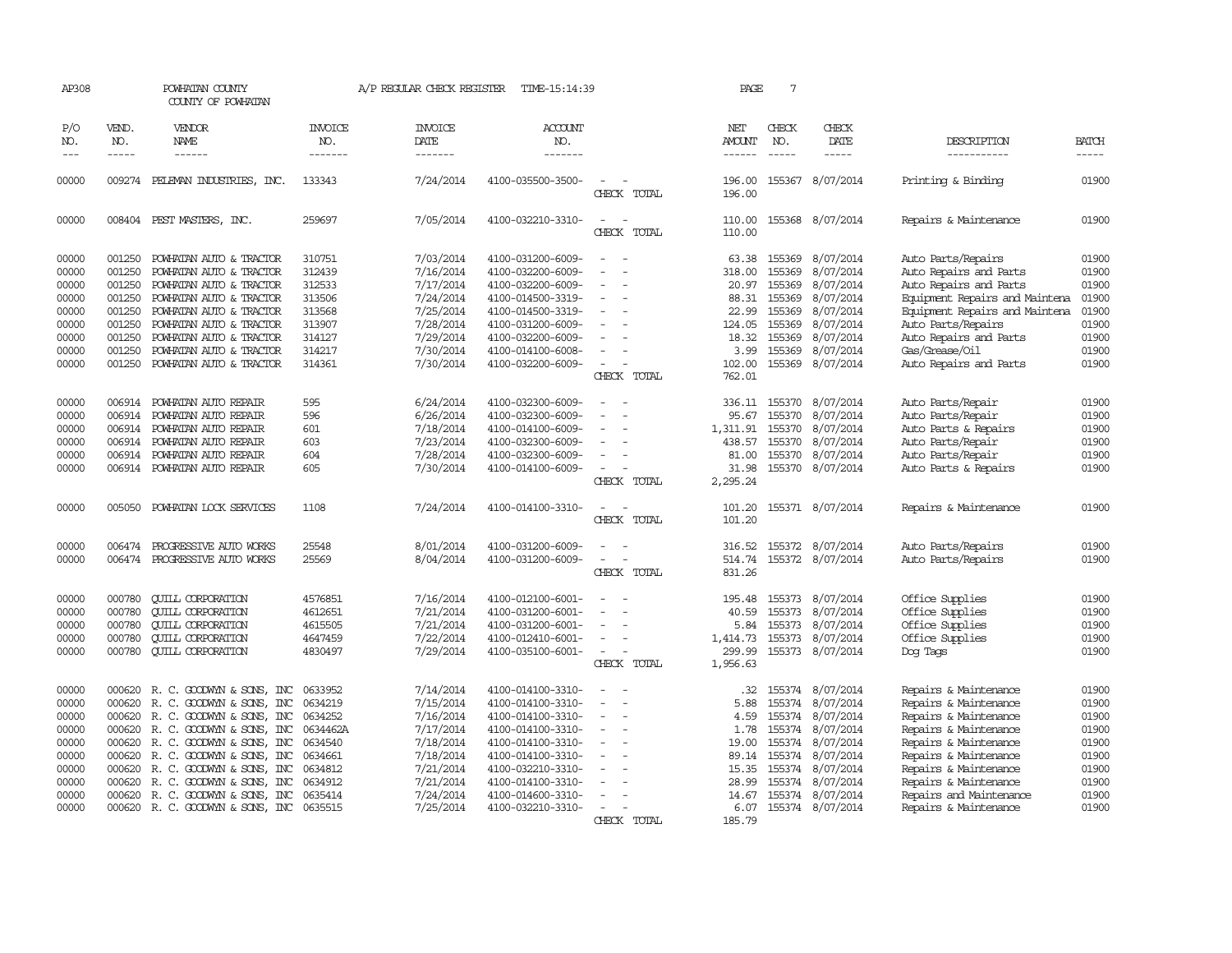| AP308                                              |                                                          | POWHATAN COUNTY<br>COUNTY OF POWHATAN                                                                                                                                                                    |                                     | A/P REGULAR CHECK REGISTER                                                 | TIME-15:14:39                                                                                                              |                                                                                                                             | PAGE                                                          | 8                             |                                                                                                        |                                                                                                                           |                                                    |
|----------------------------------------------------|----------------------------------------------------------|----------------------------------------------------------------------------------------------------------------------------------------------------------------------------------------------------------|-------------------------------------|----------------------------------------------------------------------------|----------------------------------------------------------------------------------------------------------------------------|-----------------------------------------------------------------------------------------------------------------------------|---------------------------------------------------------------|-------------------------------|--------------------------------------------------------------------------------------------------------|---------------------------------------------------------------------------------------------------------------------------|----------------------------------------------------|
| P/O<br>NO.<br>$- - -$                              | VEND.<br>NO.<br>$- - - - -$                              | VENDOR<br>NAME<br>------                                                                                                                                                                                 | <b>INVOICE</b><br>NO.<br>--------   | <b>INVOICE</b><br><b>DATE</b><br>--------                                  | <b>ACCOUNT</b><br>NO.<br>-------                                                                                           |                                                                                                                             | NET<br>AMOUNT<br>$- - - - - -$                                | CHECK<br>NO.<br>$\frac{1}{2}$ | CHECK<br>DATE<br>$- - - - -$                                                                           | DESCRIPTION<br>-----------                                                                                                | <b>BATCH</b><br>-----                              |
| 00000<br>00000                                     |                                                          | 000620 R. C. GOODWYN & SONS, INC<br>000620 R. C. GOODWYN & SONS, INC 0635780                                                                                                                             | 0635579                             | 7/25/2014<br>7/28/2014                                                     | 4100-032210-3310-<br>4100-014500-3190-                                                                                     | $\sim$<br>$\sim$<br>CHECK TOTAL                                                                                             | 2.54<br>47.92<br>50.46                                        |                               | 155375 8/07/2014<br>155375 8/07/2014                                                                   | Repairs & Maintenance<br>Grounds Maintenance                                                                              | 01900<br>01900                                     |
| 00000<br>00000<br>00000<br>00000<br>00000<br>00000 | 006466<br>006466<br>006466<br>006466<br>006466<br>006466 | RADIO COMUNICATION OF VA<br>RADIO COMMUNICATION OF VA<br>RADIO COMMUNICATION OF VA 120000280<br>RADIO COMMUNICATION OF VA<br>RADIO COMMUNICATION OF VA 120000283<br>RADIO COMMUNICATION OF VA 8000042311 | 120000273<br>120000278<br>120000281 | 6/27/2014<br>7/23/2014<br>7/30/2014<br>7/30/2014<br>8/01/2014<br>7/30/2014 | 4100-032200-3310-<br>4100-032200-3310-<br>4100-032200-3310-<br>4100-032200-3310-<br>4100-032200-3310-<br>4100-031200-3310- | $\equiv$<br>CHECK TOTAL                                                                                                     | 135.67<br>55.00<br>25.00<br>10.00<br>15.00<br>25.00<br>265.67 | 155376<br>155376              | 155376 8/07/2014<br>155376 8/07/2014<br>8/07/2014<br>8/07/2014<br>155376 8/07/2014<br>155376 8/07/2014 | Equipment Repair<br>Equipment Repair<br>Equipment Repair<br>Equipment Repair<br>Equipment Repair<br>Repairs & Maintenance | 01900<br>01900<br>01900<br>01900<br>01900<br>01900 |
| 00000                                              |                                                          | 008863 READ THE BOOKS, LLC                                                                                                                                                                               | 2014VAPOWHSUB                       | 8/04/2014                                                                  | 4100-073100-6012-                                                                                                          | $\sim$<br>$\overline{\phantom{a}}$<br>CHECK TOTAL                                                                           | 630.00<br>630.00                                              |                               | 155377 8/07/2014                                                                                       | Books & Subscriptions                                                                                                     | 01900                                              |
| 00000                                              |                                                          | 009037 REYNOLDS LIGHTING SUPPLY                                                                                                                                                                          | 103871                              | 7/30/2014                                                                  | 4100-032210-3310-                                                                                                          | $\sim$ $\sim$<br>CHECK TOTAL                                                                                                | 117.80<br>117.80                                              |                               | 155378 8/07/2014                                                                                       | Repairs & Maintenance                                                                                                     | 01900                                              |
| 00000                                              |                                                          | 006579 RICHMOND ALARM COMPANY                                                                                                                                                                            | 15769                               | 7/23/2014                                                                  | 4100-032200-3310-                                                                                                          | $\overline{a}$<br>$\sim$<br>CHECK TOTAL                                                                                     | 260.00<br>260.00                                              |                               | 155379 8/07/2014                                                                                       | Equipment Repair                                                                                                          | 01900                                              |
| 00000                                              |                                                          | 008089 RUBLE-MULVANEY ASSOC., INC 2320                                                                                                                                                                   |                                     | 8/02/2014                                                                  | 4100-073100-3140-                                                                                                          | $\frac{1}{2} \left( \frac{1}{2} \right) \left( \frac{1}{2} \right) = \frac{1}{2} \left( \frac{1}{2} \right)$<br>CHECK TOTAL | 973.75                                                        |                               | 973.75 155380 8/07/2014                                                                                | Professional Services                                                                                                     | 01900                                              |
| 00000                                              |                                                          | 007062 RUIHERFORD JANITOR SUPPLY 847549                                                                                                                                                                  |                                     | 7/29/2014                                                                  | 4100-032300-6005-                                                                                                          | CHECK TOTAL                                                                                                                 | 291.63<br>291.63                                              |                               | 155381 8/07/2014                                                                                       | Cleaning Supplies                                                                                                         | 01900                                              |
| 00000                                              | 008654                                                   | SEAY'S TOWING                                                                                                                                                                                            | <b>TOWBRUSH5</b>                    | 6/20/2014                                                                  | 4100-032200-6009-                                                                                                          | $\sim$<br>CHECK TOTAL                                                                                                       | 120.00<br>120.00                                              |                               | 155382 8/07/2014                                                                                       | Auto Repairs and Parts                                                                                                    | 01900                                              |
| 00000<br>00000                                     | 008661<br>008661                                         | SLATE RIVER WORKS<br>SLATE RIVER WORKS                                                                                                                                                                   | 080414<br>72214                     | 8/04/2014<br>7/22/2014                                                     | 4100-014100-3310-<br>4100-014100-3310-                                                                                     | CHECK TOTAL                                                                                                                 | 375.00<br>1,175.00<br>1,550.00                                | 155383                        | 8/07/2014<br>155383 8/07/2014                                                                          | Repairs & Maintenance<br>Repairs & Maintenance                                                                            | 01900<br>01900                                     |
| 00000                                              | 006594                                                   | SOUTHSIDE ELECTRIC COOP                                                                                                                                                                                  | 521717001 0814                      | 6/24/2014                                                                  | 4100-053910-5643-                                                                                                          | CHECK TOTAL                                                                                                                 | 146.19<br>146.19                                              |                               | 155384 8/07/2014                                                                                       | PCCAA Services - Federal CSBG                                                                                             | 01900                                              |
| 00000                                              | 007295                                                   | STERICYLE, INC.                                                                                                                                                                                          | 1005173972                          | 7/14/2014                                                                  | 4100-032200-3175-                                                                                                          | CHECK TOTAL                                                                                                                 | 235.03<br>235.03                                              |                               | 155385 8/07/2014                                                                                       | Waste Disposal                                                                                                            | 01900                                              |
| 00000<br>00000<br>00000                            | 009520<br>009520<br>009520                               | STONE'S OFFICE EQUIPMENT<br>STONE'S OFFICE EQUIPMENT<br>STONE'S OFFICE EQUIPMENT                                                                                                                         | 029254<br>029255<br>029327          | 8/09/2014<br>8/09/2014<br>8/09/2014                                        | 4100-073100-3320-<br>4100-073100-3320-<br>4100-073100-3320-                                                                | $\overline{\phantom{a}}$<br>CHECK TOTAL                                                                                     | 283.35<br>169.07<br>157.00<br>609.42                          | 155386<br>155386              | 8/07/2014<br>8/07/2014<br>155386 8/07/2014                                                             | Maintenance & Service Contract<br>Maintenance & Service Contract<br>Maintenance & Service Contract                        | 01900<br>01900<br>01900                            |
| 00000                                              |                                                          | 008154 SUNBELT RENTALS                                                                                                                                                                                   | 46973609001                         | 7/23/2014                                                                  | 4100-014600-3310-                                                                                                          | $\frac{1}{2} \left( \frac{1}{2} \right) \left( \frac{1}{2} \right) = \frac{1}{2} \left( \frac{1}{2} \right)$<br>CHECK TOTAL | 146.35<br>146.35                                              |                               | 155387 8/07/2014                                                                                       | Repairs and Maintenance                                                                                                   | 01900                                              |
| 00000                                              |                                                          | 000410 THOMAS, PETE                                                                                                                                                                                      | 3004                                | 7/30/2014                                                                  | 4100-014100-3180-                                                                                                          | CHECK TOTAL                                                                                                                 | 772.00                                                        |                               | 772.00 155388 8/07/2014                                                                                | Cleaning Service                                                                                                          | 01900                                              |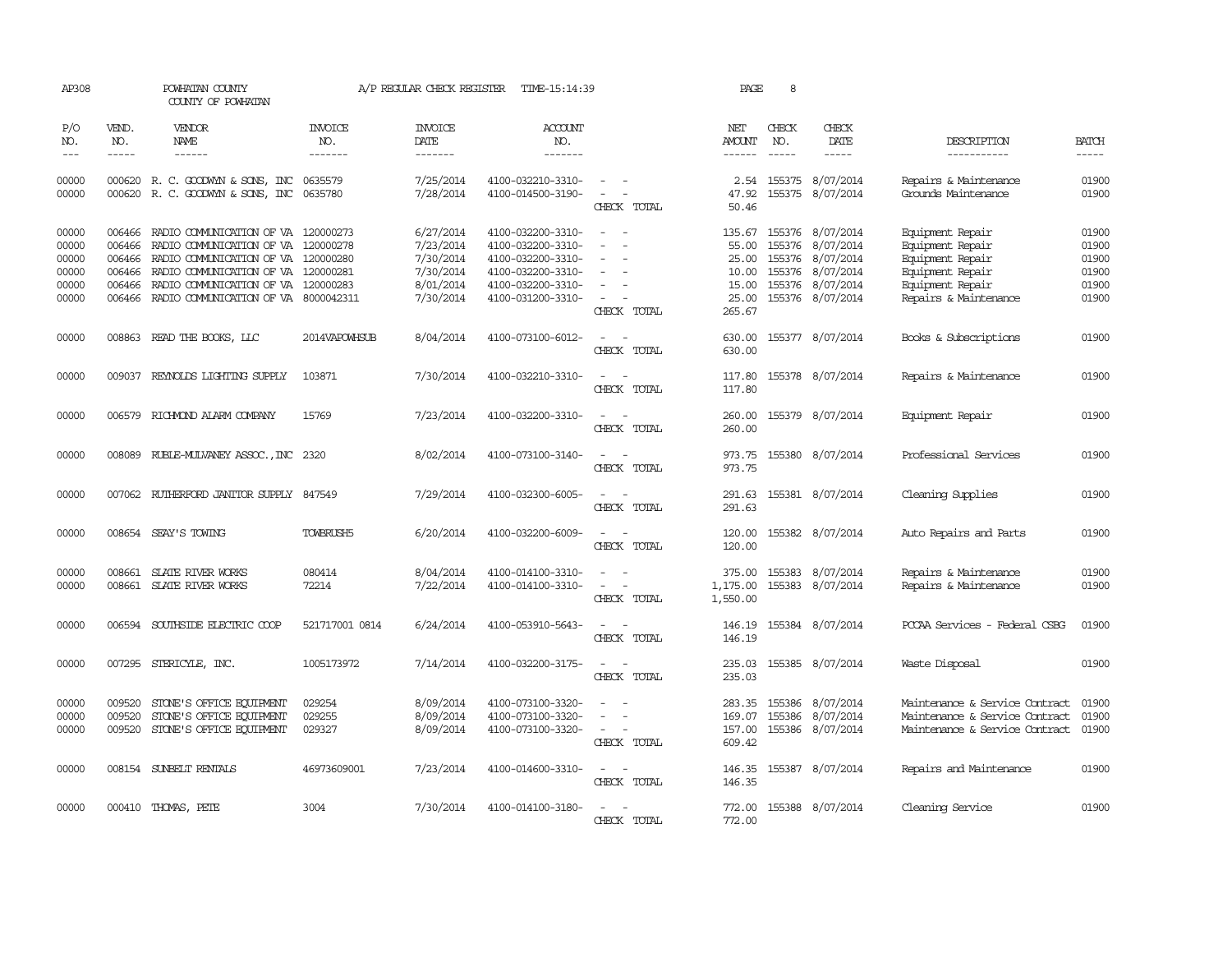| AP308                                                                                                                                                                                                                                                                                                                                                                                        |                  | POWHATAN COUNTY<br>COUNTY OF POWHATAN |                                  | A/P REGULAR CHECK REGISTER | TIME-15:14:39                          |                                         | PAGE                 | 9                |                               |                                                |                |
|----------------------------------------------------------------------------------------------------------------------------------------------------------------------------------------------------------------------------------------------------------------------------------------------------------------------------------------------------------------------------------------------|------------------|---------------------------------------|----------------------------------|----------------------------|----------------------------------------|-----------------------------------------|----------------------|------------------|-------------------------------|------------------------------------------------|----------------|
| P/O<br>NO.                                                                                                                                                                                                                                                                                                                                                                                   | VEND.<br>NO.     | VENDOR<br>NAME                        | <b>INVOICE</b><br>NO.            | <b>INVOICE</b><br>DATE     | ACCOUNT<br>NO.                         |                                         | NET<br>AMOUNT        | CHECK<br>NO.     | CHECK<br>DATE                 | DESCRIPTION                                    | <b>BATCH</b>   |
| $\frac{1}{2} \frac{1}{2} \frac{1}{2} \frac{1}{2} \frac{1}{2} \frac{1}{2} \frac{1}{2} \frac{1}{2} \frac{1}{2} \frac{1}{2} \frac{1}{2} \frac{1}{2} \frac{1}{2} \frac{1}{2} \frac{1}{2} \frac{1}{2} \frac{1}{2} \frac{1}{2} \frac{1}{2} \frac{1}{2} \frac{1}{2} \frac{1}{2} \frac{1}{2} \frac{1}{2} \frac{1}{2} \frac{1}{2} \frac{1}{2} \frac{1}{2} \frac{1}{2} \frac{1}{2} \frac{1}{2} \frac{$ | $\frac{1}{2}$    | ------                                | -------                          | -------                    | -------                                |                                         | $- - - - - -$        | $\frac{1}{2}$    | -----                         | -----------                                    | $- - - - -$    |
| 00000                                                                                                                                                                                                                                                                                                                                                                                        | 000845           | TOWN POLICE SUPPLY OF                 | 6234                             | 7/31/2014                  | 4100-031200-6011-                      | $\overline{\phantom{a}}$<br>CHECK TOTAL | 222.47<br>222.47     | 155389           | 8/07/2014                     | Uniforms                                       | 01900          |
| 00000                                                                                                                                                                                                                                                                                                                                                                                        | 008565           | TRACTOR SUPPLY CREDIT                 | 100188118                        | 7/06/2014                  | 4100-031200-6022-                      | $\overline{\phantom{a}}$                | 104.97               | 155390           | 8/07/2014                     | Dog Food & Supplies K9                         | 01900          |
| 00000                                                                                                                                                                                                                                                                                                                                                                                        | 008565           | TRACTOR SUPPLY CREDIT                 | 200371141                        | 7/03/2014                  | 4100-035100-6022-                      |                                         | 75.88                | 155390           | 8/07/2014                     | Dog Food/Supplies                              | 01900          |
| 00000                                                                                                                                                                                                                                                                                                                                                                                        | 008565           | TRACTOR SUPPLY CREDIT                 | 200372932                        | 7/13/2014                  | 4100-035100-6022-                      |                                         | 66.05                | 155390           | 8/07/2014                     | Dog Food/Supplies                              | 01900          |
|                                                                                                                                                                                                                                                                                                                                                                                              |                  |                                       |                                  |                            |                                        | CHECK TOTAL                             | 246.90               |                  |                               |                                                |                |
| 00000                                                                                                                                                                                                                                                                                                                                                                                        | 008085 USPS      |                                       | 37644143                         | 8/06/2014                  | 4100-012410-5210-                      | CHECK TOTAL                             | 5,000.00<br>5,000.00 |                  | 155391 8/07/2014              | Postage                                        | 01900          |
| 00000                                                                                                                                                                                                                                                                                                                                                                                        |                  | 010474 VA DEPT OF FIRE PROGRAMS       | 4094                             | 7/02/2014                  | 4100-032300-5815-                      | CHECK TOTAL                             | 413.38<br>413.38     |                  | 155392 8/07/2014              | Training/Seminars                              | 01900          |
| 00000                                                                                                                                                                                                                                                                                                                                                                                        | 008351           | VACORP                                | VA-PO-087 7956                   | 7/01/2014                  | 4100-012100-2710-                      |                                         | 165.42               | 155393           | 8/07/2014                     | Worker's Compensation                          | 01900          |
| 00000                                                                                                                                                                                                                                                                                                                                                                                        | 008351           | VACORP                                | VA-PO-087 7956                   | 7/01/2014                  | 4100-012200-2710-                      |                                         | 189.93               | 155393           | 8/07/2014                     | Workers' Compensation                          | 01900          |
| 00000                                                                                                                                                                                                                                                                                                                                                                                        | 008351           | VACORP                                | VA-PO-087 7956                   | 7/01/2014                  | 4100-012210-2710-                      |                                         | 36.76                | 155393           | 8/07/2014                     | Workers' Compensation                          | 01900          |
| 00000                                                                                                                                                                                                                                                                                                                                                                                        | 008351           | VACORP                                | VA-PO-087 7956                   | 7/01/2014                  | 4100-012220-2710-                      |                                         | 55.14                | 155393           | 8/07/2014                     | Worker's Compensation                          | 01900          |
| 00000                                                                                                                                                                                                                                                                                                                                                                                        | 008351           | VACORP                                | VA-PO-087 7956                   | 7/01/2014                  | 4100-012310-2710-                      |                                         | 263.45               | 155393           | 8/07/2014                     | Worker's Compensation                          | 01900          |
| 00000                                                                                                                                                                                                                                                                                                                                                                                        | 008351           | VACORP                                | VA-PO-087 7956                   | 7/01/2014                  | 4100-012410-2710-                      |                                         | 287.96               | 155393           | 8/07/2014                     | Worker's Compensation                          | 01900          |
| 00000                                                                                                                                                                                                                                                                                                                                                                                        | 008351           | VACORP                                | VA-PO-087 7956                   | 7/01/2014                  | 4100-012510-2710-                      | $\overline{\phantom{a}}$                | 91.90                | 155393           | 8/07/2014                     | Workers' Compensation                          | 01900          |
| 00000<br>00000                                                                                                                                                                                                                                                                                                                                                                               | 008351<br>008351 | VACORP<br>VACORP                      | VA-PO-087 7956<br>VA-PO-087 7956 | 7/01/2014<br>7/01/2014     | 4100-012520-2710-<br>4100-013200-2710- |                                         | 61.27<br>55.14       | 155393<br>155393 | 8/07/2014<br>8/07/2014        | Workers' Compensation<br>Worker's Compensation | 01900<br>01900 |
| 00000                                                                                                                                                                                                                                                                                                                                                                                        | 008351           | VACORP                                | VA-PO-087 7956                   | 7/01/2014                  | 4100-014100-2710-                      | $\sim$                                  | 4,840.17             | 155393           | 8/07/2014                     | Workers' Compensation                          | 01900          |
| 00000                                                                                                                                                                                                                                                                                                                                                                                        | 008351           | VACORP                                | VA-PO-087 7956                   | 7/01/2014                  | 4100-014300-2710-                      |                                         | 6,286.10             | 155393           | 8/07/2014                     | Workers' Compensation                          | 01900          |
| 00000                                                                                                                                                                                                                                                                                                                                                                                        | 008351           | VACORP                                | VA-PO-087 7956                   | 7/01/2014                  | 4100-014500-2710-                      | $\overline{a}$                          | 2,505.86             | 155393           | 8/07/2014                     | Workers' Compensation                          | 01900          |
| 00000                                                                                                                                                                                                                                                                                                                                                                                        | 008351           | VACORP                                | VA-PO-087 7956                   | 7/01/2014                  | 4100-033300-2710-                      |                                         | 6.13                 | 155393           | 8/07/2014                     | Workers' Compensation                          | 01900          |
| 00000                                                                                                                                                                                                                                                                                                                                                                                        | 008351           | VACORP                                | VA-PO-087 7956                   | 7/01/2014                  | 4100-031200-2710-                      | $\overline{\phantom{a}}$                | 29,506.68            | 155393           | 8/07/2014                     | Worker's Compensation                          | 01900          |
| 00000                                                                                                                                                                                                                                                                                                                                                                                        | 008351           | VACORP                                | VA-PO-087 7956                   | 7/01/2014                  | 4100-021600-2710-                      | $\overline{\phantom{a}}$                | 189.93               | 155393           | 8/07/2014                     | Worker's Compensation                          | 01900          |
| 00000                                                                                                                                                                                                                                                                                                                                                                                        | 008351           | VACORP                                | VA-PO-087 7956                   | 7/01/2014                  | 4100-031710-2710-                      |                                         | 36.76                | 155393           | 8/07/2014                     | Workers' Compensation                          | 01900          |
| 00000                                                                                                                                                                                                                                                                                                                                                                                        | 008351           | VACORP                                | VA-PO-087 7956                   | 7/01/2014                  | 4100-032200-2710-                      | $\overline{\phantom{a}}$                | 1,985.08             | 155393           | 8/07/2014                     | Worker's Compensation                          | 01900          |
| 00000                                                                                                                                                                                                                                                                                                                                                                                        | 008351           | VACORP                                | VA-PO-087 7956                   | 7/01/2014                  | 4100-034100-2710-                      |                                         | 3,314.59             | 155393           | 8/07/2014                     | Worker's Compensation                          | 01900          |
| 00000                                                                                                                                                                                                                                                                                                                                                                                        | 008351           | VACORP                                | VA-PO-087 7956                   | 7/01/2014                  | 4100-035100-2710-                      |                                         | 1,960.58             | 155393           | 8/07/2014                     | Worker's Compensation                          | 01900          |
| 00000<br>00000                                                                                                                                                                                                                                                                                                                                                                               | 008351<br>008351 | VACORP<br>VACORP                      | VA-PO-087 7956<br>VA-PO-087 7956 | 7/01/2014<br>7/01/2014     | 4100-035500-2710-<br>4100-022100-2710- |                                         | 36.76<br>196.06      | 155393<br>155393 | 8/07/2014<br>8/07/2014        | Worker's Compensation<br>Worker's Compensation | 01900<br>01900 |
| 00000                                                                                                                                                                                                                                                                                                                                                                                        | 008351           | VACORP                                | VA-PO-087 7956                   | 7/01/2014                  | 4100-073100-2710-                      |                                         | 116.41               | 155393           | 8/07/2014                     | Workers' Compensation                          | 01900          |
| 00000                                                                                                                                                                                                                                                                                                                                                                                        | 008351           | VACORP                                | VA-PO-087 7956                   | 7/01/2014                  | 4100-081100-2710-                      |                                         | 2,640.65             |                  | 155393 8/07/2014              | Worker's Compensation                          | 01900          |
|                                                                                                                                                                                                                                                                                                                                                                                              |                  |                                       |                                  |                            |                                        | CHECK TOTAL                             | 54,828.73            |                  |                               |                                                |                |
| 00000                                                                                                                                                                                                                                                                                                                                                                                        | 008140           | VERIZON                               | 0000135741455Y                   | 7/28/2014                  | 100-000200-0006-                       |                                         | 55.73                | 155394           | 8/07/2014                     | Deferred Revenue                               | 01900          |
| 00000                                                                                                                                                                                                                                                                                                                                                                                        | 008140           | VERIZON                               | 0000135741455Y                   | 7/28/2014                  | 100-000200-0006-                       | $\sim$                                  | 55.73                | 155394           | 8/07/2014                     | Deferred Revenue                               | 01900          |
| 00000                                                                                                                                                                                                                                                                                                                                                                                        | 008140           | VERIZON                               | 0000135741455Y                   | 7/28/2014                  | 4100-012100-5230-                      | $\equiv$                                | 61.94                | 155394           | 8/07/2014                     | Telephone Services                             | 01900          |
| 00000                                                                                                                                                                                                                                                                                                                                                                                        | 008140           | VERIZON                               | 0000135741455Y                   | 7/28/2014                  | 4100-012310-5230-                      | $\sim$                                  | 37.67                | 155394           | 8/07/2014                     | Telephone Services                             | 01900          |
| 00000                                                                                                                                                                                                                                                                                                                                                                                        | 008140           | VERIZON                               | 0000135741455Y                   | 7/28/2014                  | 4100-012410-5230-                      |                                         | 74.95                | 155394           | 8/07/2014                     | Telephone Services                             | 01900          |
| 00000                                                                                                                                                                                                                                                                                                                                                                                        | 008140           | VERIZON                               | 0000135741455Y                   | 7/28/2014                  | 4100-012510-5230-                      | $\overline{\phantom{a}}$                | 177.72               | 155394           | 8/07/2014                     | Telephone Services                             | 01900          |
| 00000                                                                                                                                                                                                                                                                                                                                                                                        | 008140           | VERIZON                               | 0000135741455Y                   | 7/28/2014                  | 4100-014300-5230-                      |                                         | 71.66                | 155394           | 8/07/2014                     | Telephone Services                             | 01900          |
| 00000                                                                                                                                                                                                                                                                                                                                                                                        | 008140           | VERIZON                               | 0000135741455Y                   | 7/28/2014                  | 4100-021200-5230-                      |                                         | 32.00                | 155394           | 8/07/2014                     | Telephone Services                             | 01900          |
| 00000                                                                                                                                                                                                                                                                                                                                                                                        | 008140           | VERIZON                               | 0000135741455Y                   | 7/28/2014                  | 4100-022100-5230-                      |                                         | 2.54                 | 155394           | 8/07/2014                     | Telephone Services                             | 01900          |
| 00000                                                                                                                                                                                                                                                                                                                                                                                        | 008140           | VERIZON                               | 0000135741455Y                   | 7/28/2014                  | 4100-031200-5230-                      |                                         | 1,209.18             | 155394           | 8/07/2014                     | Telephone Services                             | 01900          |
| 00000<br>00000                                                                                                                                                                                                                                                                                                                                                                               | 008140<br>008140 | VERIZON<br>VERIZON                    | 0000135741455Y<br>0000135741455Y | 7/28/2014<br>7/28/2014     | 4100-032200-5230-<br>4100-034100-5230- | $\overline{\phantom{a}}$                | 679.29<br>37.67      | 155394           | 8/07/2014<br>155394 8/07/2014 | Telephone Services<br>Telephone Services       | 01900<br>01900 |
|                                                                                                                                                                                                                                                                                                                                                                                              |                  |                                       |                                  |                            |                                        |                                         |                      |                  |                               |                                                |                |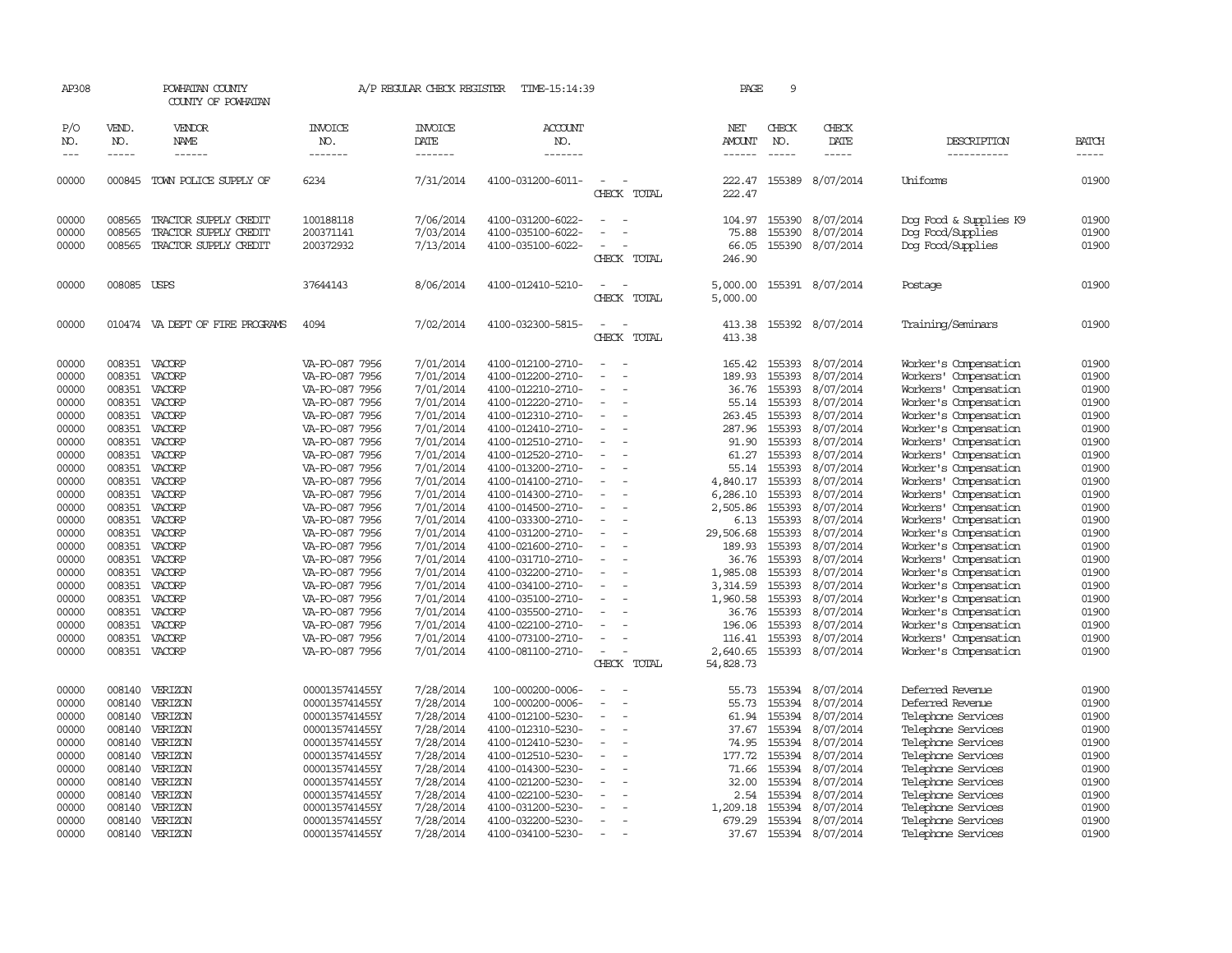| AP308                   |                  | POWHATAN COUNTY<br>COUNTY OF POWHATAN |                                                    | A/P REGULAR CHECK REGISTER          | TIME-15:14:39                                               |                                                                                                                             | PAGE                         | 10                         |                                      |                                                          |                         |
|-------------------------|------------------|---------------------------------------|----------------------------------------------------|-------------------------------------|-------------------------------------------------------------|-----------------------------------------------------------------------------------------------------------------------------|------------------------------|----------------------------|--------------------------------------|----------------------------------------------------------|-------------------------|
| P/O<br>NO.              | VEND.<br>NO.     | <b>VENDOR</b><br>NAME                 | <b>INVOICE</b><br>NO.                              | <b>INVOICE</b><br>DATE              | <b>ACCOUNT</b><br>NO.                                       |                                                                                                                             | NET<br>AMOUNT                | CHECK<br>NO.               | CHECK<br>DATE                        | DESCRIPTION                                              | <b>BATCH</b>            |
| $- - -$                 | $- - - - -$      | $- - - - - -$                         | --------                                           | $- - - - - - -$                     | $- - - - - - -$                                             |                                                                                                                             | $- - - - - -$                | $- - - - -$                | -----                                | -----------                                              | $- - - - -$             |
| 00000<br>00000          | 008140<br>008140 | VERIZON<br>VERIZON                    | 0000135741455Y<br>0000135741455Y                   | 7/28/2014<br>7/28/2014              | 4100-035500-5230-<br>4100-071110-5230-                      | $\overline{\phantom{a}}$                                                                                                    | 35.35<br>69.67               | 155394<br>155394           | 8/07/2014<br>8/07/2014               | Telephone Services<br>Telephone Services                 | 01900<br>01900          |
| 00000<br>00000          | 008140           | VERIZON<br>008140 VERIZON             | 0000135741455Y<br>00001657107717Y                  | 7/28/2014<br>8/01/2014              | 4100-073100-5230-<br>4100-035500-5232-                      | $\equiv$                                                                                                                    | 75.34<br>1,710.56            | 155394<br>155394           | 8/07/2014<br>8/07/2014               | Telephone Services<br>Wireline 911                       | 01900<br>01900          |
| 00000<br>00000<br>00000 | 008140<br>008140 | 008140 VERIZON<br>VERIZON<br>VERIZON  | 000063108440814<br>67127755998Y<br>756802110440814 | 7/28/2014<br>8/01/2014<br>7/28/2014 | 4100-031200-5230-<br>4100-035500-5232-<br>4100-021100-5230- |                                                                                                                             | 193.47<br>13.52<br>42.70     | 155394<br>155394<br>155394 | 8/07/2014<br>8/07/2014<br>8/07/2014  | Telephone Services<br>Wireline 911<br>Telephone Services | 01900<br>01900<br>01900 |
| 00000<br>00000          | 008140           | VERIZON<br>008140 VERIZON             | 763949102100814<br>867318708780814                 | 7/28/2014<br>7/28/2014              | 4100-035100-5260-<br>4100-035500-5232-                      | CHECK TOTAL                                                                                                                 | 442.71<br>181.80<br>5,261.20 |                            | 155394 8/07/2014<br>155394 8/07/2014 | Internet Services<br>Wireline 911                        | 01900<br>01900          |
| 00000                   |                  | 010158 VIRGINIA LIBRARY               | 9                                                  | 7/30/2014                           | 4100-073100-5540-                                           | CHECK TOTAL                                                                                                                 | 140.00<br>140.00             |                            | 155395 8/07/2014                     | Conferences & Training                                   | 01900                   |
| 00000                   | 001890 X-ZACT    |                                       | 1630                                               | 7/24/2014                           | 4100-031200-6001-                                           | CHECK TOTAL                                                                                                                 | 105.00<br>105.00             |                            | 155396 8/07/2014                     | Office Supplies                                          | 01900                   |
| 00000                   |                  | 010472 YATES, BETSEY G.               | <b>THICKS</b>                                      | 7/07/2014                           | 4100-053910-5643-                                           | $\sim$<br>CHECK TOTAL                                                                                                       | 700.00<br>700.00             |                            | 155397 8/07/2014                     | PCCAA Services - Federal CSBG                            | 01900                   |
| 00000                   |                  | 007139 AIRECO SUPPLY INC.             | 4765936-00                                         | 7/31/2014                           | 4100-014600-3310-                                           | $\sim$<br>CHECK TOTAL                                                                                                       | 11.59<br>11.59               |                            | 155411 8/14/2014                     | Repairs and Maintenance                                  | 01903                   |
| 00000                   |                  | 007941 BAKER & TAYLOR                 | 5013240373                                         | 8/06/2014                           | 4100-073100-6012-                                           | $\sim$<br>$\overline{\phantom{a}}$<br>CHECK TOTAL                                                                           | 414.42<br>414.42             |                            | 155412 8/14/2014                     | Books & Subscriptions                                    | 01903                   |
| 00000                   |                  | 006359 BEASLEY, ROBERT B, JR.         | VACACONF2014                                       | 8/08/2014                           | 4100-022100-5540-                                           | CHECK TOTAL                                                                                                                 | 1,638.42<br>1,638.42         |                            | 155413 8/14/2014                     | Conferences & Training                                   | 01903                   |
| 00000                   |                  | 010476 BURGESS, BERRYMAN R.           | 20120622                                           | 6/05/2014                           | 4100-035100-3110-                                           | $\frac{1}{2} \left( \frac{1}{2} \right) \left( \frac{1}{2} \right) = \frac{1}{2} \left( \frac{1}{2} \right)$<br>CHECK TOTAL | 150.00<br>150.00             |                            | 155414 8/14/2014                     | Professional Health Services                             | 01903                   |
| 00000                   |                  | 006638 CAPITAL CHEVROLET-CMC          | 134698                                             | 8/07/2014                           | 4100-031200-6009-                                           | $\sim$<br>CHECK TOTAL                                                                                                       | 39.90<br>39.90               |                            | 155415 8/14/2014                     | Auto Parts/Repairs                                       | 01903                   |
| 00000                   | 000540           | CENTRAL VIRGINIA WASTE                | 19493                                              | 8/06/2014                           | 4100-014300-3178-                                           | CHECK TOTAL                                                                                                                 | 500.00<br>500.00             |                            | 155416 8/14/2014                     | Recycling Metals                                         | 01903                   |
| 00000                   | 010485           | CHESTERFIELD FIRE & EMS               | FY2015CONTRIBUT                                    | 12/30/2013                          | 4100-081200-0001-                                           | $\overline{\phantom{a}}$<br>CHECK TOTAL                                                                                     | 3,100.00<br>3,100.00         |                            | 155417 8/14/2014                     | Contribution: Medflight                                  | 01903                   |
| 00000                   |                  | 009178 COMCAST                        | 01684141170814                                     | 8/01/2014                           | 4100-014300-5260-                                           | $\overline{\phantom{a}}$<br>CHECK TOTAL                                                                                     | 72.90<br>72.90               |                            | 155418 8/14/2014                     | Internet                                                 | 01903                   |
| 00000                   |                  | 006545 COUNTY OF HENRICO              | 115942                                             | 8/01/2014                           | 4100-033400-3840-                                           | $\sim$ $ \sim$<br>CHECK TOTAL                                                                                               | 18,344.56<br>18,344.56       |                            | 155419 8/14/2014                     | Detention of Juveniles                                   | 01903                   |
| 00000                   |                  | 006268 COX, SR., RICHARD K.           | VACACONF2014                                       | 8/08/2014                           | 4100-022100-5540-                                           | CHECK TOTAL                                                                                                                 | 1,229.65<br>1,229.65         |                            | 155420 8/14/2014                     | Conferences & Training                                   | 01903                   |
| 00000                   |                  | 006016 DAVIS MERCHANT EQUIPMENT       | 106719                                             | 7/29/2014                           | 4100-014500-3319-                                           | $\sim$                                                                                                                      |                              |                            | 454.59 155421 8/14/2014              | Equipment Repairs and Maintena 01903                     |                         |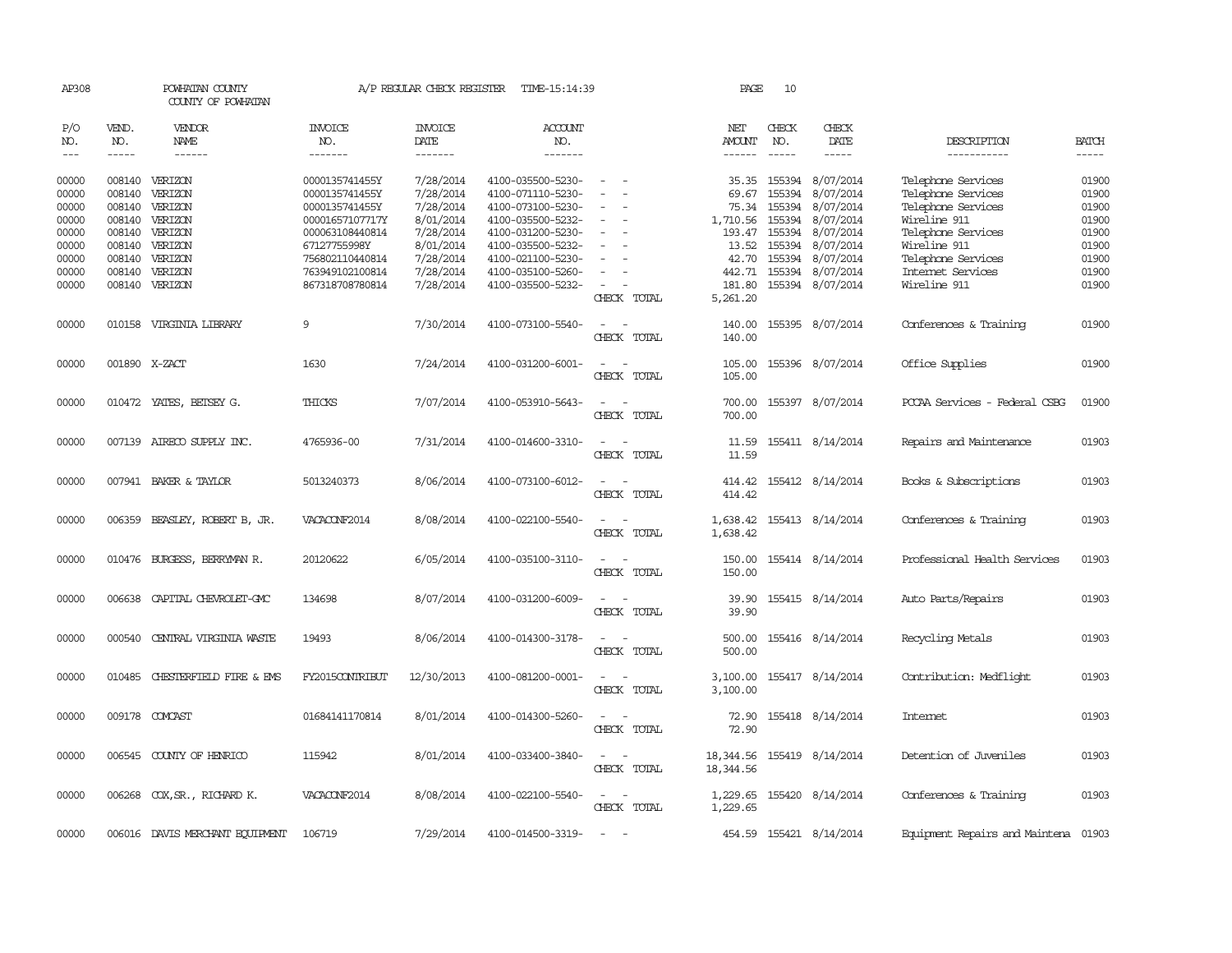| AP308               |                             | POWHATAN COUNTY<br>COUNTY OF POWHATAN             |                           | A/P REGULAR CHECK REGISTER        | TIME-15:14:39             |                                                   | PAGE                           | 11                          |                           |                                      |                             |
|---------------------|-----------------------------|---------------------------------------------------|---------------------------|-----------------------------------|---------------------------|---------------------------------------------------|--------------------------------|-----------------------------|---------------------------|--------------------------------------|-----------------------------|
| P/O<br>NO.<br>$---$ | VEND.<br>NO.<br>$- - - - -$ | VENDOR<br><b>NAME</b><br>$- - - - - -$            | INVOICE<br>NO.<br>------- | <b>INVOICE</b><br>DATE<br>------- | ACCOUNT<br>NO.<br>------- |                                                   | NET<br>AMOUNT<br>$- - - - - -$ | CHECK<br>NO.<br>$- - - - -$ | CHECK<br>DATE<br>-----    | DESCRIPTION<br>-----------           | <b>BATCH</b><br>$- - - - -$ |
| 00000               | 006016                      | DAVIS MERCHANT EQUIPMENT                          | 106744                    | 7/30/2014                         | 4100-014500-3319-         | $\sim$                                            | 39.68                          | 155421                      | 8/14/2014                 | Equipment Repairs and Maintena 01903 |                             |
| 00000               | 006016                      | DAVIS MERCHANT EQUIPMENT                          | 106819                    | 8/04/2014                         | 4100-014500-3319-         | $\equiv$                                          | 28.72                          | 155421                      | 8/14/2014                 | Equipment Repairs and Maintena       | 01903                       |
| 00000               |                             | 006016 DAVIS MERCHANT EQUIPMENT                   | 106837                    | 8/05/2014                         | 4100-014500-3319-         |                                                   | 498.11                         | 155421                      | 8/14/2014                 | Equipment Repairs and Maintena       | 01903                       |
| 00000               | 006016                      | DAVIS MERCHANT EQUIPMENT                          | 106843                    | 8/05/2014                         | 4100-014500-3319-         | $\overline{a}$                                    | 23.56                          | 155421                      | 8/14/2014                 | Equipment Repairs and Maintena       | 01903                       |
| 00000               |                             | 006016 DAVIS MERCHANT EQUIPMENT                   | 106844                    | 8/05/2014                         | 4100-014500-3319-         | $\sim$<br>CHECK TOTAL                             | 67.35<br>1,112.01              |                             | 155421 8/14/2014          | Equipment Repairs and Maintena 01903 |                             |
| 00000               |                             | 010475 DEVRIES, RODNEY J.                         | 06102014                  | 6/10/2014                         | 4100-035100-3110-         |                                                   | 150.00                         |                             | 155422 8/14/2014          | Professional Health Services         | 01903                       |
|                     |                             |                                                   |                           |                                   |                           | CHECK TOTAL                                       | 150.00                         |                             |                           |                                      |                             |
| 00000               |                             | 006240 DIAMOND SPRINGS WATER, INC 13085100 812014 |                           | 8/01/2014                         | 4100-012200-5130-         | CHECK TOTAL                                       | 14.50<br>14.50                 |                             | 155423 8/14/2014          | Water                                | 01903                       |
| 00000               |                             | 007288 DOMINION ENERGY                            | 103566                    | 8/01/2014                         | 4100-014100-3320-         | CHECK TOTAL                                       | 1,757.25                       |                             | 1,757.25 155424 8/14/2014 | Maintenance & Service Contract       | 01903                       |
| 00000               | 000860                      | DOMINION VIRGINIA POWER                           | 1221667833 0814           | 8/01/2014                         | 4100-035500-5110-         |                                                   | 203.01                         | 155425                      | 8/14/2014                 | Electricity                          | 01903                       |
| 00000               | 000860                      | DOMINION VIRGINIA POWER                           | 1223507334 0814           | 8/01/2014                         | 4100-014300-5110-         |                                                   | 219.49                         | 155425                      | 8/14/2014                 | Electricity                          | 01903                       |
| 00000               | 000860                      | DOMINION VIRGINIA POWER                           | 1498464559 0814           | 8/01/2014                         | 4100-014600-5110-         | $\overline{\phantom{a}}$                          | 55.57                          | 155425                      | 8/14/2014                 | Electricity                          | 01903                       |
| 00000               | 000860                      | DOMINION VIRGINIA POWER                           | 1982170001 0814           | 8/01/2014                         | 4100-014100-5110-         | $\sim$                                            |                                | 11.47 155425                | 8/14/2014                 | Electricity                          | 01903                       |
| 00000               | 000860                      | DOMINION VIRGINIA POWER                           | 3496131156 0814           | 8/01/2014                         | 4100-014500-5110-         | $\overline{\phantom{a}}$                          | 5.66                           | 155425                      | 8/14/2014                 | Electricity                          | 01903                       |
| 00000               | 000860                      | DOMINION VIRGINIA POWER                           | 4062035391 0814           | 8/01/2014                         | 4100-035500-5110-         |                                                   | 58.52                          | 155425                      | 8/14/2014                 | Electricity                          | 01903                       |
| 00000               | 000860                      | DOMINION VIRGINIA POWER                           | 4165680929 0814           | 8/04/2014                         | 4100-035500-5110-         | $\equiv$                                          | 134.20                         | 155425                      | 8/14/2014                 | Electricity                          | 01903                       |
| 00000               | 000860                      | DOMINION VIRGINIA POWER                           | 6024003557 0814           | 8/04/2014                         | 4100-014100-5110-         |                                                   | 12.93                          | 155425                      | 8/14/2014                 | Electricity                          | 01903                       |
| 00000               | 000860                      | DOMINION VIRGINIA POWER                           | 6211789810 0814           | 8/01/2014                         | 4100-035500-5110-         | $\overline{\phantom{a}}$                          | 123.43                         | 155425                      | 8/14/2014                 | Electricity                          | 01903                       |
| 00000               |                             | 000860 DOMINION VIRGINIA POWER                    | 8009370571 0814           | 8/04/2014                         | 4100-035500-5110-         | $\sim$                                            | 59.28                          |                             | 155425 8/14/2014          | Electricity                          | 01903                       |
|                     |                             |                                                   |                           |                                   |                           | CHECK TOTAL                                       | 883.56                         |                             |                           |                                      |                             |
| 00000               | 000860                      | DOMINION VIRGINIA POWER                           | 8971069334 0814           | 8/01/2014                         | 4100-014300-5110-         | $\overline{\phantom{a}}$<br>$\sim$<br>CHECK TOTAL | 25.06<br>25.06                 |                             | 155426 8/14/2014          | Electricity                          | 01903                       |
|                     |                             |                                                   |                           |                                   |                           |                                                   |                                |                             |                           |                                      |                             |
| 00000               | 008750                      | DOMINION VIRGINIA POWER                           | 1949995060                | 4/02/2014                         | 4100-053910-5643-         |                                                   | 800.00                         | 155427                      | 8/14/2014                 | PCCAA Services - Federal CSBG        | 01903                       |
| 00000               | 008750                      | DOMINION VIRGINIA POWER                           | 4154812921                | 8/01/2014                         | 4100-053910-5643-         |                                                   | 511.89                         |                             | 155427 8/14/2014          | PCCAA Services - Federal CSBG        | 01903                       |
|                     |                             |                                                   |                           |                                   |                           | CHECK TOTAL                                       | 1,311.89                       |                             |                           |                                      |                             |
| 00000               |                             | 006842 EAGLE FIRE INC.                            | SRVCE0801855              | 7/24/2014                         | 4100-014100-3310-         | CHECK TOTAL                                       | 180.00<br>180.00               |                             | 155428 8/14/2014          | Repairs & Maintenance                | 01903                       |
| 00000               | 009763                      | ENGLISBY, MARK E. PC                              | 7468712                   | 7/25/2014                         | 4100-021200-3150-         |                                                   | 120.00                         | 155429                      | 8/14/2014                 | Outside Counsel                      | 01903                       |
|                     |                             |                                                   |                           |                                   |                           | CHECK TOTAL                                       | 120.00                         |                             |                           |                                      |                             |
| 00000               |                             | 009964 FLAT ROCK PARK, LLC                        | <b>HARLOW</b>             | 8/05/2014                         | 4100-053910-5643-         | CHECK TOTAL                                       | 800.00<br>800.00               |                             | 155430 8/14/2014          | PCCAA Services - Federal CSBG        | 01903                       |
| 00000               |                             | 006013 GRAINGER                                   | 9504558918                | 7/30/2014                         | 4100-014100-6004-         | ÷.                                                | 272.93                         |                             | 155431 8/14/2014          | Tools and Equipment                  | 01903                       |
|                     |                             |                                                   |                           |                                   |                           | CHECK TOTAL                                       | 272.93                         |                             |                           |                                      |                             |
| 00000               |                             | 009725 HENKLE, M. G.                              | 7000453                   | 8/08/2014                         | 4100-021200-3150-         | $\sim$                                            | 120.00                         |                             | 155432 8/14/2014          | Outside Counsel                      | 01903                       |
|                     |                             |                                                   |                           |                                   |                           | CHECK TOTAL                                       | 120.00                         |                             |                           |                                      |                             |
| 00000               |                             | 008675 HOLT, GEORGE                               | 114072511                 | 8/06/2014                         | 4100-032200-5540-         | $\sim$<br>$\sim$                                  | 66.00                          |                             | 155433 8/14/2014          | Travel - Convention & Educatio 01903 |                             |
|                     |                             |                                                   |                           |                                   |                           | CHECK TOTAL                                       | 66.00                          |                             |                           |                                      |                             |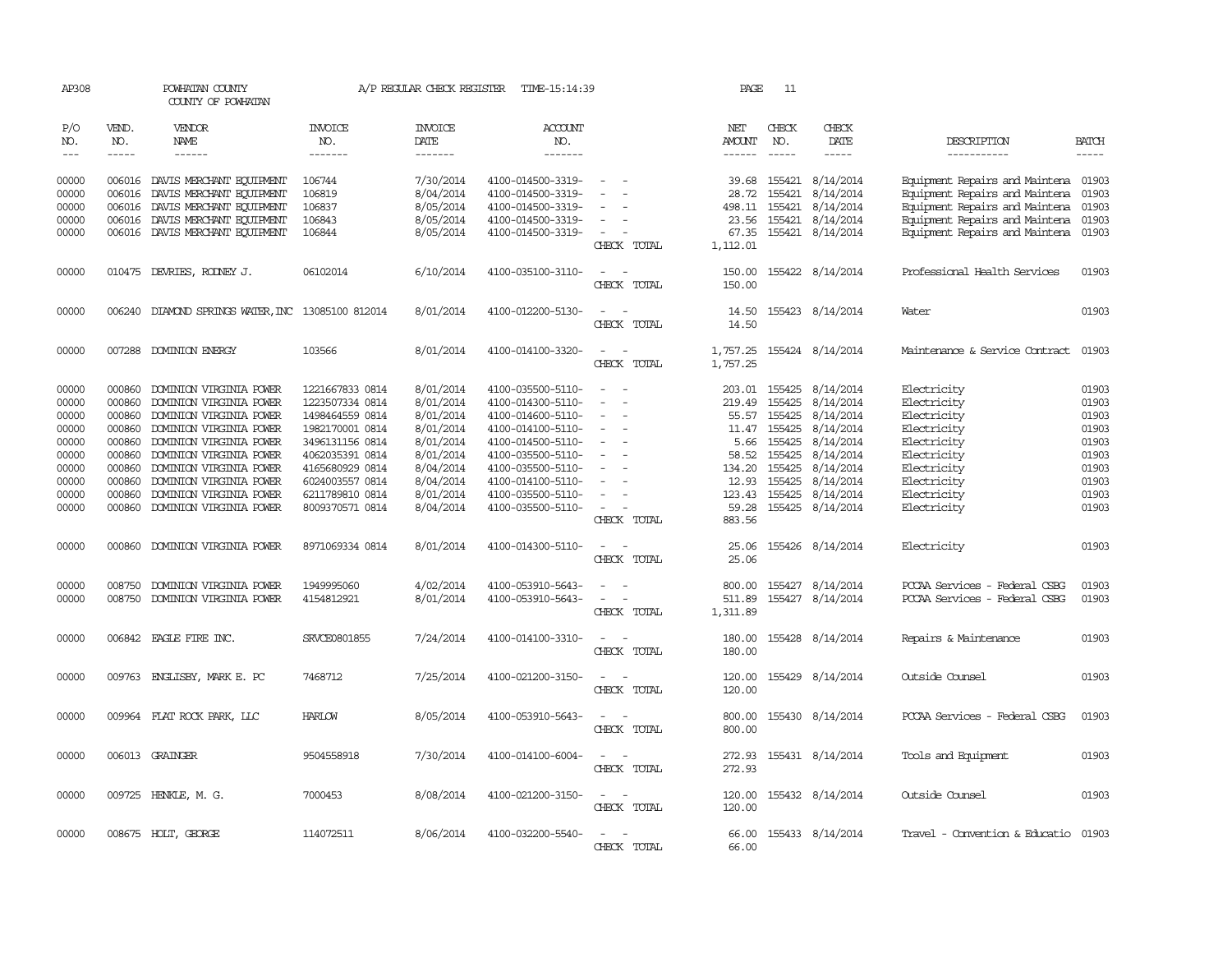| AP308                                                                         |                                                                              | POWHATAN COUNTY<br>COUNTY OF POWHATAN                                                                                                                                                                                                                  |                                                                                        | A/P REGULAR CHECK REGISTER                                                                                        | TIME-15:14:39                                                                                                                                                                             |                                                                     | PAGE                                                                                 | 12                                                                           |                                                                                                                          |                                                                                                                                                                                                                                                       |                                                                               |
|-------------------------------------------------------------------------------|------------------------------------------------------------------------------|--------------------------------------------------------------------------------------------------------------------------------------------------------------------------------------------------------------------------------------------------------|----------------------------------------------------------------------------------------|-------------------------------------------------------------------------------------------------------------------|-------------------------------------------------------------------------------------------------------------------------------------------------------------------------------------------|---------------------------------------------------------------------|--------------------------------------------------------------------------------------|------------------------------------------------------------------------------|--------------------------------------------------------------------------------------------------------------------------|-------------------------------------------------------------------------------------------------------------------------------------------------------------------------------------------------------------------------------------------------------|-------------------------------------------------------------------------------|
| P/O<br>NO.<br>$---$                                                           | VEND.<br>NO.<br>$- - - - -$                                                  | VENDOR<br>NAME<br>$- - - - - -$                                                                                                                                                                                                                        | <b>INVOICE</b><br>NO.<br>-------                                                       | <b>INVOICE</b><br>DATE<br>-------                                                                                 | <b>ACCOUNT</b><br>NO.<br>-------                                                                                                                                                          |                                                                     | NET<br>AMOUNT<br>------                                                              | CHECK<br>NO.<br>$- - - - -$                                                  | CHECK<br>DATE<br>$- - - - -$                                                                                             | DESCRIPTION<br>-----------                                                                                                                                                                                                                            | <b>BATCH</b><br>-----                                                         |
| 00000                                                                         |                                                                              | 010287 HUTCHISON, BARBARA J.                                                                                                                                                                                                                           | <b>BATTERIES</b>                                                                       | 8/07/2014                                                                                                         | 4100-021600-6001-                                                                                                                                                                         | CHECK TOTAL                                                         | 14.49<br>14.49                                                                       |                                                                              | 155434 8/14/2014                                                                                                         | Office Supplies                                                                                                                                                                                                                                       | 01903                                                                         |
| 00000                                                                         |                                                                              | 000120 JAMES RIVER AIR                                                                                                                                                                                                                                 | S47535                                                                                 | 7/31/2014                                                                                                         | 4100-014100-3310-                                                                                                                                                                         | $\sim$<br>CHECK TOTAL                                               | 360.00<br>360.00                                                                     |                                                                              | 155435 8/14/2014                                                                                                         | Repairs & Maintenance                                                                                                                                                                                                                                 | 01903                                                                         |
| 00000                                                                         |                                                                              | 006629 LANDSCAPE SUPPLY, INC.                                                                                                                                                                                                                          | 0477212-IN                                                                             | 8/04/2014                                                                                                         | 4100-014600-3310-                                                                                                                                                                         | $\sim$<br>CHECK TOTAL                                               | 564.30<br>564.30                                                                     |                                                                              | 155436 8/14/2014                                                                                                         | Repairs and Maintenance                                                                                                                                                                                                                               | 01903                                                                         |
| 00000                                                                         |                                                                              | 010486 LEISURE PUBLISHING                                                                                                                                                                                                                              | 48323                                                                                  | 8/06/2014                                                                                                         | 4100-081500-3600-                                                                                                                                                                         | $\sim$<br>$\overline{\phantom{a}}$<br>CHECK TOTAL                   | 640.00<br>640.00                                                                     |                                                                              | 155437 8/14/2014                                                                                                         | Advertising                                                                                                                                                                                                                                           | 01903                                                                         |
| 00000                                                                         |                                                                              | 000166 LUCK STONE CORP.                                                                                                                                                                                                                                | 100211206                                                                              | 7/31/2014                                                                                                         | 4100-014600-3310-                                                                                                                                                                         | $\overline{\phantom{a}}$<br>$\overline{\phantom{a}}$<br>CHECK TOTAL | 785.06<br>785.06                                                                     |                                                                              | 155438 8/14/2014                                                                                                         | Repairs and Maintenance                                                                                                                                                                                                                               | 01903                                                                         |
| 00000                                                                         |                                                                              | 010473 MCCORMICK'S GARAGE                                                                                                                                                                                                                              | 8983                                                                                   | 8/04/2014                                                                                                         | 4100-032200-6009-                                                                                                                                                                         | CHECK TOTAL                                                         | 16.00<br>16.00                                                                       |                                                                              | 155439 8/14/2014                                                                                                         | Auto Repairs and Parts                                                                                                                                                                                                                                | 01904                                                                         |
| 00000                                                                         |                                                                              | 010086 MEDPRO US                                                                                                                                                                                                                                       | MC22472                                                                                | 8/01/2014                                                                                                         | 4100-032300-3310-                                                                                                                                                                         | CHECK TOTAL                                                         | 330.00<br>330.00                                                                     |                                                                              | 155440 8/14/2014                                                                                                         | Repairs & Maintenance                                                                                                                                                                                                                                 | 01904                                                                         |
| 00000                                                                         |                                                                              | 007412 OFFICE MAX - A BOISE CO.                                                                                                                                                                                                                        | 256864                                                                                 | 7/25/2014                                                                                                         | 4100-012100-6001-                                                                                                                                                                         | CHECK TOTAL                                                         | 136.17<br>136.17                                                                     |                                                                              | 155441 8/14/2014                                                                                                         | Office Supplies                                                                                                                                                                                                                                       | 01904                                                                         |
| 00000<br>00000<br>00000<br>00000<br>00000<br>00000<br>00000<br>00000<br>00000 | 001250<br>001250<br>001250<br>001250<br>001250<br>001250<br>001250<br>001250 | 001250 POWHATAN AUTO & TRACTOR<br>POWHATAN AUTO & TRACTOR<br>POWHATAN AUTO & TRACTOR<br>POWHATAN AUTO & TRACTOR<br>POWHATAN AUTO & TRACTOR<br>POWHATAN AUTO & TRACTOR<br>POWHATAN AUTO & TRACTOR<br>POWHATAN AUTO & TRACTOR<br>POWHATAN AUTO & TRACTOR | 310745<br>311079<br>311407<br>312216<br>312304<br>313008<br>313349<br>313448<br>314134 | 7/03/2014<br>7/08/2014<br>7/10/2014<br>7/15/2014<br>7/16/2014<br>7/21/2014<br>7/23/2014<br>7/24/2014<br>7/29/2014 | 4100-014100-6009-<br>4100-014300-6007-<br>4100-014300-6007-<br>4100-014500-3319-<br>4100-014100-6004-<br>4100-014500-6008-<br>4100-014500-3319-<br>4100-014100-6009-<br>4100-014500-3319- | $\equiv$<br>$\sim$<br>CHECK TOTAL                                   | 4.99<br>44.66<br>8.99<br>75.94<br>34.54<br>47.88<br>9.68<br>2.99<br>126.73<br>356.40 | 155442<br>155442<br>155442<br>155442<br>155442<br>155442<br>155442<br>155442 | 155442 8/14/2014<br>8/14/2014<br>8/14/2014<br>8/14/2014<br>8/14/2014<br>8/14/2014<br>8/14/2014<br>8/14/2014<br>8/14/2014 | Auto Parts & Repairs<br>Transfer Station Supplies<br>Transfer Station Supplies<br>Equipment Repairs and Maintena<br>Tools and Equipment<br>Gas/Grease/Oil<br>Equipment Repairs and Maintena<br>Auto Parts & Repairs<br>Equipment Repairs and Maintena | 01904<br>01904<br>01904<br>01904<br>01904<br>01904<br>01904<br>01904<br>01904 |
| 00000<br>00000<br>00000                                                       | 006474<br>006474                                                             | PROGRESSIVE AUTO WORKS<br>PROGRESSIVE AUTO WORKS<br>006474 PROGRESSIVE AUTO WORKS                                                                                                                                                                      | 0025478<br>0025526<br>0025593                                                          | 7/30/2014<br>7/31/2014<br>8/07/2014                                                                               | 4100-031200-6009-<br>4100-031200-6009-<br>4100-031200-6009-                                                                                                                               | CHECK TOTAL                                                         | 1,795.36<br>1,055.79<br>514.49<br>3,365.64                                           |                                                                              | 155443 8/14/2014<br>155443 8/14/2014<br>155443 8/14/2014                                                                 | Auto Parts/Repairs<br>Auto Parts/Repairs<br>Auto Parts/Repairs                                                                                                                                                                                        | 01904<br>01904<br>01904                                                       |
| 00000                                                                         | 009767                                                                       | QUALITY UNIFORM CO, INC.                                                                                                                                                                                                                               | 2741                                                                                   | 8/01/2014                                                                                                         | 4100-031200-6011-                                                                                                                                                                         | CHECK TOTAL                                                         | 695.00<br>695.00                                                                     |                                                                              | 155444 8/14/2014                                                                                                         | <b>Iniforms</b>                                                                                                                                                                                                                                       | 01904                                                                         |
| 00000                                                                         |                                                                              | 000620 R.C. GOODWYN & SONS, INC                                                                                                                                                                                                                        | 0636123                                                                                | 7/30/2014                                                                                                         | 4100-014100-3310-                                                                                                                                                                         | CHECK TOTAL                                                         | 2.07<br>2.07                                                                         |                                                                              | 155445 8/14/2014                                                                                                         | Repairs & Maintenance                                                                                                                                                                                                                                 | 01904                                                                         |
| 00000                                                                         |                                                                              | 006466 RADIO COMMUNICATION OF VA 120000279-1                                                                                                                                                                                                           |                                                                                        | 8/04/2014                                                                                                         | 4100-031200-3310-                                                                                                                                                                         | $\sim$<br>$\sim$<br>CHECK TOTAL                                     | 58.00<br>58.00                                                                       |                                                                              | 155446 8/14/2014                                                                                                         | Repairs & Maintenance                                                                                                                                                                                                                                 | 01904                                                                         |
| 00000<br>00000                                                                | 008721                                                                       | RECOGNITION WORKS<br>008721 RECOGNITION WORKS                                                                                                                                                                                                          | PC7744<br>PC7825                                                                       | 7/28/2014<br>7/31/2014                                                                                            | 4100-011010-5840-<br>4100-011010-5840-                                                                                                                                                    | CHECK TOTAL                                                         | 250.45<br>146.00<br>396.45                                                           |                                                                              | 155447 8/14/2014<br>155447 8/14/2014                                                                                     | Meeting Expense<br>Meeting Expense                                                                                                                                                                                                                    | 01904<br>01904                                                                |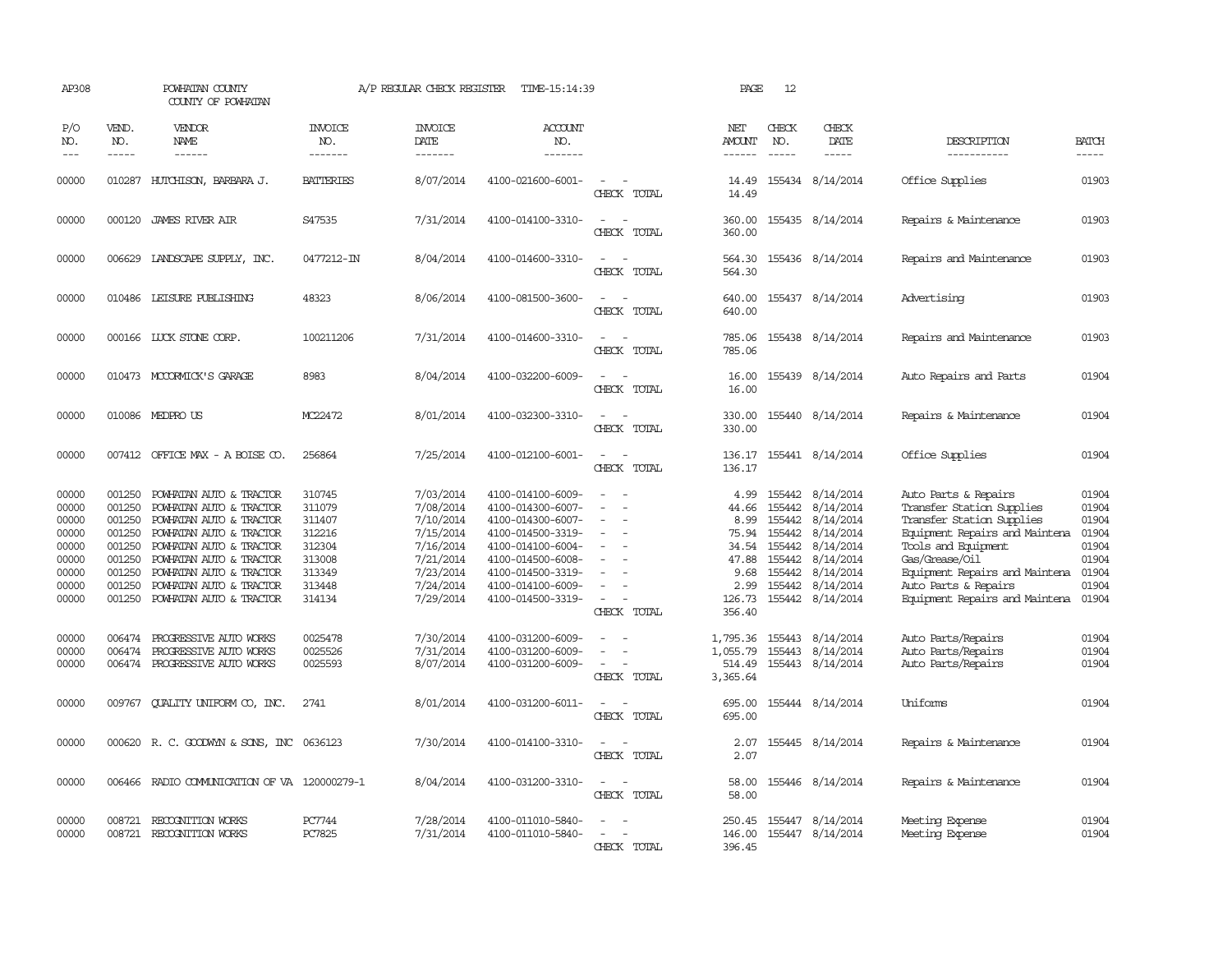| AP308                                     |                                                       | POWHATAN COUNTY<br>COUNTY OF POWHATAN                                                                                                |                                                                                        | A/P REGULAR CHECK REGISTER                                    | TIME-15:14:39                                                                                         |                                                                                           | PAGE                                                 | 13                                   |                                                                      |                                                                                                  |                                           |
|-------------------------------------------|-------------------------------------------------------|--------------------------------------------------------------------------------------------------------------------------------------|----------------------------------------------------------------------------------------|---------------------------------------------------------------|-------------------------------------------------------------------------------------------------------|-------------------------------------------------------------------------------------------|------------------------------------------------------|--------------------------------------|----------------------------------------------------------------------|--------------------------------------------------------------------------------------------------|-------------------------------------------|
| P/O<br>NO.<br>$---$                       | VEND.<br>NO.<br>$\frac{1}{2}$                         | VENDOR<br><b>NAME</b>                                                                                                                | <b>INVOICE</b><br>NO.<br>-------                                                       | <b>INVOICE</b><br>DATE<br>$- - - - - - -$                     | <b>ACCOUNT</b><br>NO.<br>-------                                                                      |                                                                                           | NET<br><b>AMOUNT</b>                                 | CHECK<br>NO.<br>$\frac{1}{2}$        | CHECK<br>DATE<br>-----                                               | DESCRIPTION<br>-----------                                                                       | <b>BATCH</b>                              |
| 00000                                     |                                                       | 009037 REYNOLDS LIGHTING SUPPLY                                                                                                      | 103963                                                                                 | 8/05/2014                                                     | 4100-014100-3310-                                                                                     | CHECK TOTAL                                                                               | 111.60<br>111.60                                     |                                      | 155448 8/14/2014                                                     | Repairs & Maintenance                                                                            | 01904                                     |
| 00000<br>00000<br>00000<br>00000<br>00000 | 007325<br>007325                                      | 007325 RICHMOND OXYGEN CO.<br>RICHMOND OXYGEN CO.<br>RICHMOND OXYGEN CO.<br>007325 RICHMOND OXYGEN CO.<br>007325 RICHMOND OXYGEN CO. | 172693<br>172694<br>173238<br>173239<br>174624                                         | 7/31/2014<br>7/31/2014<br>7/31/2014<br>7/31/2014<br>7/31/2014 | 4100-032300-6013-<br>4100-032300-6013-<br>4100-032300-6013-<br>4100-032300-6013-<br>4100-032300-6013- | $\sim$<br>$\sim$<br>$\overline{\phantom{a}}$<br>$\sim$<br>$\sim$<br>$\sim$<br>CHECK TOTAL | 47.00<br>32.00<br>23.00<br>48.00<br>275.50<br>425.50 | 155449<br>155449<br>155449<br>155449 | 8/14/2014<br>8/14/2014<br>8/14/2014<br>8/14/2014<br>155449 8/14/2014 | Medical Supplies<br>Medical Supplies<br>Medical Supplies<br>Medical Supplies<br>Medical Supplies | 01904<br>01904<br>01904<br>01904<br>01904 |
| 00000                                     |                                                       | 010282 SCHUBERT, CHARLA                                                                                                              | CPFO EXAM                                                                              | 7/31/2014                                                     | 4100-012200-5510-                                                                                     | $\sim$ $\sim$<br>CHECK TOTAL                                                              | 82.54<br>82.54                                       |                                      | 155450 8/14/2014                                                     | Travel/Mileage/Parking/Tolls                                                                     | 01904                                     |
| 00000                                     |                                                       | 010435 SCITEST LABORATORIES, INC 8                                                                                                   |                                                                                        | 8/07/2014                                                     | 4100-012220-3140-                                                                                     | $\sim$<br>$\sim$<br>CHECK TOTAL                                                           | 35.00<br>35.00                                       |                                      | 155451 8/14/2014                                                     | Professional Services                                                                            | 01904                                     |
| 00000                                     |                                                       | 009179 SIMONS TIRE & AUTO                                                                                                            | 684989                                                                                 | 8/02/2014                                                     | 4100-032300-6009-                                                                                     | $\sim$<br>CHECK TOTAL                                                                     | 10.00<br>10.00                                       |                                      | 155452 8/14/2014                                                     | Auto Parts/Repair                                                                                | 01904                                     |
| 00000                                     |                                                       | 007310 SOUTHEASTERN EMERGENCY                                                                                                        | 537458                                                                                 | 7/29/2014                                                     | 4100-032300-6013-                                                                                     | $\sim$<br>$\sim$<br>CHECK TOTAL                                                           | 151.56<br>151.56                                     |                                      | 155453 8/14/2014                                                     | Medical Supplies                                                                                 | 01904                                     |
| 00000                                     |                                                       | 006594 SOUTHSIDE ELECTRIC COOP                                                                                                       | 81643001 0814                                                                          | 7/23/2014                                                     | 4100-053910-5643-                                                                                     | $\sim$<br>$\sim$<br>CHECK TOTAL                                                           | 221.24<br>221.24                                     |                                      | 155454 8/14/2014                                                     | PCCAA Services - Federal CSBG                                                                    | 01904                                     |
| 00000<br>00000<br>00000<br>00000<br>00000 | 006565<br>006565<br>006565<br>006565<br>006565 SPRINT | SPRINT<br><b>SPRINT</b><br><b>SPRINT</b><br>SPRINT                                                                                   | 920018241 0814<br>920018241 0814<br>920018243 0814<br>920018276 0814<br>920018276 0814 | 8/01/2014<br>8/01/2014<br>8/01/2014<br>8/01/2014<br>8/01/2014 | 4100-012410-5240-<br>4100-031200-5240-<br>4100-012310-5240-<br>4100-034100-5240-<br>4100-031200-5240- | $\sim$<br>$\equiv$<br>$\sim$<br>$\overline{\phantom{a}}$<br>CHECK TOTAL                   | 3.69<br>11.09<br>.87<br>1.05<br>5.36<br>22.06        | 155455<br>155455<br>155455<br>155455 | 8/14/2014<br>8/14/2014<br>8/14/2014<br>8/14/2014<br>155455 8/14/2014 | Long Distance<br>Long Distance<br>Long Distance<br>Long Distance<br>Long Distance                | 01904<br>01904<br>01904<br>01904<br>01904 |
| 00000                                     | 007937 SPRINT                                         |                                                                                                                                      | 678582480 0814                                                                         | 8/01/2014                                                     | 4100-031200-5240-                                                                                     | $\overline{\phantom{a}}$<br>CHECK TOTAL                                                   | 79.72                                                |                                      | 79.72 155456 8/14/2014                                               | Long Distance                                                                                    | 01904                                     |
| 00000                                     |                                                       | 008995 SURELOCK COMUNICATIONS,                                                                                                       | SHERIFF06022014                                                                        | 6/15/2014                                                     | 4100-031200-3310-                                                                                     | $\overline{\phantom{a}}$<br>CHECK TOTAL                                                   | 5,965.00<br>5,965.00                                 |                                      | 155457 8/14/2014                                                     | Repairs & Maintenance                                                                            | 01904                                     |
| 00000                                     |                                                       | 008125 U.S. BANK                                                                                                                     | 3737495                                                                                | 7/25/2014                                                     | 4100-095101-9150-                                                                                     | CHECK TOTAL                                                                               | 2,750.00<br>2,750.00                                 |                                      | 155458 8/14/2014                                                     | Bond Trustee Fees                                                                                | 01904                                     |
| 00000                                     |                                                       | 009574 UNIQUE MANAGEMENT                                                                                                             | 259998                                                                                 | 8/01/2014                                                     | 4100-073100-6012-                                                                                     | $\sim$<br>- -<br>CHECK TOTAL                                                              | 79.60<br>79.60                                       |                                      | 155459 8/14/2014                                                     | Books & Subscriptions                                                                            | 01904                                     |
| 00000<br>00000                            |                                                       | 008140 VERIZON<br>008140 VERIZON                                                                                                     | 000921422421524<br>8045987939 0814                                                     | 7/25/2014<br>7/28/2014                                        | 4100-032220-5230-<br>4100-022100-5230-                                                                | $\sim$<br>$\sim$<br>$\sim$<br>$\sim$<br>CHECK TOTAL                                       | 166.71<br>51.89<br>218.60                            | 155460                               | 8/14/2014<br>155460 8/14/2014                                        | Telephone System<br>Telephone Services                                                           | 01904<br>01904                            |
| 00000                                     |                                                       | 009079 VERIZON COMMUNICATIONS                                                                                                        | 9629004604 0814                                                                        | 8/01/2014                                                     | 4100-073100-5260-                                                                                     | CHECK TOTAL                                                                               | 139.99                                               |                                      | 139.99 155461 8/14/2014                                              | <b>Intemet</b>                                                                                   | 01904                                     |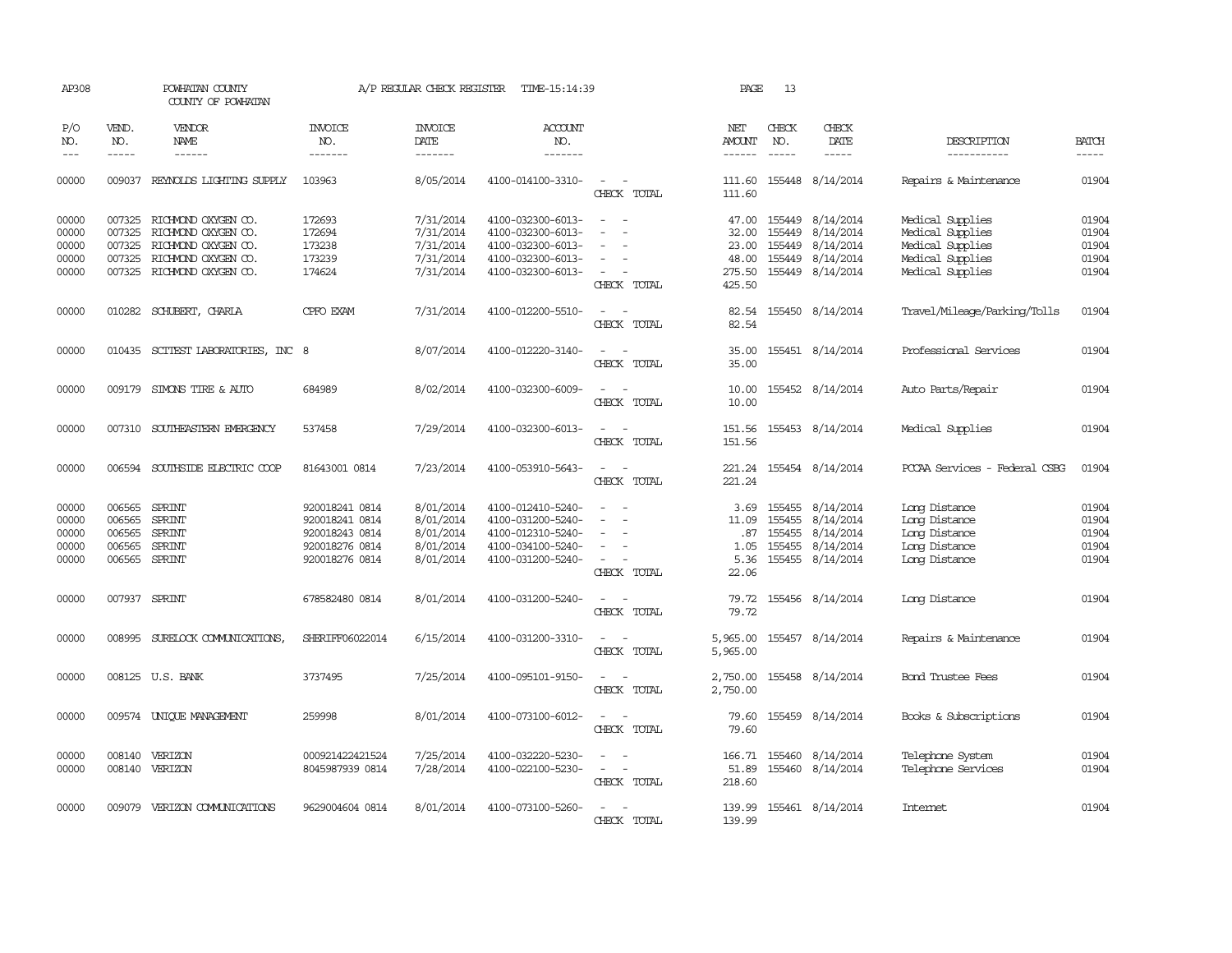| AP308                            |                                      | POWHATAN COUNTY<br>COUNTY OF POWHATAN                                                                            |                                              | A/P REGULAR CHECK REGISTER                       | TIME-15:14:39                                                                    |                                                   | PAGE                                         | 14                                   |                                                  |                                                                                                                                      |                                  |
|----------------------------------|--------------------------------------|------------------------------------------------------------------------------------------------------------------|----------------------------------------------|--------------------------------------------------|----------------------------------------------------------------------------------|---------------------------------------------------|----------------------------------------------|--------------------------------------|--------------------------------------------------|--------------------------------------------------------------------------------------------------------------------------------------|----------------------------------|
| P/O<br>NO.<br>$---$              | VEND.<br>NO.<br>-----                | VENDOR<br><b>NAME</b><br>------                                                                                  | <b>INVOICE</b><br>NO.<br>-------             | <b>INVOICE</b><br>DATE<br>-------                | <b>ACCOUNT</b><br>NO.<br>-------                                                 |                                                   | <b>NET</b><br><b>AMOUNT</b><br>$- - - - - -$ | CHECK<br>NO.                         | CHECK<br>DATE<br>-----                           | DESCRIPTION<br>-----------                                                                                                           | <b>BATCH</b><br>$- - - - -$      |
| 00000                            | 009393                               | VETERINARY EMERGENCY                                                                                             | 44848                                        | 5/31/2014                                        | 4100-035100-3110-                                                                | $\sim$<br>$\overline{\phantom{a}}$<br>CHECK TOTAL | 119.00<br>119.00                             |                                      | 155462 8/14/2014                                 | Professional Health Services                                                                                                         | 01904                            |
| 00000<br>00000<br>00000          | 008710<br>008710                     | 008710 VIRGINIA BUSINESS SYSTEMS<br>VIRGINIA BUSINESS SYSTEMS<br>VIRGINIA BUSINESS SYSTEMS                       | 15631854<br>15672128<br>15672128             | 8/01/2014<br>8/04/2014<br>8/04/2014              | 4100-021600-8002-<br>4100-013200-3320-<br>4100-053120-3320-                      | $\sim$                                            | 175.29<br>60.18<br>2.47                      | 155463<br>155463                     | 155463 8/14/2014<br>8/14/2014<br>8/14/2014       | Copier Lease<br>Maintenance & Service Contract<br>Maint/Service Contract/Copying                                                     | 01904<br>01904<br>01904          |
| 00000<br>00000<br>00000<br>00000 | 008710<br>008710<br>008710<br>008710 | VIRGINIA BUSINESS SYSTEMS<br>VIRGINIA BUSINESS SYSTEMS<br>VIRGINIA BUSINESS SYSTEMS<br>VIRGINIA BUSINESS SYSTEMS | 15672129<br>15672129<br>15672129<br>15672129 | 8/04/2014<br>8/04/2014<br>8/04/2014<br>8/04/2014 | 4100-034100-3320-<br>4100-012310-3320-<br>4100-012100-3320-<br>4100-012210-3320- | $\equiv$<br>$\equiv$                              | 18.41<br>126.26<br>259.58<br>19.17           | 155463<br>155463<br>155463<br>155463 | 8/14/2014<br>8/14/2014<br>8/14/2014<br>8/14/2014 | Maintenance & Service Contract<br>Maintenance & Service Contract<br>Maintenance & Service Contract<br>Maintenance/Service Contracts  | 01904<br>01904<br>01904<br>01904 |
| 00000<br>00000<br>00000<br>00000 | 008710<br>008710<br>008710<br>008710 | VIRGINIA BUSINESS SYSTEMS<br>VIRGINIA BUSINESS SYSTEMS<br>VIRGINIA BUSINESS SYSTEMS<br>VIRGINIA BUSINESS SYSTEMS | 15672129<br>15672129<br>15672129<br>15672129 | 8/04/2014<br>8/04/2014<br>8/04/2014<br>8/04/2014 | 4100-014100-3320-<br>4100-012200-3320-<br>4100-053120-3320-<br>4100-081100-3320- | $\equiv$                                          | .08<br>168.00<br>28.26<br>139.09             | 155463<br>155463<br>155463<br>155463 | 8/14/2014<br>8/14/2014<br>8/14/2014<br>8/14/2014 | Maintenance & Service Contract<br>Maintenance & Service Contract<br>Maint/Service Contract/Copying<br>Maintenance & Service Contract | 01904<br>01904<br>01904<br>01904 |
| 00000<br>00000<br>00000          | 008710<br>008710<br>008710           | VIRGINIA BUSINESS SYSTEMS<br>VIRGINIA BUSINESS SYSTEMS<br>VIRGINIA BUSINESS SYSTEMS 15672131                     | 15672129<br>15672129                         | 8/04/2014<br>8/04/2014<br>8/01/2014              | 4100-012310-3320-<br>4100-012410-3320-<br>4100-021600-8002-                      |                                                   | 14.40<br>18.79<br>87.12                      | 155463<br>155463<br>155463           | 8/14/2014<br>8/14/2014<br>8/14/2014              | Maintenance & Service Contract<br>Maintenance & Service Contract<br>Copier Lease                                                     | 01904<br>01904<br>01904<br>01904 |
| 00000<br>00000<br>00000<br>00000 | 008710<br>008710<br>008710<br>008710 | VIRGINIA BUSINESS SYSTEMS<br>VIRGINIA BUSINESS SYSTEMS<br>VIRGINIA BUSINESS SYSTEMS<br>VIRGINIA BUSINESS SYSTEMS | 15672133<br>15672135<br>15672135<br>15672135 | 8/01/2014<br>8/04/2014<br>8/04/2014<br>8/04/2014 | 4100-021200-8002-<br>4100-034100-3320-<br>4100-012310-3320-<br>4100-012100-3320- | $\equiv$                                          | 168.43<br>4.20<br>28.80<br>59.22             | 155463<br>155463<br>155463<br>155463 | 8/14/2014<br>8/14/2014<br>8/14/2014<br>8/14/2014 | Copier Lease Agreement<br>Maintenance & Service Contract<br>Maintenance & Service Contract<br>Maintenance & Service Contract         | 01904<br>01904<br>01904          |
| 00000<br>00000<br>00000<br>00000 | 008710<br>008710<br>008710<br>008710 | VIRGINIA BUSINESS SYSTEMS<br>VIRGINIA BUSINESS SYSTEMS<br>VIRGINIA BUSINESS SYSTEMS<br>VIRGINIA BUSINESS SYSTEMS | 15672135<br>15672135<br>15672135<br>15672135 | 8/04/2014<br>8/04/2014<br>8/04/2014<br>8/04/2014 | 4100-012210-3320-<br>4100-014100-3320-<br>4100-012200-3320-<br>4100-053120-3320- |                                                   | 4.37<br>$.02 \,$<br>38.33<br>6.45            | 155463<br>155463<br>155463<br>155463 | 8/14/2014<br>8/14/2014<br>8/14/2014<br>8/14/2014 | Maintenance/Service Contracts<br>Maintenance & Service Contract<br>Maintenance & Service Contract<br>Maint/Service Contract/Copying  | 01904<br>01904<br>01904<br>01904 |
| 00000<br>00000<br>00000          | 008710<br>008710<br>008710           | VIRGINIA BUSINESS SYSTEMS<br>VIRGINIA BUSINESS SYSTEMS<br>VIRGINIA BUSINESS SYSTEMS                              | 15672135<br>15672135<br>15672135             | 8/04/2014<br>8/04/2014<br>8/04/2014              | 4100-081100-3320-<br>4100-012310-3320-<br>4100-012410-3320-                      | $\overline{\phantom{a}}$<br>CHECK TOTAL           | 31.73<br>3.28<br>4.29<br>1,466.22            | 155463<br>155463<br>155463           | 8/14/2014<br>8/14/2014<br>8/14/2014              | Maintenance & Service Contract<br>Maintenance & Service Contract<br>Maintenance & Service Contract                                   | 01904<br>01904<br>01904          |
| 00000<br>00000                   | 009304<br>009304                     | VIRGINIA BUSINESS SYSTEMS<br>VIRGINIA BUSINESS SYSTEMS                                                           | 1838411<br>1838411                           | 8/01/2014<br>8/01/2014                           | 4100-034100-3320-<br>4100-034100-6001-                                           | $\equiv$<br>CHECK TOTAL                           | 86.08<br>6.89<br>92.97                       | 155464<br>155464                     | 8/14/2014<br>8/14/2014                           | Maintenance & Service Contract<br>Office Supplies                                                                                    | 01904<br>01904                   |
| 00000                            |                                      | 010101 VIRGINIA BUSINESS SYSTEMS                                                                                 | 43038                                        | 7/02/2014                                        | 4100-021600-8002-                                                                | $\equiv$<br>CHECK TOTAL                           | 701.16<br>701.16                             |                                      | 155465 8/14/2014                                 | Copier Lease                                                                                                                         | 01904                            |
| 00000                            |                                      | 010439 VIRGINIA STEAM CLEANING,                                                                                  | 16277A                                       | 6/30/2014                                        | 4100-032210-3310-                                                                | CHECK TOTAL                                       | 250.00<br>250.00                             |                                      | 155466 8/14/2014                                 | Repairs & Maintenance                                                                                                                | 01904                            |
| 00000                            | 006503 VLGMA                         |                                                                                                                  | 2015DUESALTMAN                               | 7/09/2014                                        | 4100-081500-5810-                                                                | $\overline{\phantom{a}}$<br>CHECK TOTAL           | 306.00<br>306.00                             |                                      | 155467 8/14/2014                                 | Dues/Association Memberships                                                                                                         | 01904                            |
| 00000                            |                                      | 001680 WASTE MANAGEMENT OF                                                                                       | 297474524248                                 | 8/01/2014                                        | 4100-014300-3175-                                                                | CHECK TOTAL                                       | 310.70<br>310.70                             |                                      | 155468 8/14/2014                                 | Waste Disposal                                                                                                                       | 01904                            |
| 00000                            | 006123                               | WEEKS CUSTOM CARS, INC                                                                                           | CAR12004F250                                 | 7/24/2014                                        | 4100-032200-6009-                                                                | $\overline{\phantom{a}}$<br>CHECK TOTAL           | 2,311.54<br>2,311.54                         |                                      | 155469 8/14/2014                                 | Auto Repairs and Parts                                                                                                               | 01904                            |
| 00000<br>00000                   |                                      | 001340 BUSINESS CARD<br>001340 BUSINESS CARD                                                                     | 07/27/2014<br>07/27/2014                     | 7/27/2014<br>7/27/2014                           | 4100-035100-5540-<br>4100-035100-5540-                                           |                                                   |                                              |                                      | .00 155478 8/22/2014<br>470.00 155478 8/22/2014  | Conferences & Training<br>Conferences & Training                                                                                     | 01910<br>01910                   |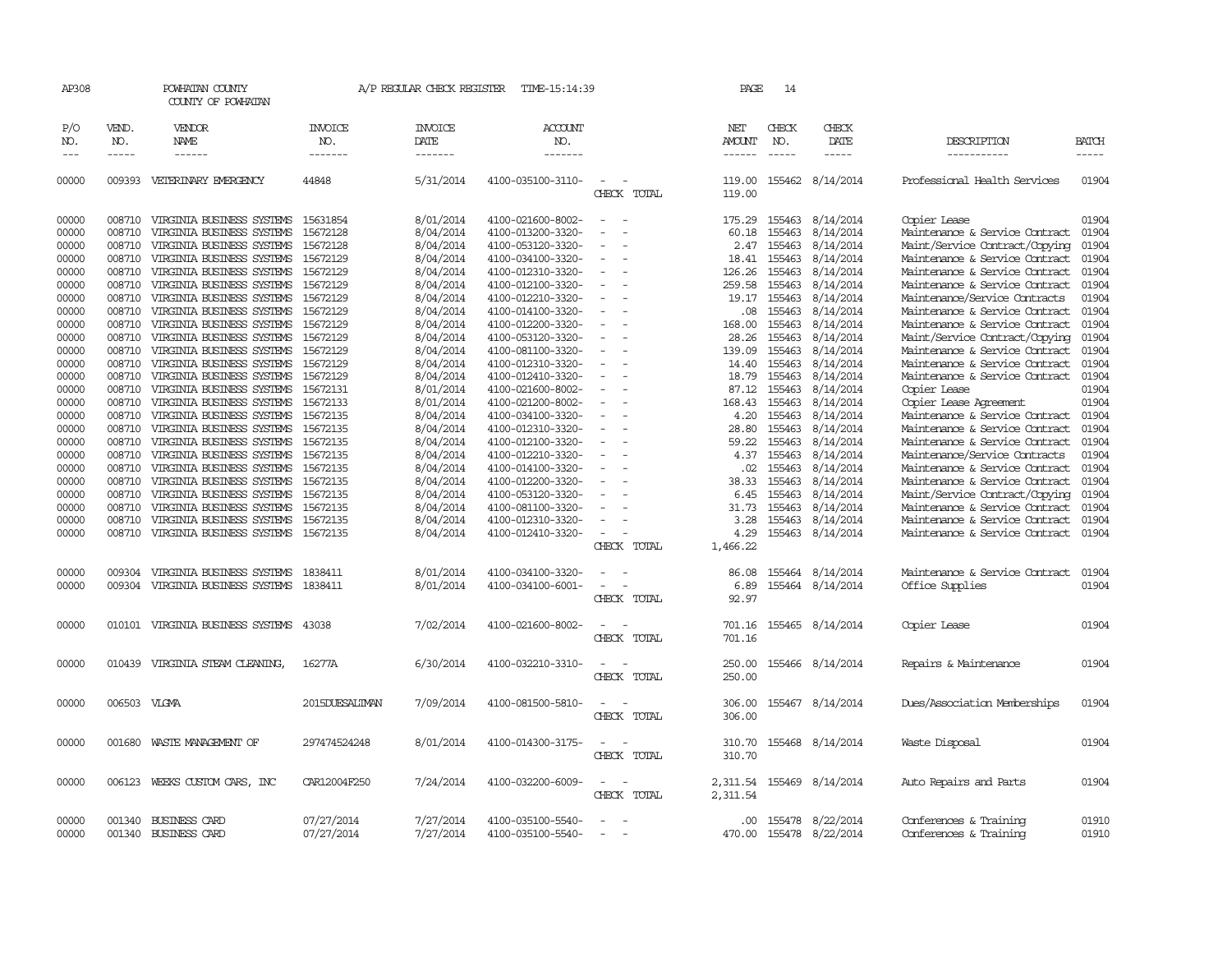| AP308 |             | POWHATAN COUNTY<br>COUNTY OF POWHATAN |                 | A/P REGULAR CHECK REGISTER | TIME-15:14:39     |                          | PAGE          | 15            |                  |                                      |              |
|-------|-------------|---------------------------------------|-----------------|----------------------------|-------------------|--------------------------|---------------|---------------|------------------|--------------------------------------|--------------|
| P/O   | VEND.       | <b>VENDOR</b>                         | <b>INVOICE</b>  | <b>INVOICE</b>             | ACCOUNT           |                          | NET           | CHECK         | CHECK            |                                      |              |
| NO.   | NO.         | NAME                                  | NO.             | DATE                       | NO.               |                          | AMOUNT        | NO.           | DATE             | DESCRIPTION                          | <b>BATCH</b> |
| $---$ | $- - - - -$ | $- - - - - -$                         | -------         | -------                    | -------           |                          | $- - - - - -$ | $\frac{1}{2}$ | $- - - - -$      | -----------                          | -----        |
| 00000 | 001340      | <b>BUSINESS CARD</b>                  | 07/27/2014      | 7/27/2014                  | 4100-031200-5210- | $\overline{\phantom{a}}$ | 50.00         | 155478        | 8/22/2014        | Postage                              | 01910        |
| 00000 | 001340      | <b>BUSINESS CARD</b>                  | 07/27/2014      | 7/27/2014                  | 4100-031200-5210- |                          | 15.99         | 155478        | 8/22/2014        | Postage                              | 01910        |
| 00000 | 001340      | BUSINESS CARD                         | 07/27/2014      | 7/27/2014                  | 4100-031200-5210- | $\overline{\phantom{a}}$ | 50.00         | 155478        | 8/22/2014        | Postage                              | 01910        |
| 00000 | 001340      | <b>BUSINESS CARD</b>                  | 07/27/2014      | 7/27/2014                  | 4100-031710-5210- | $\sim$                   | 15.99         | 155478        | 8/22/2014        | Postage                              | 01910        |
| 00000 | 001340      | <b>BUSINESS CARD</b>                  | 07/27/2014      | 7/27/2014                  | 4100-031200-6001- |                          | 12.47         | 155478        | 8/22/2014        | Office Supplies                      | 01910        |
| 00000 | 001340      | BUSINESS CARD                         | 07/27/2014      | 7/27/2014                  | 4100-035100-6014- | $\equiv$                 | 26.09         | 155478        | 8/22/2014        | Other Operating Supplies             | 01910        |
| 00000 | 001340      | BUSINESS CARD                         | 07/27/2014      | 7/27/2014                  | 4100-031200-6014- | $\overline{\phantom{a}}$ | 104.94        | 155478        | 8/22/2014        | Other Operating Supplies             | 01910        |
| 00000 | 001340      | <b>BUSINESS CARD</b>                  | 07/27/2014      | 7/27/2014                  | 4100-035100-6022- |                          | 183.53        | 155478        | 8/22/2014        | Dog Food/Supplies                    | 01910        |
| 00000 | 001340      | <b>BUSINESS CARD</b>                  | 07/27/2014      | 7/27/2014                  | 4100-035100-6022- |                          | 85.66         | 155478        | 8/22/2014        | Dog Food/Supplies                    | 01910        |
| 00000 | 001340      | <b>BUSINESS CARD</b>                  | 07/27/2014      | 7/27/2014                  | 4100-031200-5540- | $\sim$                   | 295.00        | 155478        | 8/22/2014        | Conferences & Training               | 01910        |
| 00000 | 001340      | <b>BUSINESS CARD</b>                  | 07/27/2014      | 7/27/2014                  | 4100-031200-5550- |                          | 57.00         | 155478        | 8/22/2014        | Prisoner Extradition                 | 01910        |
| 00000 | 001340      | <b>BUSINESS CARD</b>                  | 07/27/2014      | 7/27/2014                  | 4100-031200-5550- |                          | 28.00         | 155478        | 8/22/2014        | Prisoner Extradition                 | 01910        |
| 00000 | 001340      | <b>BUSINESS CARD</b>                  | 07/27/2014      | 7/27/2014                  | 4100-031200-5550- | $\sim$                   | 23.50         | 155478        | 8/22/2014        | Prisoner Extradition                 | 01910        |
| 00000 | 001340      | <b>BUSINESS CARD</b>                  | 07/27/2014      | 7/27/2014                  | 4100-031200-5550- |                          | 51.60         | 155478        | 8/22/2014        | Prisoner Extradition                 | 01910        |
| 00000 | 001340      | BUSINESS CARD                         | 07/27/2014      | 7/27/2014                  | 4100-031200-5550- |                          | 21.34         | 155478        | 8/22/2014        | Prisoner Extradition                 | 01910        |
| 00000 | 001340      | BUSINESS CARD                         | 07/27/2014      | 7/27/2014                  | 4100-031200-5550- | $\overline{\phantom{a}}$ | 195.25        | 155478        | 8/22/2014        | Prisoner Extradition                 | 01910        |
| 00000 | 001340      | <b>BUSINESS CARD</b>                  | 07/27/2014      | 7/27/2014                  | 4100-031200-5550- | $\overline{\phantom{a}}$ | 40.00         | 155478        | 8/22/2014        | Prisoner Extradition                 | 01910        |
|       |             |                                       |                 |                            |                   | CHECK TOTAL              | 1,726.36      |               |                  |                                      |              |
| 00000 | 010088      | TREASURER                             | 08/20/2014      | 8/20/2014                  | 4100-032200-6009- |                          | $.00 \,$      | 155479        | 8/22/2014        | Auto Repairs and Parts               | 01907        |
| 00000 | 010088      | TREASURER                             | 08/20/2014      | 8/20/2014                  | 4100-032200-6009- |                          | 35.65         | 155479        | 8/22/2014        | Auto Repairs and Parts               | 01907        |
|       |             |                                       |                 |                            |                   | CHECK TOTAL              | 35.65         |               |                  |                                      |              |
| 00000 |             | 009015 ABEC ELECTRONICS               | 1540            | 8/14/2014                  | 4100-014100-3400- |                          | 79.00         |               | 155480 8/22/2014 |                                      | 01905        |
|       |             |                                       |                 |                            |                   | CHECK TOTAL              | 79.00         |               |                  | Misc. Meetings - Set Up              |              |
|       |             |                                       |                 |                            |                   |                          |               |               |                  |                                      |              |
| 00000 |             | 008743 ALEXANDER, KAREN B.            | REGIONAL VRAV   | 8/14/2014                  | 4100-013200-5510- |                          | 84.16         |               | 155481 8/22/2014 | Travel/Mileage/Parking/Tolls         | 01905        |
|       |             |                                       |                 |                            |                   | CHECK TOTAL              | 84.16         |               |                  |                                      |              |
| 00000 |             | 008774 ALLEN, SUSAN E.                | 7397156         | 8/08/2014                  | 4100-021200-3150- |                          | 240.00        |               | 155482 8/22/2014 | Outside Counsel                      | 01905        |
|       |             |                                       |                 |                            |                   | CHECK TOTAL              | 240.00        |               |                  |                                      |              |
| 00000 |             | 010491 ALLGOOD, RHONDA                | M.GILBERT RENT  | 7/01/2014                  | 4100-053910-5643- |                          | 800.00        | 155483        | 8/22/2014        | PCCAA Services - Federal CSBG        | 01905        |
|       |             |                                       |                 |                            |                   | CHECK TOTAL              | 800.00        |               |                  |                                      |              |
| 00000 |             | 006815 ANTHEM BLUE CROSS/SHIELD       | GROUP #77356    | 7/31/2014                  | 4100-033400-3845- |                          | 22,990.36     | 155484        | 8/22/2014        | Detention of Adults - Health C 01905 |              |
|       |             |                                       |                 |                            |                   | CHECK TOTAL              | 22,990.36     |               |                  |                                      |              |
| 00000 |             | 007436 AQUA VIRGINIA, INC.            | 0621781 JULY 14 | 8/12/2014                  | 4100-031200-5130- |                          | 21.09         | 155485        | 8/22/2014        | Water                                | 01905        |
| 00000 |             | 007436 AOUA VIRGINIA, INC.            | 0621880 JULY 14 | 8/12/2014                  | 4100-014100-5130- |                          | 17.28         | 155485        | 8/22/2014        | Water                                | 01905        |
| 00000 |             | 007436 AQUA VIRGINIA, INC.            | 1100657 JULY 14 | 8/12/2014                  | 4100-014100-5130- | $\overline{\phantom{a}}$ | 1,266.11      | 155485        | 8/22/2014        | Water                                | 01905        |
| 00000 |             | 007436 AQUA VIRGINIA, INC.            | 1100657A JULY14 | 8/12/2014                  | 4100-014100-5130- | $\overline{\phantom{a}}$ | 128.31        | 155485        | 8/22/2014        | Water                                | 01905        |
| 00000 |             | 007436 AOUA VIRGINIA, INC.            | 559913 JULY 14  | 8/12/2014                  | 4100-014100-5130- |                          | 18.23         | 155485        | 8/22/2014        | Water                                | 01905        |
| 00000 |             | 007436 AOUA VIRGINIA, INC.            | 574341 JULY 14  | 8/12/2014                  | 4100-022100-5130- | $\overline{\phantom{a}}$ | 21.57         | 155485        | 8/22/2014        | Water                                | 01905        |
| 00000 |             | 007436 AQUA VIRGINIA, INC.            | 574622 JULY 14  | 8/12/2014                  | 4100-014100-5130- |                          | 126.91        | 155485        | 8/22/2014        | Water                                | 01905        |
| 00000 |             | 007436 AOUA VIRGINIA, INC.            | 575072 JULY 14  | 8/12/2014                  | 4100-014100-5130- |                          |               | 79.31 155485  | 8/22/2014        | Water                                | 01905        |
| 00000 |             | 007436 AOUA VIRGINIA, INC.            | 575528 JULY 14  | 8/12/2014                  | 4100-032210-5130- |                          | 59.32         | 155485        | 8/22/2014        | Water                                | 01905        |
| 00000 | 007436      | AQUA VIRGINIA, INC.                   | 620830 JULY 14  | 8/12/2014                  | 4100-014100-5130- |                          | 352.13        | 155485        | 8/22/2014        | Water                                | 01905        |
| 00000 |             | 007436 AQUA VIRGINIA, INC.            | 620830 JULY 14  | 8/12/2014                  | 4100-031200-5130- |                          | 352.14 155485 |               | 8/22/2014        | Water                                | 01905        |
|       |             |                                       |                 |                            |                   | CHECK TOTAL              | 2,442.40      |               |                  |                                      |              |
|       |             |                                       |                 |                            |                   |                          |               |               |                  |                                      |              |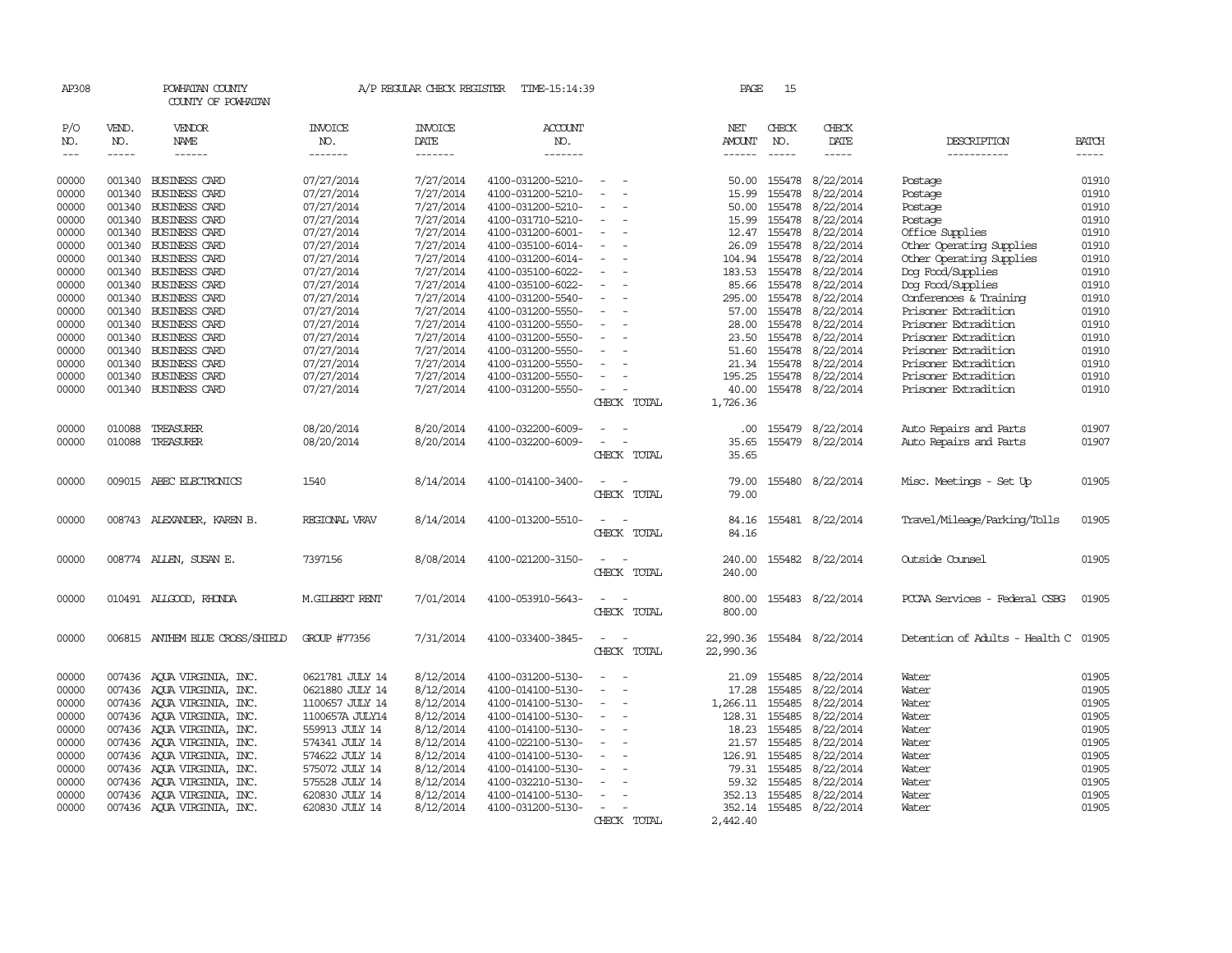| AP308                 |                             | POWHATAN COUNTY<br>COUNTY OF POWHATAN                       |                           | A/P REGULAR CHECK REGISTER        | TIME-15:14:39                          |                                                      | PAGE                    | 16                          |                               |                                                        |                             |
|-----------------------|-----------------------------|-------------------------------------------------------------|---------------------------|-----------------------------------|----------------------------------------|------------------------------------------------------|-------------------------|-----------------------------|-------------------------------|--------------------------------------------------------|-----------------------------|
| P/O<br>NO.<br>$- - -$ | VEND.<br>NO.<br>$- - - - -$ | VENDOR<br>NAME<br>$- - - - - -$                             | INVOICE<br>NO.<br>------- | <b>INVOICE</b><br>DATE<br>------- | ACCOUNT<br>NO.<br>-------              |                                                      | NET<br>AMOUNT<br>------ | CHECK<br>NO.<br>$- - - - -$ | CHECK<br>DATE<br>-----        | DESCRIPTION<br>__________                              | <b>BATCH</b><br>$- - - - -$ |
|                       |                             |                                                             |                           |                                   |                                        |                                                      |                         |                             |                               |                                                        |                             |
| 00000                 |                             | 007436 AOUA VIRGINIA, INC.                                  | 621132 JULY 14            | 8/12/2014                         | 4100-014100-5130-                      |                                                      | 1,678.96                | 155486                      | 8/22/2014                     | Water                                                  | 01905                       |
| 00000                 | 007436                      | AQUA VIRGINIA, INC.                                         | 621730 JULY 14            | 8/12/2014                         | 4100-014100-5130-                      | $\overline{\phantom{a}}$                             | 175.91                  | 155486                      | 8/22/2014                     | Water                                                  | 01905                       |
| 00000                 |                             | 007436 AQUA VIRGINIA, INC.                                  | 621784 JULY 14            | 8/12/2014                         | 4100-014100-5130-                      | $\equiv$                                             | 55.51                   | 155486                      | 8/22/2014                     | Water                                                  | 01905                       |
| 00000                 |                             | 007436 AQUA VIRGINIA, INC.                                  | 621788 JULY 14            | 8/12/2014                         | 4100-014100-5130-                      | CHECK TOTAL                                          | 60.27<br>1,970.65       |                             | 155486 8/22/2014              | Water                                                  | 01905                       |
| 00000                 |                             | 007941 BAKER & TAYLOR                                       | 5013253674                | 8/15/2014                         | 4100-073100-6012-                      |                                                      | 447.07                  |                             | 155487 8/22/2014              | Books & Subscriptions                                  | 01905                       |
|                       |                             |                                                             |                           |                                   |                                        | CHECK TOTAL                                          | 447.07                  |                             |                               |                                                        |                             |
| 00000                 | 000032                      | BARION, FAYE G.                                             | JOINT TAV/COR             | 8/14/2014                         | 4100-012410-5540-                      |                                                      | 68.59                   | 155488                      | 8/22/2014                     | Conferences & Training                                 | 01905                       |
| 00000                 |                             | 000032 BARTON, FAYE G.                                      | JOINT TAV/COR             | 8/14/2014                         | 4100-012410-5510-                      |                                                      | 153.71                  | 155488                      | 8/22/2014                     | Travel/Mileage/Parking/Tolls                           | 01905                       |
|                       |                             |                                                             |                           |                                   |                                        | CHECK TOTAL                                          | 222.30                  |                             |                               |                                                        |                             |
| 00000                 | 006655                      | BLOSSMAN GAS COMPANIES                                      | 303116                    | 8/12/2014                         | 4100-032220-5120-                      |                                                      | 689.63                  |                             | 155489 8/22/2014              | Fuel                                                   | 01905                       |
|                       |                             |                                                             |                           |                                   |                                        | CHECK TOTAL                                          | 689.63                  |                             |                               |                                                        |                             |
| 00000                 |                             | 007831 BOCZAR, CHRISTINE                                    | OFFICE SUPPLIES           | 8/02/2014                         | 4100-035100-6014-                      | $\sim$<br>$\overline{\phantom{a}}$                   | 22.62                   |                             | 155490 8/22/2014              | Other Operating Supplies                               | 01905                       |
|                       |                             |                                                             |                           |                                   |                                        | CHECK TOTAL                                          | 22.62                   |                             |                               |                                                        |                             |
| 00000                 | 006638                      | CAPITAL CHEVROLET-GMC                                       | 121418                    | 7/29/2014                         | 4100-031200-6009-                      |                                                      | 42.58                   |                             | 155491 8/22/2014              | Auto Parts/Repairs                                     | 01905                       |
| 00000                 | 006638                      | CAPITAL CHEVROLET-GMC                                       | 121768                    | 8/08/2014                         | 4100-031200-6009-                      |                                                      | 42.50                   |                             | 155491 8/22/2014              | Auto Parts/Repairs                                     | 01905                       |
|                       |                             |                                                             |                           |                                   |                                        | CHECK TOTAL                                          | 85.08                   |                             |                               |                                                        |                             |
| 00000                 |                             | 007353 CDW GOVERNMENT, INC.                                 | NQ25605                   | 8/08/2014                         | 4100-012510-6002-                      |                                                      | 160.98                  |                             | 155492 8/22/2014              | Computer Equipment-non-capital                         | 01905                       |
|                       |                             |                                                             |                           |                                   |                                        | CHECK TOTAL                                          | 160.98                  |                             |                               |                                                        |                             |
| 00000                 | 006965                      | CINIAS CORPORATION                                          | 143410362                 | 8/13/2014                         | 4100-014300-6011-                      |                                                      | 108.59                  | 155493                      | 8/22/2014                     | Uniforms                                               | 01905                       |
| 00000                 | 006965                      | CINIAS CORPORATION                                          | 143410362                 | 8/13/2014                         | 4100-014100-6011-                      | $\sim$<br>$\overline{\phantom{a}}$                   | 126.90                  |                             | 155493 8/22/2014              | Uniforms                                               | 01905                       |
|                       |                             |                                                             |                           |                                   |                                        | CHECK TOTAL                                          | 235.49                  |                             |                               |                                                        |                             |
| 00000                 |                             | 009178 COMCAST                                              | 16841418020109            | 8/14/2014                         | 4100-032300-5230-                      |                                                      | 43.66                   |                             | 155494 8/22/2014              | Telephone Services                                     | 01905                       |
| 00000                 |                             | 009178 COMCAST                                              | 1684141802019A            | 8/14/2014                         | 4100-032300-5260-                      | $\equiv$                                             | 59.95                   |                             | 155494 8/22/2014              | <b>Internet</b>                                        | 01905                       |
|                       |                             |                                                             |                           |                                   |                                        | CHECK TOTAL                                          | 103.61                  |                             |                               |                                                        |                             |
| 00000                 | 010492                      | <b>COUNTRYSIDE VETERINARY</b>                               | 28627                     | 8/11/2014                         | 4100-035100-3110-                      |                                                      | 3,768.73                | 155495                      | 8/22/2014                     | Professional Health Services                           | 01905                       |
| 00000                 | 010492                      | COUNTRYSIDE VETERINARY                                      | 28731                     | 8/13/2014                         | 4100-035100-3110-                      | $\overline{\phantom{a}}$<br>$\overline{\phantom{a}}$ | 1,086.50                | 155495                      | 8/22/2014                     | Professional Health Services                           | 01905                       |
| 00000                 | 010492                      | COUNTRYSIDE VETERINARY                                      | 28948                     | 8/18/2014                         | 4100-035100-3110-                      |                                                      | 70.95                   | 155495                      | 8/22/2014                     | Professional Health Services                           | 01905                       |
| 00000                 | 010492                      | COUNTRYSIDE VETERINARY                                      | 28955                     | 8/18/2014                         | 4100-035100-3110-                      | CHECK TOTAL                                          | 98.00<br>5,024.18       |                             | 155495 8/22/2014              | Professional Health Services                           | 01905                       |
|                       |                             |                                                             |                           |                                   |                                        |                                                      |                         |                             |                               |                                                        |                             |
| 00000                 | 007765                      | COUNTY WASTE OF VIRGINIA                                    | 433245                    | 1/31/2014                         | 4100-035100-3310-                      | $\overline{\phantom{a}}$                             | 69.10                   |                             | 155496 8/22/2014              | Repairs & Maintenance                                  | 01905                       |
|                       |                             |                                                             |                           |                                   |                                        | CHECK TOTAL                                          | 69.10                   |                             |                               |                                                        |                             |
| 00000                 | 006016                      | DAVIS MERCHANT EQUIPMENT                                    | 106906                    | 8/07/2014                         | 4100-014500-3319-                      |                                                      | 106.86                  | 155497                      | 8/22/2014                     | Equipment Repairs and Maintena                         | 01905                       |
| 00000                 | 006016                      | DAVIS MERCHANT EQUIPMENT                                    | 106936                    | 8/07/2014                         | 4100-014500-3319-                      |                                                      | 741.30                  | 155497                      | 8/22/2014                     | Equipment Repairs and Maintena                         | 01905                       |
| 00000                 | 006016                      | DAVIS MERCHANT EQUIPMENT                                    | 106989                    | 8/11/2014                         | 4100-014500-3190-                      |                                                      | 49.99                   | 155497                      | 8/22/2014                     | Grounds Maintenance                                    | 01905                       |
| 00000<br>00000        | 006016                      | DAVIS MERCHANT EQUIPMENT<br>006016 DAVIS MERCHANT EQUIPMENT | 107024<br>107050          | 8/12/2014<br>8/13/2014            | 4100-014500-6008-<br>4100-014500-3319- | $\overline{\phantom{a}}$<br>$\overline{\phantom{a}}$ | 43.96<br>80.00          | 155497                      | 8/22/2014<br>155497 8/22/2014 | Gas/Grease/Oil<br>Equipment Repairs and Maintena 01905 | 01905                       |
|                       |                             |                                                             |                           |                                   |                                        | CHECK TOTAL                                          | 1,022.11                |                             |                               |                                                        |                             |
| 00000                 |                             | 000076 DELL MARKETING L.P.                                  | XJJ4CFD87                 | 8/11/2014                         | 4100-012510-6002-                      |                                                      |                         |                             |                               |                                                        |                             |
|                       |                             |                                                             |                           |                                   |                                        | CHECK TOTAL                                          | 142.38                  |                             | 142.38 155498 8/22/2014       | Computer Equipment-non-capital 01905                   |                             |
|                       |                             |                                                             |                           |                                   |                                        |                                                      |                         |                             |                               |                                                        |                             |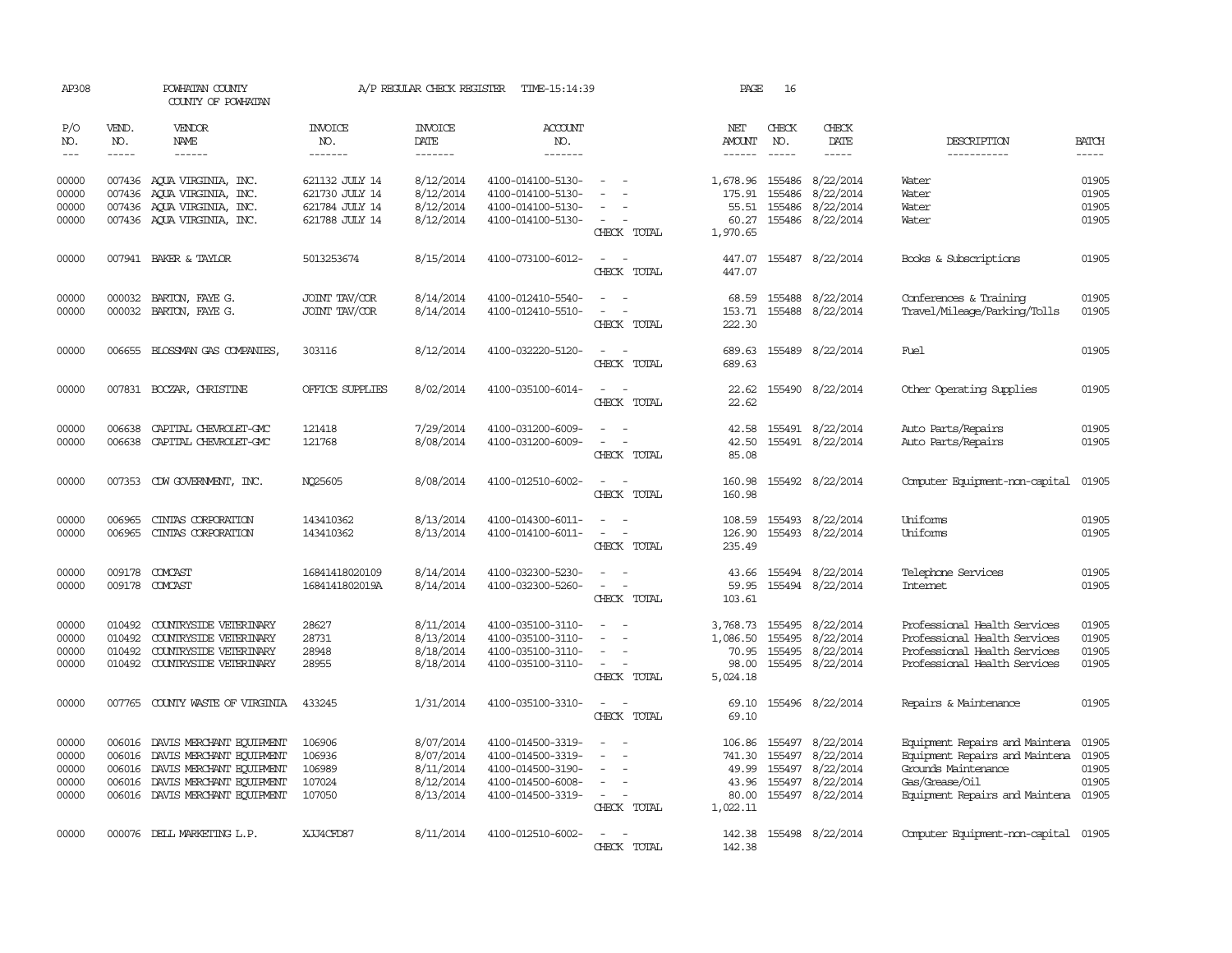| AP308 |             | POWHATAN COUNTY<br>COUNTY OF POWHATAN       |                 | A/P REGULAR CHECK REGISTER | TIME-15:14:39     |                                                                                                                             | <b>PAGE</b>          | 17          |                           |                                      |              |
|-------|-------------|---------------------------------------------|-----------------|----------------------------|-------------------|-----------------------------------------------------------------------------------------------------------------------------|----------------------|-------------|---------------------------|--------------------------------------|--------------|
| P/O   | VEND.       | <b>VENDOR</b>                               | <b>INVOICE</b>  | <b>INVOICE</b>             | ACCOUNT           |                                                                                                                             | NET                  | CHECK       | CHECK                     |                                      |              |
| NO.   | NO.         | NAME                                        | NO.             | DATE                       | NO.               |                                                                                                                             | AMOUNT               | NO.         | DATE                      | DESCRIPTION                          | <b>BATCH</b> |
| $---$ | $- - - - -$ | ------                                      | -------         | -------                    | -------           |                                                                                                                             | $- - - - - -$        | $- - - - -$ | $- - - - -$               | -----------                          | $- - - - -$  |
| 00000 |             | 006042 DEPT. OF MOTOR VEHICLES              | 14212737        | 7/31/2014                  | 4100-012410-3320- | $\frac{1}{2} \left( \frac{1}{2} \right) \left( \frac{1}{2} \right) = \frac{1}{2} \left( \frac{1}{2} \right)$<br>CHECK TOTAL | 660.00               |             | 660.00 155499 8/22/2014   | Maintenance & Service Contract 01905 |              |
| 00000 |             | 006240 DIAMOND SPRINGS WATER, INC 2562368   |                 | 8/01/2014                  | 4100-014100-5130- | $\sim$                                                                                                                      | 9.95                 |             | 155500 8/22/2014          | Water                                | 01905        |
| 00000 |             | 006240 DIAMOND SPRINGS WATER, INC           | 2562379         | 8/01/2014                  | 4100-014100-5130- | $\sim$                                                                                                                      | 9.95                 |             | 155500 8/22/2014          | Water                                | 01905        |
| 00000 | 006240      | DIAMOND SPRINGS WATER, INC                  | 2562381         | 8/01/2014                  | 4100-012210-5130- | $\overline{\phantom{a}}$                                                                                                    | 8.95                 | 155500      | 8/22/2014                 | Water                                | 01905        |
| 00000 |             | 006240 DIAMOND SPRINGS WATER, INC 2562392   |                 | 8/01/2014                  | 4100-031200-5130- | $\sim$                                                                                                                      | 11.95                |             | 155500 8/22/2014          | Water                                | 01905        |
| 00000 |             | 006240 DIAMOND SPRINGS WATER, INC           | 2562611         | 8/01/2014                  | 4100-014300-5130- | $\overline{\phantom{a}}$                                                                                                    | 11.95                | 155500      | 8/22/2014                 | Water                                | 01905        |
| 00000 |             | 006240 DIAMOND SPRINGS WATER, INC           | 709070110       | 7/09/2014                  | 4100-014100-5130- | $\overline{\phantom{a}}$                                                                                                    | 24.75                |             | 155500 8/22/2014          | Water                                | 01905        |
| 00000 | 006240      | DIAMOND SPRINGS WATER, INC                  | 709070170       | 7/09/2014                  | 4100-031200-5130- | $\overline{\phantom{a}}$                                                                                                    | 20.85                |             | 155500 8/22/2014          | Water                                | 01905        |
|       |             |                                             |                 | 7/08/2014                  |                   | $\sim$                                                                                                                      |                      |             |                           |                                      |              |
| 00000 | 006240      | DIAMOND SPRINGS WATER, INC 709070180        |                 |                            | 4100-012210-5130- |                                                                                                                             | 6.99                 |             | 155500 8/22/2014          | Water                                | 01905        |
| 00000 | 006240      | DIAMOND SPRINGS WATER, INC                  | 716075450       | 7/16/2014                  | 4100-031200-5130- | $\overline{\phantom{a}}$                                                                                                    | 27.80                | 155500      | 8/22/2014                 | Water                                | 01905        |
| 00000 |             | 006240 DIAMOND SPRINGS WATER, INC 722079500 |                 | 7/23/2014                  | 4100-014300-5130- | $\sim$                                                                                                                      | 99.50                |             | 155500 8/22/2014          | Water                                | 01905        |
|       |             |                                             |                 |                            |                   | CHECK TOTAL                                                                                                                 | 232.64               |             |                           |                                      |              |
| 00000 | 006240      | DIAMOND SPRINGS WATER, INC 723070170        |                 | 7/23/2014                  | 4100-031200-5130- | $\overline{\phantom{a}}$                                                                                                    | 20.85                |             | 155501 8/22/2014          | Water                                | 01905        |
| 00000 |             | 006240 DIAMOND SPRINGS WATER, INC 730075450 |                 | 7/30/2014                  | 4100-031200-5130- | $\frac{1}{2} \left( \frac{1}{2} \right) \left( \frac{1}{2} \right) \left( \frac{1}{2} \right) \left( \frac{1}{2} \right)$   | 20.85                |             | 155501 8/22/2014          | Water                                | 01905        |
|       |             |                                             |                 |                            |                   | CHECK TOTAL                                                                                                                 | 41.70                |             |                           |                                      |              |
| 00000 | 000850      | DOMINION VIRGINIA POWER                     | 3451094936 8/14 | 8/01/2014                  | 4100-014600-5110- | $\overline{\phantom{a}}$                                                                                                    | 13.46                |             | 155502 8/22/2014          | Electricity                          | 01906        |
|       |             |                                             |                 |                            |                   | $\sim$ $ \sim$                                                                                                              |                      |             |                           |                                      | 01906        |
| 00000 |             | 000850 DOMINION VIRGINIA POWER              | 3507951824 8/14 | 8/01/2014                  | 4100-014600-5110- | CHECK TOTAL                                                                                                                 | 5.66                 |             | 155502 8/22/2014          | Electricity                          |              |
|       |             |                                             |                 |                            |                   |                                                                                                                             | 19.12                |             |                           |                                      |              |
| 00000 | 000860      | DOMINION VIRGINIA POWER                     | 2142337506 8/14 | 8/01/2014                  | 4100-014600-5110- | $\overline{\phantom{a}}$                                                                                                    | 6.34                 |             | 155503 8/22/2014          | Electricity                          | 01906        |
| 00000 | 000860      | DOMINION VIRGINIA POWER                     | 2312285006 8/14 | 8/01/2014                  | 4100-014100-5110- | $\overline{\phantom{a}}$                                                                                                    | 72.09                |             | 155503 8/22/2014          | Electricity                          | 01906        |
| 00000 | 000860      | DOMINION VIRGINIA POWER                     | 2322252509 8/14 | 8/01/2014                  | 4100-031200-5110- | $\sim$                                                                                                                      | 281.05               |             | 155503 8/22/2014          | Electricity                          | 01906        |
| 00000 | 000860      | DOMINION VIRGINIA POWER                     | 2346327500 8/14 | 8/01/2014                  | 4100-014100-5110- | $\sim$                                                                                                                      | 1,956.23             |             | 155503 8/22/2014          | Electricity                          | 01906        |
| 00000 | 000860      | DOMINION VIRGINIA POWER                     | 2346327501 8/14 | 8/01/2014                  | 4100-031200-5110- | $\sim$                                                                                                                      | 1,956.23             | 155503      | 8/22/2014                 | Electricity                          | 01906        |
| 00000 | 000860      | DOMINION VIRGINIA POWER                     | 2352270009 8/14 | 8/01/2014                  | 4100-014100-5110- | $\overline{\phantom{a}}$                                                                                                    | 298.70               | 155503      | 8/22/2014                 | Electricity                          | 01906        |
| 00000 | 000860      | DOMINION VIRGINIA POWER                     | 2442170003 8/14 | 8/01/2014                  | 4100-014100-5110- | $\sim$                                                                                                                      | 1,451.46             |             | 155503 8/22/2014          | Electricity                          | 01906        |
| 00000 | 000860      | DOMINION VIRGINIA POWER                     | 2476067034 8/14 | 8/01/2014                  | 4100-014500-5110- | $\sim$                                                                                                                      | 113.25               | 155503      | 8/22/2014                 | Electricity                          | 01906        |
| 00000 | 000860      | DOMINION VIRGINIA POWER                     | 2522190004 8/14 | 8/01/2014                  | 4100-014600-5110- | $\overline{\phantom{a}}$                                                                                                    | 75.44                | 155503      | 8/22/2014                 | Electricity                          | 01906        |
| 00000 | 000860      | DOMINION VIRGINIA POWER                     | 2613832712 8/14 | 8/01/2014                  | 4100-022100-5110- | $\sim$ $\sim$                                                                                                               | 173.83               |             | 155503 8/22/2014          | Electricity                          | 01906        |
|       |             |                                             |                 |                            |                   | CHECK TOTAL                                                                                                                 | 6,384.62             |             |                           |                                      |              |
|       |             |                                             |                 |                            |                   |                                                                                                                             |                      |             |                           |                                      |              |
| 00000 | 000860      | DOMINION VIRGINIA POWER                     | 2912605595 8/14 | 8/01/2014                  | 4100-014100-5110- | $\sim$                                                                                                                      |                      |             | 92.11 155504 8/22/2014    | Electricity                          | 01906        |
| 00000 | 000860      | DOMINION VIRGINIA POWER                     | 2932352368 8/14 | 8/01/2014                  | 4100-032220-5110- | $\sim$                                                                                                                      | 20.99                |             | 155504 8/22/2014          | Electricity                          | 01906        |
| 00000 | 000860      | DOMINION VIRGINIA POWER                     | 2972120006 8/14 | 8/01/2014                  | 4100-014100-5110- | $\sim$                                                                                                                      | 1,651.88             |             | 155504 8/22/2014          | Electricity                          | 01906        |
| 00000 | 000860      | DOMINION VIRGINIA POWER                     | 432180008 8/14  | 8/01/2014                  | 4100-014600-5110- | $\sim$                                                                                                                      | 196.77               |             | 155504 8/22/2014          | Electricity                          | 01906        |
| 00000 | 000860      | DOMINION VIRGINIA POWER                     | 4691491015 8/14 | 8/01/2014                  | 4100-014600-5110- | $\sim$                                                                                                                      | 28.92                |             | 155504 8/22/2014          | Electricity                          | 01906        |
| 00000 | 000860      | DOMINION VIRGINIA POWER                     | 4732217502 8/14 | 8/01/2014                  | 4100-014600-5110- | $\overline{\phantom{a}}$                                                                                                    | 278.23               |             | 155504 8/22/2014          | Electricity                          | 01906        |
| 00000 | 000860      | DOMINION VIRGINIA POWER                     | 5652237503 8/14 | 8/01/2014                  | 4100-014600-5110- | $\sim$                                                                                                                      | 93.95                |             | 155504 8/22/2014          | Electricity                          | 01906        |
| 00000 | 000860      | DOMINION VIRGINIA POWER                     | 863807277 8/14  | 8/01/2014                  | 4100-014600-5110- | $\overline{\phantom{a}}$                                                                                                    | 5.74                 | 155504      | 8/22/2014                 | Electricity                          | 01906        |
| 00000 | 000860      | DOMINION VIRGINIA POWER                     | 962041034 8/14  | 8/01/2014                  |                   | $\equiv$                                                                                                                    | 753.95               |             | 155504 8/22/2014          | Electricity                          | 01906        |
|       |             |                                             |                 |                            | 4100-032210-5110- |                                                                                                                             |                      |             |                           |                                      | 01906        |
| 00000 |             | 000860 DOMINION VIRGINIA POWER              | 9750120975 8/14 | 8/01/2014                  | 4100-032220-5110- | $\sim$<br>CHECK TOTAL                                                                                                       | 1,703.23<br>4,825.77 |             | 155504 8/22/2014          | Electricity                          |              |
|       |             |                                             |                 |                            |                   |                                                                                                                             |                      |             |                           |                                      |              |
| 00000 |             | 008750 DOMINION VIRGINIA POWER              | 9384102860 8/14 | 8/01/2014                  | 4100-053910-5643- | $\sim$ $\sim$                                                                                                               | 158.23               |             | 155505 8/22/2014          | PCCAA Services - Federal CSBG        | 01906        |
|       |             |                                             |                 |                            |                   | CHECK TOTAL                                                                                                                 | 158.23               |             |                           |                                      |              |
|       |             |                                             |                 |                            |                   |                                                                                                                             |                      |             |                           |                                      |              |
| 00000 |             | 006842 EAGLE FIRE INC.                      | SRVCE082067     | 7/31/2014                  | 4100-014100-3320- | $\overline{\phantom{a}}$                                                                                                    |                      |             | 5,360.92 155506 8/22/2014 | Maintenance & Service Contract 01906 |              |
|       |             |                                             |                 |                            |                   | CHECK TOTAL                                                                                                                 | 5,360.92             |             |                           |                                      |              |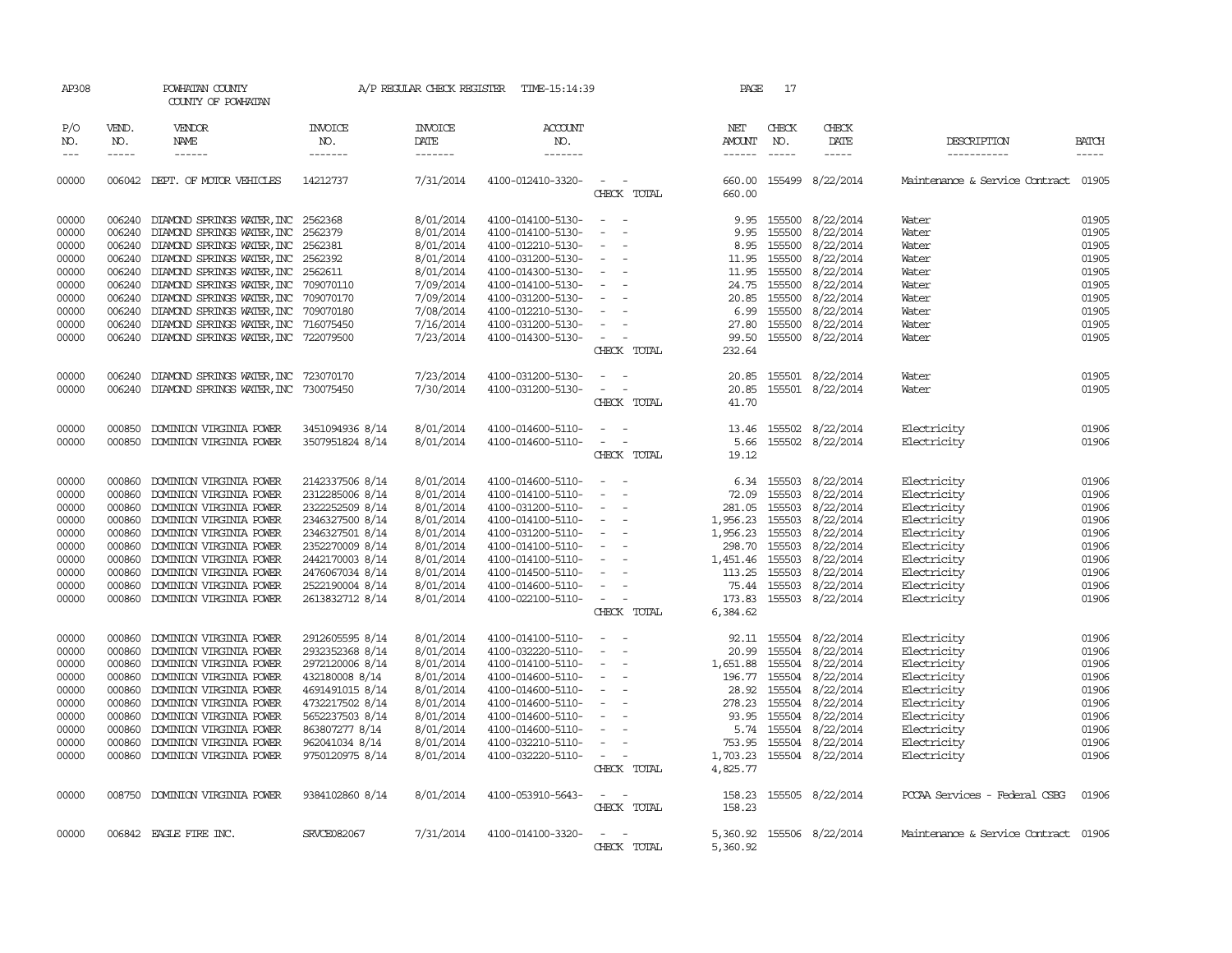| AP308                            |                             | POWHATAN COUNTY<br>COUNTY OF POWHATAN                                                                           |                                                                          | A/P REGULAR CHECK REGISTER                       | TIME-15:14:39                                                                    |                                                                                                                             | PAGE                                         | 18                          |                                                                              |                                                                                             |                                  |
|----------------------------------|-----------------------------|-----------------------------------------------------------------------------------------------------------------|--------------------------------------------------------------------------|--------------------------------------------------|----------------------------------------------------------------------------------|-----------------------------------------------------------------------------------------------------------------------------|----------------------------------------------|-----------------------------|------------------------------------------------------------------------------|---------------------------------------------------------------------------------------------|----------------------------------|
| P/O<br>NO.<br>$\frac{1}{2}$      | VEND.<br>NO.<br>$- - - - -$ | VENDOR<br>NAME<br>$- - - - - -$                                                                                 | <b>INVOICE</b><br>NO.<br>-------                                         | <b>INVOICE</b><br><b>DATE</b><br>-------         | <b>ACCOUNT</b><br>NO.<br>-------                                                 |                                                                                                                             | NET<br>AMOUNT<br>-------                     | CHECK<br>NO.<br>$- - - - -$ | CHECK<br>DATE<br>$- - - - -$                                                 | DESCRIPTION<br>-----------                                                                  | <b>BATCH</b><br>-----            |
| 00000                            | 008373                      | EMERGENCY MOBILE SERVICE                                                                                        | 2010                                                                     | 8/11/2014                                        | 4100-032200-6009-                                                                | $\sim$<br>CHECK TOTAL                                                                                                       | 3,844.94<br>3,844.94                         | 155507                      | 8/22/2014                                                                    | Auto Repairs and Parts                                                                      | 01906                            |
| 00000                            | 000690                      | FLATROCK TIRE & AUTO                                                                                            | 8695                                                                     | 8/18/2014                                        | 4100-032300-6009-                                                                | $\overline{\phantom{a}}$<br>CHECK TOTAL                                                                                     | 1,413.24<br>1,413.24                         |                             | 155508 8/22/2014                                                             | Auto Parts/Repair                                                                           | 01906                            |
| 00000                            |                             | 006522 FOOD LION                                                                                                | 1361330963                                                               | 8/14/2014                                        | 4100-035100-6022-                                                                | $\sim$<br>CHECK TOTAL                                                                                                       | 164.09<br>164.09                             |                             | 155509 8/22/2014                                                             | Dog Food/Supplies                                                                           | 01906                            |
| 00000                            |                             | 008674 FRED'S WRECKER SERVICE,                                                                                  | 27457                                                                    | 4/29/2014                                        | 4100-031200-6014-                                                                | $\equiv$<br>CHECK TOTAL                                                                                                     | 147.00<br>147.00                             |                             | 155510 8/22/2014                                                             | Other Operating Supplies                                                                    | 01906                            |
| 00000                            |                             | 006065 HAROLD'S AUTO SERVICE                                                                                    | 579                                                                      | 6/19/2014                                        | 4100-032200-6009-                                                                | $\equiv$<br>$\overline{\phantom{a}}$<br>CHECK TOTAL                                                                         | 329.30<br>329.30                             |                             | 155511 8/22/2014                                                             | Auto Repairs and Parts                                                                      | 01906                            |
| 00000                            |                             | 006097 HERTZLER FARM & FEED, INC 24539                                                                          |                                                                          | 8/14/2014                                        | 4100-035100-6022-                                                                | $\frac{1}{2} \left( \frac{1}{2} \right) \left( \frac{1}{2} \right) = \frac{1}{2} \left( \frac{1}{2} \right)$<br>CHECK TOTAL | 39.78<br>39.78                               |                             | 155512 8/22/2014                                                             | Dog Food/Supplies                                                                           | 01906                            |
| 00000<br>00000<br>00000<br>00000 | 006626<br>006626<br>006626  | HUGUENOT VOLUNTEER FIRE<br>HUGUENOT VOLUNTEER FIRE<br>HUGUENOT VOLUNTEER FIRE<br>006626 HUGUENOT VOLUNTEER FIRE | LIGHTS, BLADES,<br>LIGHTS, BLADES,<br>LIGHTS, BLADES,<br>LIGHTS, BLADES, | 8/05/2014<br>8/05/2014<br>8/05/2014<br>8/05/2014 | 4100-032200-6009-<br>4100-032200-3310-<br>4100-032200-5815-<br>4100-032200-6011- | $\sim$<br>CHECK TOTAL                                                                                                       | 26.09<br>73.65<br>378.26<br>264.62<br>742.62 |                             | 155513 8/22/2014<br>155513 8/22/2014<br>155513 8/22/2014<br>155513 8/22/2014 | Auto Repairs and Parts<br>Equipment Repair<br>Training/Seminars<br>Protective Gear/Uniforms | 01906<br>01906<br>01906<br>01906 |
| 00000<br>00000                   | 010487<br>010487            | IBM CORPORATION<br>IBM CORPORATION                                                                              | I5172EA<br><b>I5172EA</b>                                                | 8/01/2014<br>8/01/2014                           | 4100-012510-8211-<br>4100-012510-8212-                                           | $\sim$<br>CHECK TOTAL                                                                                                       | 745.70<br>108.87<br>854.57                   |                             | 155514 8/22/2014<br>155514 8/22/2014                                         | AS400 Lease - Principal<br>AS400 Lease - Interest                                           | 01906<br>01906                   |
| 00000                            | 000120                      | <b>JAMES RIVER AIR</b>                                                                                          | S47977                                                                   | 7/31/2014                                        | 4100-014100-3310-                                                                | CHECK TOTAL                                                                                                                 | 200.00<br>200.00                             |                             | 155515 8/22/2014                                                             | Repairs & Maintenance                                                                       | 01906                            |
| 00000<br>00000                   | 009035                      | JANI-KING OF RICHMOND<br>009035 JANI-KING OF RICHMOND                                                           | RIC08140307<br>RIC08140308                                               | 8/11/2014<br>8/11/2014                           | 4100-032210-3310-<br>4100-032220-3310-                                           | $\sim$<br>CHECK TOTAL                                                                                                       | 162.48<br>158.58<br>321.06                   |                             | 155516 8/22/2014<br>155516 8/22/2014                                         | Repairs & Maintenance<br>Repairs & Maintenance                                              | 01906<br>01906                   |
| 00000                            |                             | 007981 LANGUAGE LINE SERVICES                                                                                   | 3428309                                                                  | 7/31/2014                                        | 4100-031710-5230-                                                                | $\frac{1}{2} \left( \frac{1}{2} \right) \left( \frac{1}{2} \right) \left( \frac{1}{2} \right)$<br>CHECK TOTAL               | 25.60<br>25.60                               |                             | 155517 8/22/2014                                                             | Telephone Services                                                                          | 01906                            |
| 00000<br>00000                   |                             | 001550 M & W PRINTERS, INC.<br>001550 M & W PRINTERS, INC.                                                      | 90421<br>90422                                                           | 8/01/2014<br>8/01/2014                           | 4100-012410-5210-<br>4100-012410-5210-                                           | $\equiv$<br>CHECK TOTAL                                                                                                     | 7,239.00<br>2,505.08<br>9,744.08             |                             | 155518 8/22/2014<br>155518 8/22/2014                                         | Postage<br>Postage                                                                          | 01906<br>01906                   |
| 00000                            |                             | 009552 MANSFIELD OIL COMPANY                                                                                    | SQLCD/00087638                                                           | 8/15/2014                                        | 4100-032200-5120-                                                                | $\sim$<br>CHECK TOTAL                                                                                                       | 656.91<br>656.91                             |                             | 155519 8/22/2014                                                             | Apparatus Fuel                                                                              | 01906                            |
| 00000                            |                             | 006520 MCDONALD'S OFFICE                                                                                        | 500068                                                                   | 8/15/2014                                        | 4100-033400-3846-                                                                | $\overline{\phantom{a}}$<br>CHECK TOTAL                                                                                     | 624.92<br>624.92                             |                             | 155520 8/22/2014                                                             | Detention of Adults-Other Expe                                                              | 01906                            |
| 00000                            |                             | 009390 MERCHANTS METALS                                                                                         | 595637123                                                                | 8/07/2014                                        | 4100-035100-3310-                                                                | $ -$<br>CHECK TOTAL                                                                                                         | 4.90<br>4.90                                 |                             | 155521 8/22/2014                                                             | Repairs & Maintenance                                                                       | 01906                            |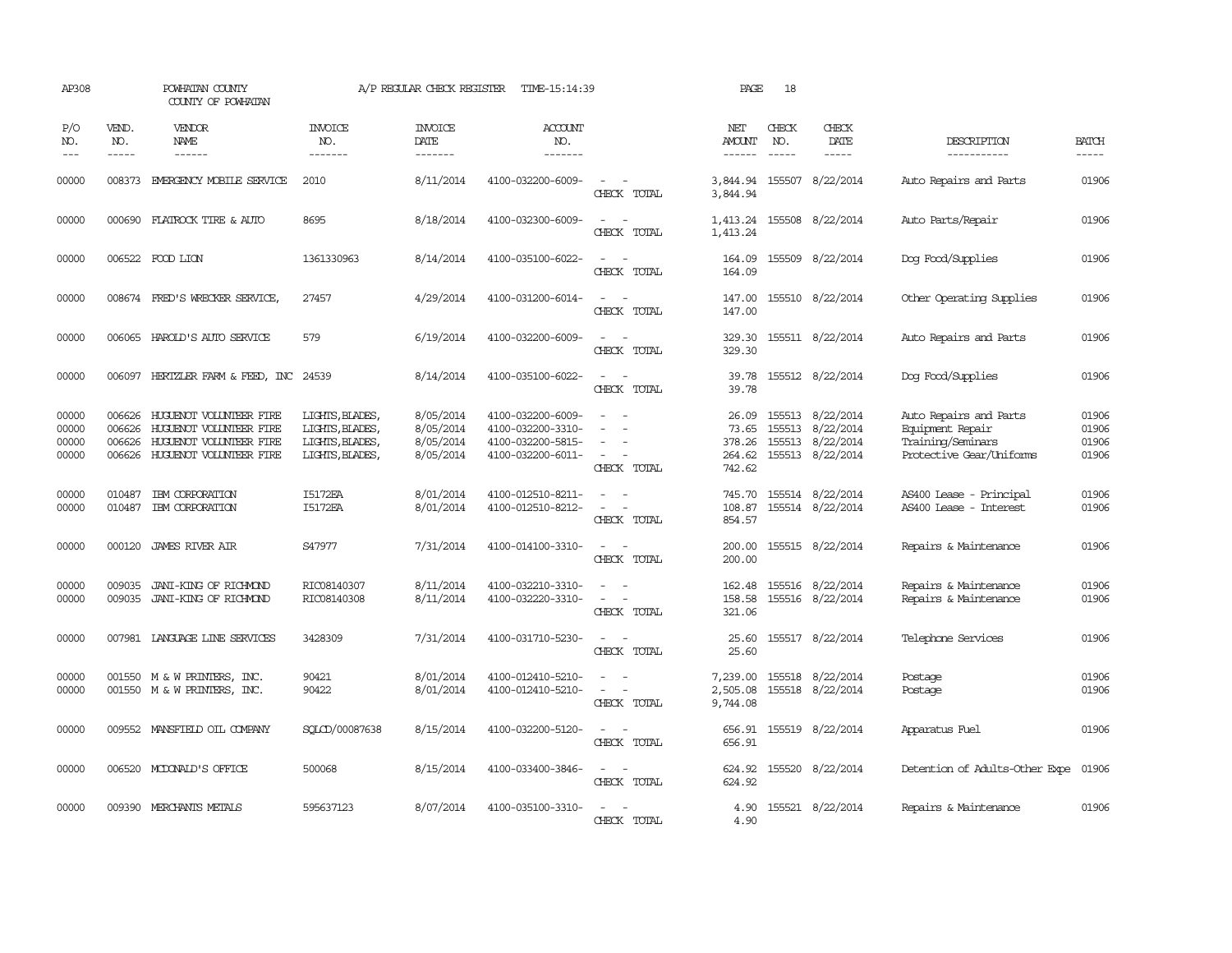| AP308          |              | POWHATAN COUNTY<br>COUNTY OF POWHATAN             |                | A/P REGULAR CHECK REGISTER    | TIME-15:14:39                          |                                                          | PAGE                   | 19               |                        |                                          |                |
|----------------|--------------|---------------------------------------------------|----------------|-------------------------------|----------------------------------------|----------------------------------------------------------|------------------------|------------------|------------------------|------------------------------------------|----------------|
| P/O<br>NO.     | VEND.<br>NO. | VENDOR<br><b>NAME</b>                             | INVOICE<br>NO. | <b>INVOICE</b><br><b>DATE</b> | <b>ACCOUNT</b><br>NO.                  |                                                          | NET<br><b>AMOUNT</b>   | CHECK<br>NO.     | CHECK<br><b>DATE</b>   | DESCRIPTION                              | <b>BATCH</b>   |
| $\frac{1}{2}$  | $- - - - -$  | ------                                            | -------        | -------                       | -------                                |                                                          | $- - - - - -$          | $- - - - -$      | -----                  | -----------                              | -----          |
| 00000          |              | 006610 MO-JOHNS SANITATION                        | 10295          | 8/04/2014                     | 4100-014600-3311-                      | $\sim$                                                   | 103.00 155522          |                  | 8/22/2014              | Portable Bathrooms                       | 01906          |
| 00000          | 006610       | MO-JOHNS SANITATION                               | 70291          | 8/04/2014                     | 4100-014600-3311-                      |                                                          | 103.00                 | 155522<br>155522 | 8/22/2014              | Portable Bathrooms<br>Portable Bathrooms | 01906          |
| 00000<br>00000 | 006610       | MO-JOHNS SANITATION<br>006610 MO-JOHNS SANITATION | 70292<br>70293 | 8/04/2014<br>8/04/2014        | 4100-014600-3311-<br>4100-014600-3311- | $\equiv$<br>$\sim$                                       | 206.00<br>128.00       | 155522           | 8/22/2014<br>8/22/2014 | Portable Bathrooms                       | 01906<br>01906 |
| 00000          |              | 006610 MO-JOHNS SANITATION                        | 70294          | 8/04/2014                     | 4100-014600-3311-                      |                                                          | 103.00                 | 155522           | 8/22/2014              | Portable Bathrooms                       | 01906          |
| 00000          |              | 006610 MO-JOHNS SANITATION                        | 70296          | 8/04/2014                     | 4100-014600-3311-                      |                                                          | 103.00                 | 155522           | 8/22/2014              | Portable Bathrooms                       | 01906          |
| 00000          |              | 006610 MO-JOHNS SANITATION                        | 70297          | 8/04/2014                     | 4100-014600-3311-                      | $\equiv$                                                 | 103.00                 | 155522           | 8/22/2014              | Portable Bathrooms                       | 01906          |
| 00000          |              | 006610 MO-JOHNS SANITATION                        | 70298          | 8/04/2014                     | 4100-014600-3311-                      |                                                          | 103.00                 | 155522           | 8/22/2014              | Portable Bathrooms                       | 01906          |
| 00000          |              | 006610 MO-JOHNS SANITATION                        | 70300          | 8/04/2014                     | 4100-014600-3311-                      |                                                          | 103.00                 | 155522           | 8/22/2014              | Portable Bathrooms                       | 01906          |
|                |              |                                                   |                |                               |                                        | CHECK TOTAL                                              | 1,055.00               |                  |                        |                                          |                |
| 00000          |              | 007297 NAFECO, INC.                               | 747172         | 8/07/2014                     | 4100-032200-6009-                      | CHECK TOTAL                                              | 151.22<br>151.22       |                  | 155523 8/22/2014       | Auto Repairs and Parts                   | 01906          |
| 00000          |              | 008269 NEUSTAR, INC.                              | DNS0000449532  | 7/31/2014                     | 4100-012510-8205-                      | CHECK TOTAL                                              | 150.00<br>150.00       |                  | 155524 8/22/2014       | Internet and Website Costs               | 01906          |
|                |              |                                                   |                |                               |                                        |                                                          |                        |                  |                        |                                          |                |
| 00000          |              | 007412 OFFICE MAX - A BOISE CO.                   | 393344         | 8/05/2014                     | 4100-012510-6001-                      | $\overline{\phantom{a}}$<br>$\overline{\phantom{a}}$     | 40.80                  | 155525           | 8/22/2014              | Office Supplies                          | 01906          |
| 00000          | 007412       | OFFICE MAX - A BOISE CO.                          | 393344         | 8/05/2014                     | 4100-012200-6001-                      |                                                          | 79.59                  | 155525           | 8/22/2014              | Office Supplies                          | 01906          |
| 00000          | 007412       | OFFICE MAX - A BOISE CO.                          | 393344         | 8/05/2014                     | 4100-012200-6001-                      |                                                          |                        | 22.47-155525     | 8/22/2014              | Office Supplies                          | 01906          |
| 00000          |              | 007412 OFFICE MAX - A BOISE CO.                   | 393344         | 8/05/2014                     | 4100-012220-6001-                      | $\sim$<br>$\overline{\phantom{a}}$                       | 65.22                  | 155525           | 8/22/2014              | Supplies                                 | 01906          |
|                |              |                                                   |                |                               |                                        | CHECK TOTAL                                              | 163.14                 |                  |                        |                                          |                |
| 00000          | 008079       | PAETEC/CAVALIER BUSINESS                          | 4237625 8/14   | 8/10/2014                     | 4100-073100-5230-                      | $\hspace{0.1mm}-\hspace{0.1mm}$<br>$\sim$<br>CHECK TOTAL | 454.63<br>454.63       |                  | 155526 8/22/2014       | Telephone Services                       | 01906          |
| 00000          |              | 010490 PARTSMASTER                                | 20811079       | 8/06/2014                     | 4100-032210-3310-                      | $\sim$ 100 $\sim$<br>CHECK TOTAL                         | 107.59<br>107.59       |                  | 155527 8/22/2014       | Repairs & Maintenance                    | 01906          |
| 00000          |              | 000375 PIEDMONT REGIONAL JAIL                     | 2344           | 7/31/2014                     | 4100-033400-3841-                      | $\sim$<br>$\sim$<br>CHECK TOTAL                          | 35,456.00<br>35,456.00 |                  | 155528 8/22/2014       | Detention of Adults                      | 01906          |
| 00000          |              | 007962 PITNEY BOWES GLOBAL                        | 3157666 JUNE14 | 8/13/2014                     | 4100-012100-3320-                      | $\overline{\phantom{a}}$<br>CHECK TOTAL                  | 15.48<br>15.48         |                  | 155529 8/22/2014       | Maintenance & Service Contract           | 01908          |
| 00000          | 001250       | POWHATAN AUTO & TRACTOR                           | 316046         | 8/12/2014                     | 4100-014500-3319-                      | CHECK TOTAL                                              | 17.96<br>17.96         | 155530           | 8/22/2014              | Equipment Repairs and Maintena 01908     |                |
| 00000          |              | 006914 POWHATAN AUTO REPAIR                       | 606 (02 DODGE) | 8/04/2014                     | 4100-014500-6009-                      | $\overline{\phantom{a}}$<br>CHECK TOTAL                  | 1,872.39<br>1,872.39   |                  | 155531 8/22/2014       | Auto Parts & Repairs                     | 01908          |
| 00000          | 005050       | POWHATAN LOCK SERVICES                            | 1119           | 8/07/2014                     | 4100-083500-3320-                      | $\sim$<br>CHECK TOTAL                                    | 43.20<br>43.20         |                  | 155532 8/22/2014       | Maintenance & Service Contract           | 01908          |
| 00000          | 006474       | PROGRESSIVE AUTO WORKS                            | 25564          | 8/04/2014                     | 4100-031200-6008-                      | $\sim$                                                   | 50.50                  | 155533           | 8/22/2014              | Gas/Grease/Oil                           | 01908          |
| 00000          | 006474       | PROGRESSIVE AUTO WORKS                            | 25598          | 8/07/2014                     | 4100-031200-6009-                      | $\overline{\phantom{a}}$                                 | 92.46                  | 155533           | 8/22/2014              | Auto Parts/Repairs                       | 01908          |
| 00000          | 006474       | PROGRESSIVE AUTO WORKS                            | 25629          | 8/11/2014                     | 4100-031200-6008-                      |                                                          | 57.79                  | 155533           | 8/22/2014              | Gas/Grease/Oil                           | 01908          |
| 00000          | 006474       | PROGRESSIVE AUTO WORKS                            | 25647          | 8/14/2014                     | 4100-031200-6009-                      | $\sim$                                                   | 788.20                 | 155533           | 8/22/2014              | Auto Parts/Repairs                       | 01908          |
| 00000          | 006474       | PROGRESSIVE AUTO WORKS                            | 25655          | 8/14/2014                     | 4100-031200-6009-                      |                                                          | 1,164.25               | 155533           | 8/22/2014              | Auto Parts/Repairs                       | 01908          |
| 00000          |              | 006474 PROGRESSIVE AUTO WORKS                     | 25675          | 8/15/2014                     | 4100-031200-6009-                      |                                                          | 273.98                 |                  | 155533 8/22/2014       | Auto Parts/Repairs                       | 01908          |
|                |              |                                                   |                |                               |                                        | CHECK TOTAL                                              | 2,427.18               |                  |                        |                                          |                |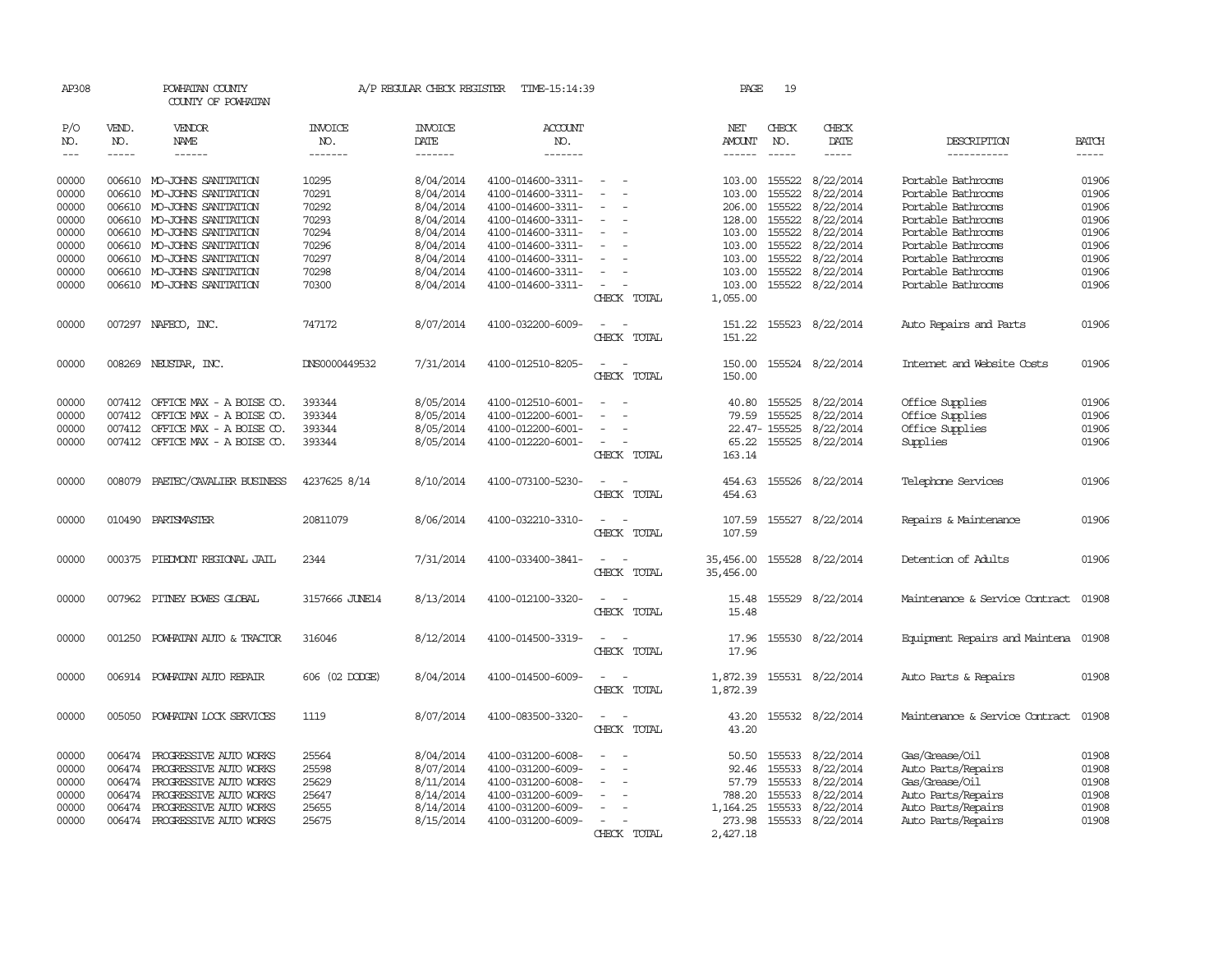| AP308      |              | POWHATAN COUNTY<br>COUNTY OF POWHATAN   |                       | A/P REGULAR CHECK REGISTER    | TIME-15:14:39         |                                                                                                              | PAGE                 | 20           |                           |                                      |              |
|------------|--------------|-----------------------------------------|-----------------------|-------------------------------|-----------------------|--------------------------------------------------------------------------------------------------------------|----------------------|--------------|---------------------------|--------------------------------------|--------------|
| P/O<br>NO. | VEND.<br>NO. | VENDOR<br><b>NAME</b>                   | <b>INVOICE</b><br>NO. | <b>INVOICE</b><br><b>DATE</b> | <b>ACCOUNT</b><br>NO. |                                                                                                              | NET<br><b>AMOUNT</b> | CHECK<br>NO. | CHECK<br><b>DATE</b>      | DESCRIPTION                          | <b>BATCH</b> |
| $---$      | $- - - - -$  | $- - - - - -$                           | -------               | -------                       | -------               |                                                                                                              | $- - - - - -$        | $- - - - -$  | $- - - - -$               | -----------                          | $- - - - -$  |
| 00000      |              | 009518 CUARLES PETROLEUM, INC.          | CT0518452             | 7/31/2014                     | 4100-031200-6008-     | $\overline{\phantom{a}}$<br>CHECK TOTAL                                                                      | 2,563.79             |              | 2,563.79 155534 8/22/2014 | Gas/Grease/Oil                       | 01908        |
| 00000      | 000780       | <b>CUILL CORPORATION</b>                | 5036803               | 8/06/2014                     | 4100-012310-6001-     |                                                                                                              |                      | 42.49 155535 | 8/22/2014                 | Office Supplies                      | 01908        |
| 00000      | 000780       | <b>QUILL CORPORATION</b>                | 5061308               | 8/06/2014                     | 4100-031200-6001-     |                                                                                                              | 245.25               | 155535       | 8/22/2014                 | Office Supplies                      | 01908        |
| 00000      | 000780       | <b>CUILL CORPORATION</b>                | 5061720               | 8/06/2014                     | 4100-012310-6001-     |                                                                                                              | 16.24                | 155535       | 8/22/2014                 | Office Supplies                      | 01908        |
| 00000      | 000780       | <b>CUILL CORPORATION</b>                | 5064394               | 8/06/2014                     | 4100-031200-6001-     | $\equiv$                                                                                                     | 87.29                | 155535       | 8/22/2014                 | Office Supplies                      | 01908        |
| 00000      | 000780       | <b>CUILL CORPORATION</b>                | 5067292               | 8/05/2014                     | 4100-081100-6001-     | $\sim$                                                                                                       |                      | 13.49 155535 | 8/22/2014                 | Office Supplies                      | 01908        |
| 00000      | 000780       | <b>QUILL CORPORATION</b>                | 5224199               | 8/12/2014                     | 4100-073100-6001-     |                                                                                                              | 54.66                | 155535       | 8/22/2014                 | Office Supplies                      | 01908        |
| 00000      | 000780       | <b>CUILL CORPORATION</b>                | 5234715               | 8/12/2014                     | 4100-073100-6001-     |                                                                                                              | 12.59                |              | 155535 8/22/2014          | Office Supplies                      | 01908        |
| 00000      | 000780       | <b>CUILL CORPORATION</b>                | 662321                |                               | 4100-081100-6001-     | $\sim$                                                                                                       |                      |              |                           |                                      | 01908        |
|            |              |                                         |                       | 8/05/2014                     |                       | CHECK TOTAL                                                                                                  | 457.62               |              | 14.39-155535 8/22/2014    | Office Supplies                      |              |
|            |              |                                         |                       |                               |                       |                                                                                                              |                      |              |                           |                                      |              |
| 00000      |              | 000620 R. C. GOODWYN & SONS, INC        | 0637522               | 8/08/2014                     | 4100-014600-3310-     | $\equiv$                                                                                                     | 9.50                 | 155536       | 8/22/2014                 | Repairs and Maintenance              | 01908        |
| 00000      | 000620       | R. C. GOODWYN & SONS, INC               | 636086                | 7/30/2014                     | 4100-032210-3310-     | $\overline{\phantom{a}}$                                                                                     | 15.17                | 155536       | 8/22/2014                 | Repairs & Maintenance                | 01908        |
| 00000      |              | 000620 R. C. GOODWYN & SONS, INC        | 636123                | 7/30/2014                     | 4100-032210-3310-     | $\sim$                                                                                                       | 15.87                | 155536       | 8/22/2014                 | Repairs & Maintenance                | 01908        |
| 00000      | 000620       | R. C. GOODWYN & SONS, INC               | 636515                | 8/01/2014                     | 4100-021100-8100-     | $\equiv$                                                                                                     | 48.50                |              | 155536 8/22/2014          | Capital Outlay                       | 01908        |
| 00000      | 000620       | R. C. GOODWYN & SONS, INC               | 637123                | 8/06/2014                     | 4100-073100-6001-     | $\overline{\phantom{a}}$                                                                                     | 10.60                | 155536       | 8/22/2014                 | Office Supplies                      | 01908        |
| 00000      |              | 000620 R.C. GOODWYN & SONS, INC         | 637365                | 8/07/2014                     | 4100-035100-3310-     |                                                                                                              | 1.41                 | 155536       | 8/22/2014                 | Repairs & Maintenance                | 01908        |
| 00000      |              | 000620 R.C. GOODWYN & SONS, INC 637365A |                       | 8/07/2014                     | 4100-014100-6009-     |                                                                                                              | 8.00                 |              | 155536 8/22/2014          | Auto Parts & Repairs                 | 01908        |
|            |              |                                         |                       |                               |                       | CHECK TOTAL                                                                                                  | 109.05               |              |                           |                                      |              |
|            | 006466       |                                         |                       | 8/06/2014                     |                       |                                                                                                              |                      |              | 8/22/2014                 |                                      | 01908        |
| 00000      |              | RADIO COMMUNICATION OF VA 120000272-1   |                       |                               | 4100-032200-3310-     | $\overline{\phantom{a}}$                                                                                     | 135.67               | 155537       |                           | Equipment Repair                     | 01908        |
| 00000      | 006466       | RADIO COMMUNICATION OF VA 401002824-1   |                       | 8/14/2014                     | 4100-031200-3310-     | $\sim$                                                                                                       | 80.00                | 155537       | 8/22/2014                 | Repairs & Maintenance                |              |
| 00000      | 006466       | RADIO COMMUNICATION OF VA 800004274     |                       | 8/07/2014                     | 4100-031200-3310-     |                                                                                                              | 144.00               |              | 155537 8/22/2014          | Repairs & Maintenance                | 01908        |
|            |              |                                         |                       |                               |                       | CHECK TOTAL                                                                                                  | 359.67               |              |                           |                                      |              |
| 00000      |              | 006945 RECORDED BOOKS, LLC              | 74986899              | 8/12/2014                     | 4100-073100-6012-     | $\sim$<br>$\overline{\phantom{a}}$                                                                           | 20.85                |              | 155538 8/22/2014          | Books & Subscriptions                | 01908        |
|            |              |                                         |                       |                               |                       | CHECK TOTAL                                                                                                  | 20.85                |              |                           |                                      |              |
| 00000      | 007048       | RESERVE ACCOUNT                         | 18176937862           | 8/01/2014                     | 4100-012100-5210-     |                                                                                                              | 12.97                | 155539       | 8/22/2014                 | Postage                              | 01908        |
| 00000      | 007048       | RESERVE ACCOUNT                         | 18176937862           | 8/01/2014                     | 4100-012200-5210-     | $\sim$                                                                                                       | 374.20               | 155539       | 8/22/2014                 | Postage                              | 01908        |
| 00000      |              | 007048 RESERVE ACCOUNT                  | 18176937862           | 8/01/2014                     | 4100-012320-5210-     |                                                                                                              | 2.42                 | 155539       | 8/22/2014                 | Postage                              | 01908        |
| 00000      | 007048       | RESERVE ACCOUNT                         | 18176937862           | 8/01/2014                     | 4100-014100-5210-     |                                                                                                              | 3.63                 | 155539       | 8/22/2014                 | Postage                              | 01908        |
| 00000      | 007048       | RESERVE ACCOUNT                         | 18176937862           | 8/01/2014                     | 4100-022100-5210-     | $\sim$                                                                                                       | 128.21               | 155539       | 8/22/2014                 | Postage                              | 01908        |
| 00000      | 007048       | RESERVE ACCOUNT                         | 18176937862           | 8/01/2014                     | 4100-034100-5210-     |                                                                                                              | 43.95                | 155539       | 8/22/2014                 | Postage                              | 01908        |
| 00000      |              | 007048 RESERVE ACCOUNT                  | 18176937862           | 8/01/2014                     | 4100-081100-5210-     |                                                                                                              | 420.26               |              | 155539 8/22/2014          | Postage                              | 01908        |
|            |              |                                         |                       |                               |                       | CHECK TOTAL                                                                                                  | 985.64               |              |                           |                                      |              |
|            |              |                                         |                       |                               |                       |                                                                                                              |                      |              |                           |                                      |              |
| 00000      | 009037       | REYNOLDS LIGHTING SUPPLY                | 104145                | 8/13/2014                     | 4100-014100-3310-     |                                                                                                              | 79.00                |              | 155540 8/22/2014          | Repairs & Maintenance                | 01908        |
|            |              |                                         |                       |                               |                       | CHECK TOTAL                                                                                                  | 79.00                |              |                           |                                      |              |
|            |              |                                         |                       |                               |                       |                                                                                                              |                      |              |                           |                                      |              |
| 00000      |              | 009265 RSG LANDSCAPING &                | 58457                 | 7/31/2014                     | 4100-014600-3320-     |                                                                                                              |                      |              | 2,910.00 155541 8/22/2014 | Maintenance/Service Contracts        | 01908        |
|            |              |                                         |                       |                               |                       | CHECK TOTAL                                                                                                  | 2,910.00             |              |                           |                                      |              |
| 00000      | 007062       | RUTHERFORD JANITOR SUPPLY               | 649181                | 8/08/2014                     | 4100-032210-6005-     |                                                                                                              | 47.56                | 155542       | 8/22/2014                 | Cleaning Supplies                    | 01908        |
| 00000      |              | 007062 RUIHERFORD JANITOR SUPPLY 849136 |                       | 8/08/2014                     | 4100-032210-6005-     | $\frac{1}{2} \left( \frac{1}{2} \right) \left( \frac{1}{2} \right) = \frac{1}{2} \left( \frac{1}{2} \right)$ | 75.90                |              | 155542 8/22/2014          | Cleaning Supplies                    | 01908        |
|            |              |                                         |                       |                               |                       | CHECK TOTAL                                                                                                  | 123.46               |              |                           |                                      |              |
|            |              |                                         |                       |                               |                       |                                                                                                              |                      |              |                           |                                      |              |
| 00000      |              | 006921 SEA-CLEAR AQUARIUM               | 3072                  | 8/15/2014                     | 4100-073100-3320-     |                                                                                                              |                      |              | 80.00 155543 8/22/2014    | Maintenance & Service Contract 01908 |              |
|            |              |                                         |                       |                               |                       | CHECK TOTAL                                                                                                  | 80.00                |              |                           |                                      |              |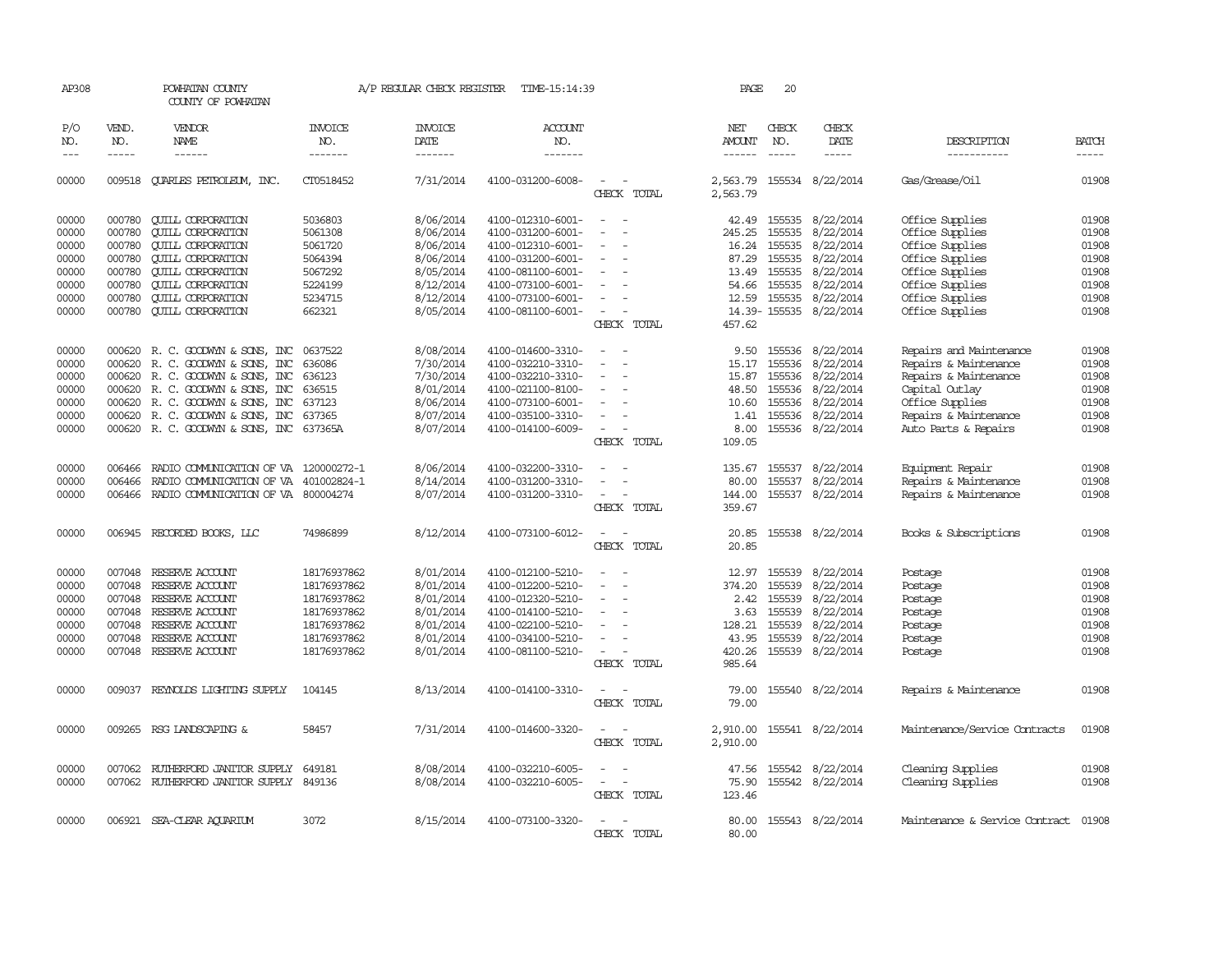| AP308                                                                                                                                                                                                                                                                                                                                                                                                      |                                                                                                                                          | POWHATAN COUNTY<br>COUNTY OF POWHATAN                                                                                                                                                                                                                                                                                            |                                                                                                                                                                                                                          | A/P REGULAR CHECK REGISTER                                                                                                                                                         | TIME-15:14:39                                                                                                                                                                                                                                                                                      |                                                                                                                                                                                                                                                                              | PAGE                                                                                    | 21                                                                                               |                                                                                                                                                                                                                                                          |                                                                                                                                                           |                                                                                                                   |
|------------------------------------------------------------------------------------------------------------------------------------------------------------------------------------------------------------------------------------------------------------------------------------------------------------------------------------------------------------------------------------------------------------|------------------------------------------------------------------------------------------------------------------------------------------|----------------------------------------------------------------------------------------------------------------------------------------------------------------------------------------------------------------------------------------------------------------------------------------------------------------------------------|--------------------------------------------------------------------------------------------------------------------------------------------------------------------------------------------------------------------------|------------------------------------------------------------------------------------------------------------------------------------------------------------------------------------|----------------------------------------------------------------------------------------------------------------------------------------------------------------------------------------------------------------------------------------------------------------------------------------------------|------------------------------------------------------------------------------------------------------------------------------------------------------------------------------------------------------------------------------------------------------------------------------|-----------------------------------------------------------------------------------------|--------------------------------------------------------------------------------------------------|----------------------------------------------------------------------------------------------------------------------------------------------------------------------------------------------------------------------------------------------------------|-----------------------------------------------------------------------------------------------------------------------------------------------------------|-------------------------------------------------------------------------------------------------------------------|
| P/O<br>NO.<br>$\frac{1}{2} \frac{1}{2} \frac{1}{2} \frac{1}{2} \frac{1}{2} \frac{1}{2} \frac{1}{2} \frac{1}{2} \frac{1}{2} \frac{1}{2} \frac{1}{2} \frac{1}{2} \frac{1}{2} \frac{1}{2} \frac{1}{2} \frac{1}{2} \frac{1}{2} \frac{1}{2} \frac{1}{2} \frac{1}{2} \frac{1}{2} \frac{1}{2} \frac{1}{2} \frac{1}{2} \frac{1}{2} \frac{1}{2} \frac{1}{2} \frac{1}{2} \frac{1}{2} \frac{1}{2} \frac{1}{2} \frac{$ | VEND.<br>NO.<br>$- - - - -$                                                                                                              | <b>VENDOR</b><br>NAME<br>$- - - - - -$                                                                                                                                                                                                                                                                                           | <b>INVOICE</b><br>NO.<br>-------                                                                                                                                                                                         | <b>INVOICE</b><br>DATE<br>-------                                                                                                                                                  | <b>ACCOUNT</b><br>NO.<br>-------                                                                                                                                                                                                                                                                   |                                                                                                                                                                                                                                                                              | NET<br>AMOUNT<br>------                                                                 | CHECK<br>NO.<br>$\frac{1}{2}$                                                                    | CHECK<br>DATE<br>-----                                                                                                                                                                                                                                   | DESCRIPTION<br>-----------                                                                                                                                | <b>BATCH</b><br>-----                                                                                             |
| 00000<br>00000                                                                                                                                                                                                                                                                                                                                                                                             |                                                                                                                                          | 006593 SHEEHY FORD<br>006593 SHEEHY FORD                                                                                                                                                                                                                                                                                         | NOCB777380<br>NOHB704925                                                                                                                                                                                                 | 8/11/2014<br>8/11/2014                                                                                                                                                             | 4100-031200-6009-<br>4100-031200-6009-                                                                                                                                                                                                                                                             | $\sim$ 100 $\sim$ 100 $\sim$<br>$\sim$ $ -$<br>CHECK TOTAL                                                                                                                                                                                                                   | 478.31<br>632.52                                                                        |                                                                                                  | 154.21 155544 8/22/2014<br>155544 8/22/2014                                                                                                                                                                                                              | Auto Parts/Repairs<br>Auto Parts/Repairs                                                                                                                  | 01908<br>01908                                                                                                    |
| 00000                                                                                                                                                                                                                                                                                                                                                                                                      | 009395                                                                                                                                   | SHEPHERD HILL FARM                                                                                                                                                                                                                                                                                                               | <b>JAKE</b>                                                                                                                                                                                                              | 8/04/2014                                                                                                                                                                          | 4100-031200-6022-                                                                                                                                                                                                                                                                                  | $\equiv$<br>CHECK TOTAL                                                                                                                                                                                                                                                      | 160.00<br>160.00                                                                        |                                                                                                  | 155545 8/22/2014                                                                                                                                                                                                                                         | Dog Food & Supplies K9                                                                                                                                    | 01908                                                                                                             |
| 00000                                                                                                                                                                                                                                                                                                                                                                                                      |                                                                                                                                          | 007310 SOUTHEASTERN EMERGENCY                                                                                                                                                                                                                                                                                                    | 539158                                                                                                                                                                                                                   | 8/07/2014                                                                                                                                                                          | 4100-032300-6013-                                                                                                                                                                                                                                                                                  | $\overline{\phantom{a}}$<br>CHECK TOTAL                                                                                                                                                                                                                                      | 1,992.60<br>1,992.60                                                                    |                                                                                                  | 155546 8/22/2014                                                                                                                                                                                                                                         | Medical Supplies                                                                                                                                          | 01908                                                                                                             |
| 00000<br>00000                                                                                                                                                                                                                                                                                                                                                                                             | 001320<br>001320                                                                                                                         | SOUTHERN POLICE<br>SOUTHERN POLICE                                                                                                                                                                                                                                                                                               | 175497<br>175609                                                                                                                                                                                                         | 8/08/2014<br>8/15/2014                                                                                                                                                             | 4100-031200-6011-<br>4100-031200-6011-                                                                                                                                                                                                                                                             | $\sim$<br>$\equiv$<br>CHECK TOTAL                                                                                                                                                                                                                                            | 650.00<br>152.99<br>802.99                                                              |                                                                                                  | 155547 8/22/2014<br>155547 8/22/2014                                                                                                                                                                                                                     | Uniforms<br>Uniforms                                                                                                                                      | 01908<br>01908                                                                                                    |
| 00000<br>00000<br>00000                                                                                                                                                                                                                                                                                                                                                                                    | 006594<br>006594<br>006594                                                                                                               | SOUTHSIDE ELECTRIC COOP<br>SOUTHSIDE ELECTRIC COOP<br>SOUTHSIDE ELECTRIC COOP                                                                                                                                                                                                                                                    | 527115001 7/14<br>531552001 7/14<br>63504005 8/14                                                                                                                                                                        | 7/30/2014<br>7/16/2014<br>8/08/2014                                                                                                                                                | 4100-053910-5643-<br>4100-053910-5643-<br>4100-035500-5110-                                                                                                                                                                                                                                        | $ -$<br>$\equiv$<br>CHECK TOTAL                                                                                                                                                                                                                                              | 444.14<br>125.82<br>1,032.20                                                            |                                                                                                  | 462.24 155548 8/22/2014<br>155548 8/22/2014<br>155548 8/22/2014                                                                                                                                                                                          | PCCAA Services - Federal CSBG<br>PCCAA Services - Federal CSBG<br>Electricity                                                                             | 01908<br>01908<br>01908                                                                                           |
| 00000                                                                                                                                                                                                                                                                                                                                                                                                      |                                                                                                                                          | 010488 ST. CLAIR, A. TYLER                                                                                                                                                                                                                                                                                                       | 71414                                                                                                                                                                                                                    | 7/14/2014                                                                                                                                                                          | 4100-011010-5550-                                                                                                                                                                                                                                                                                  | CHECK TOTAL                                                                                                                                                                                                                                                                  | 8,252.60<br>8,252.60                                                                    |                                                                                                  | 155549 8/22/2014                                                                                                                                                                                                                                         | <b>BOS</b> Retreat                                                                                                                                        | 01909                                                                                                             |
| 00000                                                                                                                                                                                                                                                                                                                                                                                                      |                                                                                                                                          | 007295 STERICYLE, INC.                                                                                                                                                                                                                                                                                                           | 100524991                                                                                                                                                                                                                | 8/11/2014                                                                                                                                                                          | 4100-032200-3175-                                                                                                                                                                                                                                                                                  | CHECK TOTAL                                                                                                                                                                                                                                                                  | 235.03<br>235.03                                                                        |                                                                                                  | 155550 8/22/2014                                                                                                                                                                                                                                         | Waste Disposal                                                                                                                                            | 01909                                                                                                             |
| 00000                                                                                                                                                                                                                                                                                                                                                                                                      |                                                                                                                                          | 009887 STOKES, TIFFANY                                                                                                                                                                                                                                                                                                           | ESC BASIC/INSP                                                                                                                                                                                                           | 8/12/2014                                                                                                                                                                          | 4100-081100-5510-                                                                                                                                                                                                                                                                                  | $\overline{\phantom{a}}$<br>CHECK TOTAL                                                                                                                                                                                                                                      | 81.24<br>81.24                                                                          |                                                                                                  | 155551 8/22/2014                                                                                                                                                                                                                                         | Travel/Mileage/Parking/Tolls                                                                                                                              | 01909                                                                                                             |
| 00000<br>00000<br>00000<br>00000<br>00000<br>00000<br>00000<br>00000<br>00000<br>00000<br>00000<br>00000<br>00000<br>00000                                                                                                                                                                                                                                                                                 | 000280<br>000280<br>000280<br>000280<br>000280<br>000280<br>000280<br>000280<br>000280<br>000280<br>000280<br>000280<br>000280<br>010489 | SYDNOR HYDRO, INC.<br>SYDNOR HYDRO, INC.<br>SYDNOR HYDRO, INC.<br>SYLNOR HYDRO, INC.<br>SYLNOR HYDRO, INC.<br>SYDNOR HYDRO, INC.<br>SYDNOR HYDRO, INC.<br>SYDNOR HYDRO, INC.<br>SYLNOR HYDRO, INC.<br>SYLNOR HYDRO, INC.<br>SYDNOR HYDRO, INC.<br>SYDNOR HYDRO, INC.<br>SYDNOR HYDRO, INC.<br>THINSPACE TECHNOLOGY CORP ABC12345 | 71173209 8/14<br>7117166 8/14<br>71173095 8/14<br>71173114 8/14<br>71173114 8/14<br>71173164 8/14<br>71173168 8/14<br>71173177 8/14<br>71173177 8/14<br>71173178 8/14<br>71173178 8/14<br>71173208 8/14<br>71173210 8/14 | 8/12/2014<br>8/12/2014<br>8/14/2014<br>8/12/2014<br>8/12/2014<br>8/12/2014<br>8/12/2014<br>8/12/2014<br>8/12/2014<br>8/12/2014<br>8/12/2014<br>8/12/2014<br>8/12/2014<br>8/18/2014 | 4100-035100-5140-<br>4100-014100-5140-<br>4100-014100-5140-<br>4100-032220-5130-<br>4100-032220-5140-<br>4100-032300-5140-<br>4100-032210-5140-<br>4100-031200-5140-<br>4100-014100-5140-<br>4100-014100-5140-<br>4100-031200-5140-<br>4100-073100-5140-<br>4100-014100-5140-<br>4100-073100-3320- | $\sim$<br>$\overline{\phantom{a}}$<br>$\equiv$<br>$\sim$<br>$\overline{\phantom{a}}$<br>$\sim$<br>$\sim$<br>$\sim$<br>$\overline{\phantom{a}}$<br>$\equiv$<br>$\overline{\phantom{a}}$<br>$\overline{\phantom{a}}$<br>CHECK TOTAL<br>$\overline{\phantom{a}}$<br>CHECK TOTAL | 211.88<br>121.85<br>694.89<br>694.90<br>19.68<br>139.08<br>3,216.14<br>392.00<br>392.00 | 155552<br>208.82 155552<br>268.37 155552<br>155552<br>155552<br>155552<br>19.68 155552<br>155552 | 329.76 155552 8/22/2014<br>8/22/2014<br>283.85 155552 8/22/2014<br>8/22/2014<br>8/22/2014<br>8/22/2014<br>123.31 155552 8/22/2014<br>8/22/2014<br>8/22/2014<br>8/22/2014<br>8/22/2014<br>100.07 155552 8/22/2014<br>155552 8/22/2014<br>155553 8/22/2014 | Sewer<br>Sewer<br>Sewer<br>Water<br>Sewer<br>Sewer<br>Sewer<br>Sewer<br>Sewer<br>Sewer<br>Sewer<br>Sewer<br>Sewer<br>Maintenance & Service Contract 01909 | 01908<br>01909<br>01909<br>01909<br>01909<br>01909<br>01909<br>01909<br>01909<br>01909<br>01909<br>01909<br>01909 |
| 00000                                                                                                                                                                                                                                                                                                                                                                                                      |                                                                                                                                          | 007450 THOMSON REUTERS -                                                                                                                                                                                                                                                                                                         | 830078770                                                                                                                                                                                                                | 8/01/2014                                                                                                                                                                          | 4100-031200-3320-                                                                                                                                                                                                                                                                                  | $\frac{1}{2} \left( \frac{1}{2} \right) \left( \frac{1}{2} \right) = \frac{1}{2} \left( \frac{1}{2} \right)$<br>CHECK TOTAL                                                                                                                                                  | 212.72                                                                                  |                                                                                                  | 212.72 155554 8/22/2014                                                                                                                                                                                                                                  | Maintenance & Service Contract 01909                                                                                                                      |                                                                                                                   |
| 00000                                                                                                                                                                                                                                                                                                                                                                                                      | 006267                                                                                                                                   | TIMBERLAKE, II, JAMES B.                                                                                                                                                                                                                                                                                                         | CONF & CLASS                                                                                                                                                                                                             | 8/14/2014                                                                                                                                                                          | 4100-012310-5510-                                                                                                                                                                                                                                                                                  | CHECK TOTAL                                                                                                                                                                                                                                                                  | 208.64                                                                                  |                                                                                                  | 208.64 155555 8/22/2014                                                                                                                                                                                                                                  | Travel/Mileage/Parking/Tolls                                                                                                                              | 01909                                                                                                             |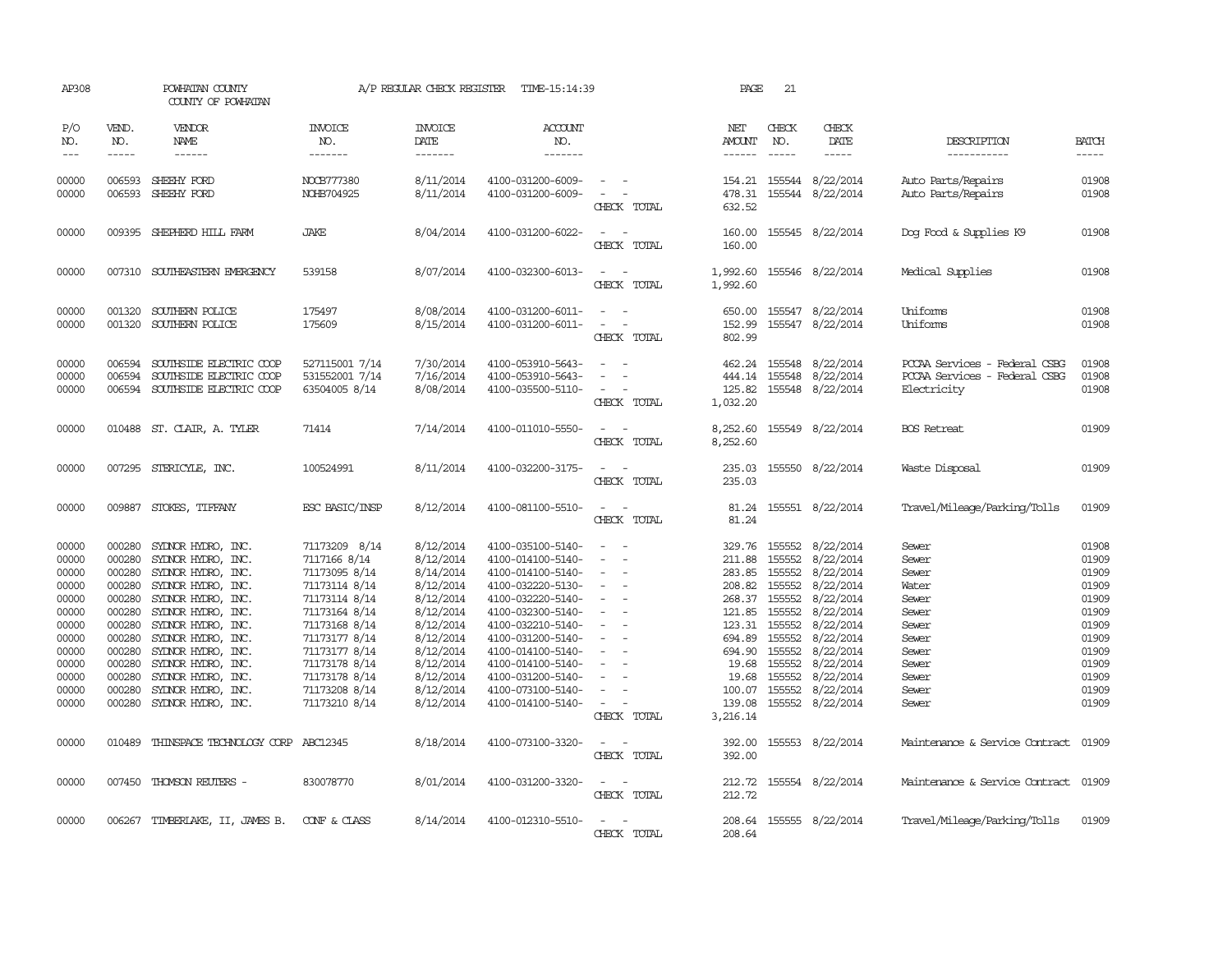| AP308                                                                                                                                                                                                                                                                                                                                                                                                      |                                                                              | POWHATAN COUNTY<br>COUNTY OF POWHATAN                                                                                                                                                                                                |                                                                                                                                                  | A/P REGULAR CHECK REGISTER                                                                           | TIME-15:14:39                                                                                                                                                        |                                                        | PAGE                                                                 | 22                                                                           |                                                                                                      |                                                                                                                                                                                                                                                           |                                                                      |
|------------------------------------------------------------------------------------------------------------------------------------------------------------------------------------------------------------------------------------------------------------------------------------------------------------------------------------------------------------------------------------------------------------|------------------------------------------------------------------------------|--------------------------------------------------------------------------------------------------------------------------------------------------------------------------------------------------------------------------------------|--------------------------------------------------------------------------------------------------------------------------------------------------|------------------------------------------------------------------------------------------------------|----------------------------------------------------------------------------------------------------------------------------------------------------------------------|--------------------------------------------------------|----------------------------------------------------------------------|------------------------------------------------------------------------------|------------------------------------------------------------------------------------------------------|-----------------------------------------------------------------------------------------------------------------------------------------------------------------------------------------------------------------------------------------------------------|----------------------------------------------------------------------|
| P/O<br>NO.<br>$\frac{1}{2} \frac{1}{2} \frac{1}{2} \frac{1}{2} \frac{1}{2} \frac{1}{2} \frac{1}{2} \frac{1}{2} \frac{1}{2} \frac{1}{2} \frac{1}{2} \frac{1}{2} \frac{1}{2} \frac{1}{2} \frac{1}{2} \frac{1}{2} \frac{1}{2} \frac{1}{2} \frac{1}{2} \frac{1}{2} \frac{1}{2} \frac{1}{2} \frac{1}{2} \frac{1}{2} \frac{1}{2} \frac{1}{2} \frac{1}{2} \frac{1}{2} \frac{1}{2} \frac{1}{2} \frac{1}{2} \frac{$ | VEND.<br>NO.<br>$- - - - -$                                                  | VENDOR<br>NAME<br>------                                                                                                                                                                                                             | <b>INVOICE</b><br>NO.<br>-------                                                                                                                 | <b>INVOICE</b><br>DATE<br>-------                                                                    | ACCOUNT<br>NO.<br>-------                                                                                                                                            |                                                        | NET<br>AMOUNT<br>------                                              | CHECK<br>NO.<br>$\frac{1}{2}$                                                | CHECK<br>DATE<br>-----                                                                               | DESCRIPTION<br>-----------                                                                                                                                                                                                                                | <b>BATCH</b><br>-----                                                |
| 00000                                                                                                                                                                                                                                                                                                                                                                                                      | 000845                                                                       | TOWN POLICE SUPPLY OF                                                                                                                                                                                                                | R78356                                                                                                                                           | 8/05/2014                                                                                            | 4100-031200-6011-                                                                                                                                                    | CHECK TOTAL                                            | 60.00<br>60.00                                                       |                                                                              | 155556 8/22/2014                                                                                     | Uniforms                                                                                                                                                                                                                                                  | 01909                                                                |
| 00000<br>00000<br>00000<br>00000                                                                                                                                                                                                                                                                                                                                                                           | 008140<br>008140                                                             | 008140 VERIZON<br>VERIZON<br>VERIZON<br>008140 VERIZON                                                                                                                                                                               | 8044925951 8/14<br>8045982911 8/14<br>8047943102 8/14<br>948451841 8/14                                                                          | 8/11/2014<br>8/11/2014<br>8/11/2014<br>12/01/0814                                                    | 4100-032300-5230-<br>4100-032300-5230-<br>4100-032300-5230-<br>4100-073100-5230-                                                                                     | $\equiv$<br>$\sim$<br>CHECK TOTAL                      | 463.05<br>185.22- 155557<br>40.78<br>292.50                          | 155557                                                                       | 8/22/2014<br>8/22/2014<br>26.11-155557 8/22/2014<br>155557 8/22/2014                                 | Telephone Services<br>Telephone Services<br>Telephone Services<br>Telephone Services                                                                                                                                                                      | 01909<br>01909<br>01909<br>01909                                     |
| 00000<br>00000                                                                                                                                                                                                                                                                                                                                                                                             | 010096<br>010096                                                             | VERIZON<br>VERIZON                                                                                                                                                                                                                   | 7720625 8/14<br>7720625 8/14                                                                                                                     | 8/10/2014<br>8/10/2014                                                                               | 4100-012510-5230-<br>4100-031200-5230-                                                                                                                               | $\equiv$<br>$\sim$<br>CHECK TOTAL                      | 23.66<br>23.67<br>47.33                                              | 155558<br>155558                                                             | 8/22/2014<br>8/22/2014                                                                               | Telephone Services<br>Telephone Services                                                                                                                                                                                                                  | 01909<br>01909                                                       |
| 00000<br>00000<br>00000<br>00000<br>00000<br>00000                                                                                                                                                                                                                                                                                                                                                         | 008126<br>008126<br>008126<br>008126<br>008126<br>008126                     | VERIZON WIRELESS<br>VERIZON WIRELESS<br>VERIZON WIRELESS<br>VERIZON WIRELESS<br>VERIZON WIRELESS<br>VERIZON WIRELESS                                                                                                                 | 9729530511 8/14<br>9729612780 8/14<br>9729863637 8/14<br>9729863637 8/14<br>9729863637 8/14<br>9729863637 8/14                                   | 8/01/2014<br>8/01/2014<br>8/01/2014<br>8/01/2014<br>8/01/2014<br>8/01/2014                           | 4100-032300-5250-<br>4100-031200-5250-<br>4100-014100-5250-<br>4100-032200-5250-<br>4100-012510-5250-<br>4100-035500-5250-                                           | CHECK TOTAL                                            | 239.46<br>3,386.94<br>20.00<br>40.01<br>40.01<br>48.61<br>3,775.03   | 155559<br>155559<br>155559<br>155559<br>155559                               | 8/22/2014<br>8/22/2014<br>8/22/2014<br>8/22/2014<br>8/22/2014<br>155559 8/22/2014                    | Cell Phone Charges<br>Cell Phones<br>Cell Phones<br>Cell Phones<br>Cell Phones<br>Cell Phones                                                                                                                                                             | 01909<br>01909<br>01909<br>01909<br>01909<br>01909                   |
| 00000<br>00000<br>00000<br>00000<br>00000<br>00000<br>00000<br>00000                                                                                                                                                                                                                                                                                                                                       | 008710<br>008710<br>008710<br>008710<br>008710<br>008710<br>008710<br>008710 | VIRGINIA BUSINESS SYSTEMS<br>VIRGINIA BUSINESS SYSTEMS<br>VIRGINIA BUSINESS SYSTEMS<br>VIRGINIA BUSINESS SYSTEMS<br>VIRGINIA BUSINESS SYSTEMS<br>VIRGINIA BUSINESS SYSTEMS<br>VIRGINIA BUSINESS SYSTEMS<br>VIRGINIA BUSINESS SYSTEMS | 15631854 7/14<br>15672128 7/14<br>15672128 7/14<br>15672129 7/14<br>7/14<br>15672129<br>15672129<br>7/14<br>7/14<br>15672129<br>7/14<br>15672129 | 8/04/2014<br>8/02/2014<br>8/02/2014<br>8/04/2014<br>8/04/2014<br>8/04/2014<br>8/04/2014<br>8/04/2014 | 4100-021600-8002-<br>4100-013200-3320-<br>4100-053120-3320-<br>4100-034100-3320-<br>4100-012310-3320-<br>4100-012100-3320-<br>4100-012210-3320-<br>4100-014100-3320- | $\sim$<br>$\equiv$<br>$\equiv$<br>$\equiv$             | 175.29<br>60.18<br>2.47<br>18.41<br>126.26<br>259.58<br>19.17<br>.08 | 155560<br>155560<br>155560<br>155560<br>155560<br>155560<br>155560<br>155560 | 8/22/2014<br>8/22/2014<br>8/22/2014<br>8/22/2014<br>8/22/2014<br>8/22/2014<br>8/22/2014<br>8/22/2014 | Copier Lease<br>Maintenance & Service Contract<br>Maint/Service Contract/Copying<br>Maintenance & Service Contract<br>Maintenance & Service Contract<br>Maintenance & Service Contract<br>Maintenance/Service Contracts<br>Maintenance & Service Contract | 01909<br>01909<br>01909<br>01909<br>01909<br>01909<br>01909<br>01909 |
| 00000<br>00000<br>00000<br>00000<br>00000<br>00000<br>00000                                                                                                                                                                                                                                                                                                                                                | 008710<br>008710<br>008710<br>008710<br>008710<br>008710<br>008710           | VIRGINIA BUSINESS SYSTEMS<br>VIRGINIA BUSINESS SYSTEMS<br>VIRGINIA BUSINESS SYSTEMS<br>VIRGINIA BUSINESS SYSTEMS<br>VIRGINIA BUSINESS SYSTEMS<br>VIRGINIA BUSINESS SYSTEMS<br>VIRGINIA BUSINESS SYSTEMS 15672131 7/14                | 7/14<br>15672129<br>7/14<br>15672129<br>15672129<br>7/14<br>7/14<br>15672129<br>7/14<br>15672129<br>15672130 7/14                                | 8/04/2014<br>8/04/2014<br>8/04/2014<br>8/04/2014<br>8/04/2014<br>8/04/2014<br>8/04/2014              | 4100-012200-3320-<br>4100-053120-3320-<br>4100-081100-3320-<br>4100-012310-3320-<br>4100-012410-3320-<br>4100-032300-3320-<br>4100-021600-8002-                      | $\equiv$<br>$\sim$<br>$\equiv$<br>$\equiv$<br>$\equiv$ | 168.00<br>28.26<br>139.09<br>14.40<br>18.79<br>132.65<br>87.12       | 155560<br>155560<br>155560<br>155560<br>155560<br>155560<br>155560           | 8/22/2014<br>8/22/2014<br>8/22/2014<br>8/22/2014<br>8/22/2014<br>8/22/2014<br>8/22/2014              | Maintenance & Service Contract<br>Maint/Service Contract/Copying<br>Maintenance & Service Contract<br>Maintenance & Service Contract<br>Maintenance & Service Contract<br>Maintenance & Service Contract<br>Copier Lease                                  | 01909<br>01909<br>01909<br>01909<br>01909<br>01909<br>01909          |
| 00000<br>00000<br>00000<br>00000<br>00000<br>00000<br>00000                                                                                                                                                                                                                                                                                                                                                | 008710<br>008710<br>008710<br>008710<br>008710<br>008710<br>008710           | VIRGINIA BUSINESS SYSTEMS<br>VIRGINIA BUSINESS SYSTEMS<br>VIRGINIA BUSINESS SYSTEMS<br>VIRGINIA BUSINESS SYSTEMS<br>VIRGINIA BUSINESS SYSTEMS<br>VIRGINIA BUSINESS SYSTEMS<br>VIRGINIA BUSINESS SYSTEMS                              | 15672132 7/14<br>15672133 7/14<br>15672135 7/14<br>15672135 7/14<br>15672135 7/14<br>15672135 7/14<br>15672135 7/14                              | 8/04/2014<br>8/04/2014<br>8/04/2014<br>8/04/2014<br>8/04/2014<br>8/04/2014<br>8/04/2014              | 4100-022100-3320-<br>4100-021200-8002-<br>4100-034100-3320-<br>4100-012310-3320-<br>4100-012100-3320-<br>4100-012210-3320-<br>4100-014100-3320-                      | $\equiv$<br>$\sim$<br>$\sim$                           | 5.31<br>168.43<br>4.20<br>28.80<br>59.22<br>4.37<br>.02              | 155560<br>155560<br>155560<br>155560<br>155560<br>155560<br>155560           | 8/22/2014<br>8/22/2014<br>8/22/2014<br>8/22/2014<br>8/22/2014<br>8/22/2014<br>8/22/2014              | Maintenance & Service Contract<br>Copier Lease Agreement<br>Maintenance & Service Contract<br>Maintenance & Service Contract<br>Maintenance & Service Contract<br>Maintenance/Service Contracts<br>Maintenance & Service Contract                         | 01909<br>01909<br>01909<br>01909<br>01909<br>01909<br>01909          |
| 00000<br>00000<br>00000<br>00000<br>00000<br>00000                                                                                                                                                                                                                                                                                                                                                         | 008710<br>008710<br>008710<br>008710<br>008710                               | VIRGINIA BUSINESS SYSTEMS<br>VIRGINIA BUSINESS SYSTEMS<br>VIRGINIA BUSINESS SYSTEMS<br>VIRGINIA BUSINESS SYSTEMS<br>VIRGINIA BUSINESS SYSTEMS<br>008710 VIRGINIA BUSINESS SYSTEMS 15672136 7/14                                      | 15672135 7/14<br>15672135 7/14<br>15672135 7/14<br>15672135 7/14<br>15672135 7/14                                                                | 8/04/2014<br>8/04/2014<br>8/04/2014<br>8/04/2014<br>8/04/2014<br>8/04/2014                           | 4100-012200-3320-<br>4100-053120-3320-<br>4100-081100-3320-<br>4100-012310-3320-<br>4100-012410-3320-<br>4100-031200-3320-                                           | $\sim$<br>$\equiv$<br>CHECK TOTAL                      | 38.33<br>6.45<br>31.73<br>3.28<br>4.29<br>56.26<br>1,660.44          | 155560<br>155560<br>155560<br>155560<br>155560                               | 8/22/2014<br>8/22/2014<br>8/22/2014<br>8/22/2014<br>8/22/2014<br>155560 8/22/2014                    | Maintenance & Service Contract<br>Maint/Service Contract/Copying<br>Maintenance & Service Contract<br>Maintenance & Service Contract<br>Maintenance & Service Contract<br>Maintenance & Service Contract                                                  | 01909<br>01909<br>01909<br>01909<br>01909<br>01909                   |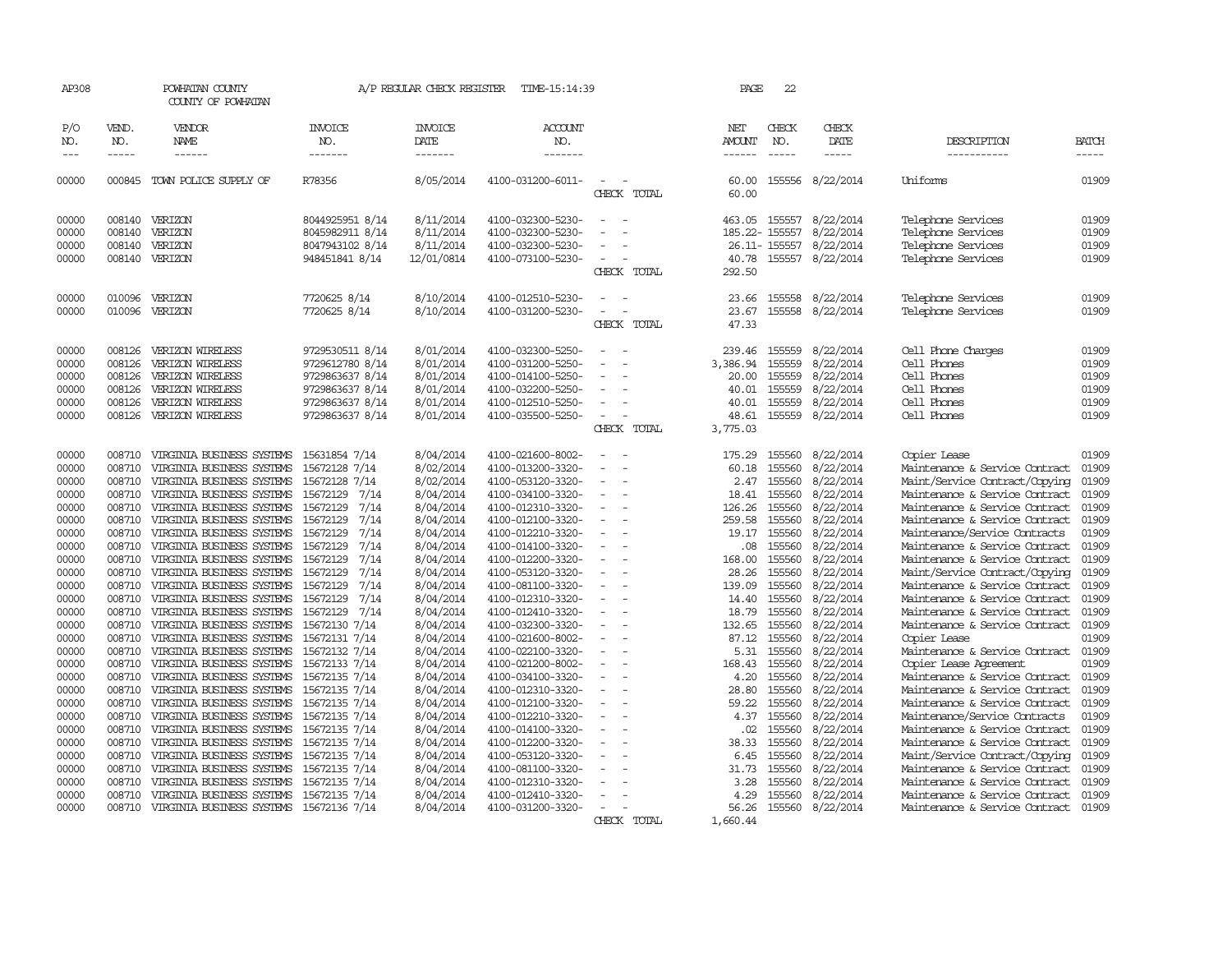| AP308                   |                             | POWHATAN COUNTY<br>COUNTY OF POWHATAN                                          |                                  | A/P REGULAR CHECK REGISTER          | TIME-15:14:39                                               |                                                                                                                    | PAGE                               | 23                            |                                                          |                                                                |                         |
|-------------------------|-----------------------------|--------------------------------------------------------------------------------|----------------------------------|-------------------------------------|-------------------------------------------------------------|--------------------------------------------------------------------------------------------------------------------|------------------------------------|-------------------------------|----------------------------------------------------------|----------------------------------------------------------------|-------------------------|
| P/O<br>NO.<br>$---$     | VEND.<br>NO.<br>$- - - - -$ | VENDOR<br><b>NAME</b><br>$- - - - - -$                                         | <b>INVOICE</b><br>NO.<br>------- | <b>INVOICE</b><br>DATE<br>-------   | <b>ACCOUNT</b><br>NO.<br>$- - - - - - -$                    |                                                                                                                    | NET<br>AMOUNT<br>------            | CHECK<br>NO.<br>$\frac{1}{2}$ | CHECK<br>DATE                                            | DESCRIPTION<br>-----------                                     | <b>BATCH</b><br>-----   |
| 00000                   | 009304                      | VIRGINIA BUSINESS SYSTEMS                                                      | 1841650                          | 8/08/2014                           | 4100-035100-3321-                                           | CHECK TOTAL                                                                                                        | 86.08<br>86.08                     |                               | 155561 8/22/2014                                         | Maintenance/Service Contracts                                  | 01909                   |
| 00000                   | 001120 AT&T                 |                                                                                | 054302987300814                  | 8/18/2014                           | 4100-032300-5240-                                           | CHECK TOTAL                                                                                                        | 48.34<br>48.34                     |                               | 155604 8/29/2014                                         | Long Distance Charges                                          | 01913                   |
| 00000                   |                             | 007266 BEACH, LYNNE                                                            | <b>DISASTERIRNING</b>            | 8/25/2014                           | 4100-012200-5510-                                           | CHECK TOTAL                                                                                                        | 43.02<br>43.02                     |                               | 155605 8/29/2014                                         | Travel/Mileage/Parking/Tolls                                   | 01913                   |
| 00000                   |                             | 008651 C & L AUTOMOTIVE                                                        | 6463                             | 8/14/2014                           | 4100-031200-6009-                                           | $\sim$<br>CHECK TOTAL                                                                                              | 54.84<br>54.84                     |                               | 155606 8/29/2014                                         | Auto Parts/Repairs                                             | 01913                   |
| 00000                   |                             | 006640 C.W. WARTHEN COMPANY                                                    | 51563                            | 8/18/2014                           | 4100-021600-3500-                                           | $\sim$<br>CHECK TOTAL                                                                                              | 667.20<br>667.20                   |                               | 155607 8/29/2014                                         | Printing & Binding                                             | 01913                   |
| 00000<br>00000          | 006638<br>006638            | CAPITAL CHEVROLET-GMC<br>CAPITAL CHEVROLET-GMC                                 | 122019<br>122138                 | 8/16/2014<br>8/20/2014              | 4100-031200-6009-<br>4100-031200-6009-                      | $\sim$<br>$\sim$<br>$\overline{\phantom{a}}$<br>CHECK TOTAL                                                        | 299.54<br>458.30<br>757.84         |                               | 155608 8/29/2014<br>155608 8/29/2014                     | Auto Parts/Repairs<br>Auto Parts/Repairs                       | 01913<br>01913          |
| 00000<br>00000          | 007353                      | CDW GOVERNMENT, INC.<br>007353 CDW GOVERNMENT, INC.                            | <b>JS90094</b><br>MN22526        | 2/10/2014<br>6/17/2014              | 4100-012100-6002-<br>4100-012510-6001-                      | CHECK TOTAL                                                                                                        | 29.32<br>17.95<br>47.27            |                               | 155609 8/29/2014<br>155609 8/29/2014                     | Computer Equipment-non-capital<br>Office Supplies              | 01913<br>01913          |
| 00000<br>00000          | 006965<br>006965            | CINIAS CORPORATION<br>CINIAS CORPORATION                                       | 143413958<br>143413958           | 8/20/2014<br>8/20/2014              | 4100-014300-6011-<br>4100-014100-6011-                      | $\sim$<br>$\overline{\phantom{a}}$<br>CHECK TOTAL                                                                  | 108.59<br>126.90<br>235.49         |                               | 155610 8/29/2014<br>155610 8/29/2014                     | Uniforms<br>Uniforms                                           | 01913<br>01913          |
| 00000<br>00000          | 007765<br>007765            | COUNTY WASTE OF VIRGINIA<br>COUNTY WASTE OF VIRGINIA                           | 03-1900 081514<br>03-51645 7     | 8/15/2014<br>8/15/2014              | 4100-032300-3185-<br>4100-032300-3185-                      | $\omega_{\rm{max}}$ and $\omega_{\rm{max}}$<br>$\overline{\phantom{a}}$<br>$\overline{\phantom{a}}$<br>CHECK TOTAL | 14.50<br>13.00<br>27.50            |                               | 155611 8/29/2014<br>155611 8/29/2014                     | Trash Removal<br>Trash Removal                                 | 01913<br>01913          |
| 00000                   | 000860                      | DOMINION VIRGINIA POWER                                                        | 2462222502 0814                  | 8/01/2014                           | 4100-014100-5110-                                           | $\sim$ $ \sim$<br>CHECK TOTAL                                                                                      | 3,340.20<br>3,340.20               |                               | 155612 8/29/2014                                         | Electricity                                                    | 01913                   |
| 00000                   |                             | 006213 GENERAL HOME SERVICES INC 12619                                         |                                  | 8/19/2014                           | 4100-035100-3320-                                           | $\sim$<br>CHECK TOTAL                                                                                              | 65.00<br>65.00                     |                               | 155613 8/29/2014                                         | Landscaping - Animal Control                                   | 01913                   |
| 00000                   |                             | 009164 LIBRARY IDEAS, LLC                                                      | 40380                            | 8/19/2014                           | 4100-073100-6012-                                           | $\sim$<br>CHECK TOTAL                                                                                              | 255.00<br>255.00                   |                               | 155614 8/29/2014                                         | Books & Subscriptions                                          | 01913                   |
| 00000                   |                             | 006538 MATTHEW BENDER                                                          | 62285289                         | 8/19/2014                           | 4100-031200-5810-                                           | $\overline{\phantom{a}}$<br>$\sim$<br>CHECK TOTAL                                                                  | 244.60<br>244.60                   |                               | 155615 8/29/2014                                         | Dues/Association Memberships                                   | 01913                   |
| 00000<br>00000<br>00000 | 008031<br>008031            | PARRISH MOTOR COMPANY<br>PARRISH MOTOR COMPANY<br>008031 PARRISH MOTOR COMPANY | 6013778<br>6013845<br>6013973    | 8/13/2014<br>8/18/2014<br>8/25/2014 | 4100-031200-6009-<br>4100-031200-6009-<br>4100-031200-6009- | $\overline{\phantom{a}}$<br>$\overline{\phantom{a}}$<br>$\sim$ $  -$<br>CHECK TOTAL                                | 526.85<br>46.07<br>16.00<br>588.92 |                               | 155616 8/29/2014<br>155616 8/29/2014<br>155616 8/29/2014 | Auto Parts/Repairs<br>Auto Parts/Repairs<br>Auto Parts/Repairs | 01913<br>01913<br>01913 |
| 00000                   |                             | 001420 PITNEY BOWES, INC.                                                      | 385801                           | 8/17/2014                           | 4100-012100-5210-                                           | CHECK TOTAL                                                                                                        | 40.44                              |                               | 40.44 155617 8/29/2014                                   | Postage                                                        | 01913                   |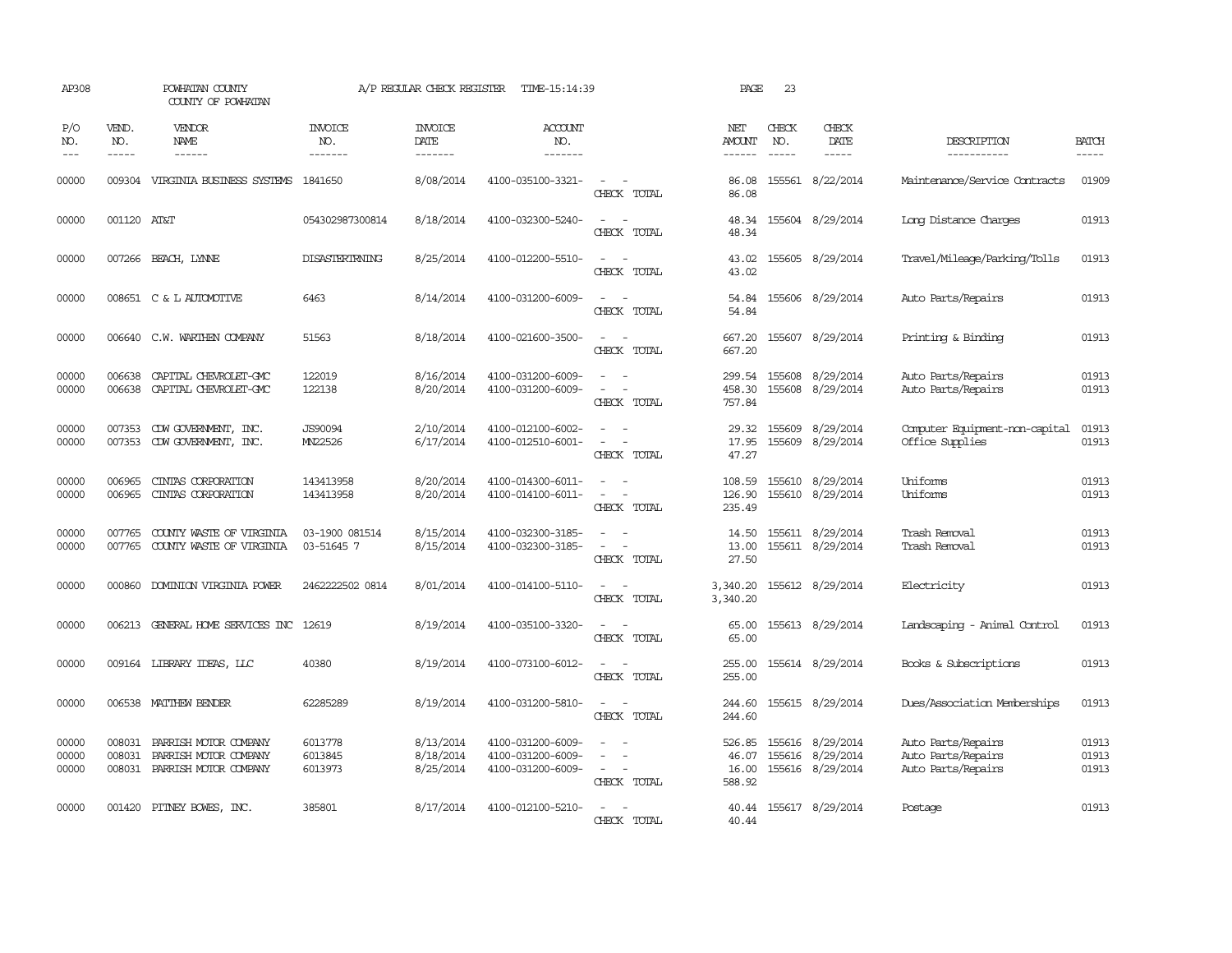| AP308                       |                             | POWHATAN COUNTY<br>COUNTY OF POWHATAN                                                |                                             | A/P REGULAR CHECK REGISTER          | TIME-15:14:39                                               |                                                               | PAGE                                       | 24                    |                                            |                                                             |                         |
|-----------------------------|-----------------------------|--------------------------------------------------------------------------------------|---------------------------------------------|-------------------------------------|-------------------------------------------------------------|---------------------------------------------------------------|--------------------------------------------|-----------------------|--------------------------------------------|-------------------------------------------------------------|-------------------------|
| P/O<br>NO.<br>$\frac{1}{2}$ | VEND.<br>NO.<br>$- - - - -$ | <b>VENDOR</b><br>NAME<br>$- - - - - -$                                               | <b>INVOICE</b><br>NO.<br>-------            | <b>INVOICE</b><br>DATE<br>-------   | <b>ACCOUNT</b><br>NO.<br>-------                            |                                                               | NET<br>AMOUNT<br>------                    | CHECK<br>NO.<br>----- | CHECK<br>DATE<br>$- - - - -$               | DESCRIPTION<br>-----------                                  | <b>BATCH</b><br>-----   |
| 00000                       | 001250                      | POWHATAN AUTO & TRACTOR                                                              | 317037                                      | 8/19/2014                           | 4100-031200-6009-                                           | $\sim$<br>CHECK TOTAL                                         | 19.96<br>19.96                             |                       | 155618 8/29/2014                           | Auto Parts/Repairs                                          | 01913                   |
| 00000                       | 006474                      | PROGRESSIVE AUTO WORKS                                                               | 0025631                                     | 8/20/2014                           | 4100-031200-6009-                                           | $\sim$<br>CHECK TOTAL                                         | 1,134.20<br>1,134.20                       |                       | 155619 8/29/2014                           | Auto Parts/Repairs                                          | 01913                   |
| 00000                       |                             | 006523 PURCHASE POWER                                                                | 800090900856157                             | 8/17/2014                           | 4100-021600-5210-                                           | $\equiv$<br>CHECK TOTAL                                       | 417.98<br>417.98                           |                       | 155620 8/29/2014                           | Postage                                                     | 01913                   |
| 00000<br>00000              | 000780<br>000780            | <b>CUILL CORPORATION</b><br><b>QUILL CORPORATION</b>                                 | 5275480<br>5302126                          | 8/14/2014<br>8/13/2014              | 4100-073100-6001-<br>4100-034100-6001-                      | $\sim$<br>$\omega$<br>$\overline{\phantom{a}}$<br>CHECK TOTAL | 59.99<br>60.58<br>120.57                   |                       | 155621 8/29/2014<br>155621 8/29/2014       | Office Supplies<br>Office Supplies                          | 01913<br>01913          |
| 00000                       |                             | 006466 RADIO COMUNICATION OF VA                                                      | 403001684                                   | 8/22/2014                           | 4100-032300-3310-                                           | $\sim$<br>CHECK TOTAL                                         | 89.00<br>89.00                             |                       | 155622 8/29/2014                           | Repairs & Maintenance                                       | 01913                   |
| 00000                       |                             | 006945 RECORDED BOOKS, LLC                                                           | 74992644                                    | 8/20/2014                           | 4100-073100-6012-                                           | CHECK TOTAL                                                   | 346.40<br>346.40                           |                       | 155623 8/29/2014                           | Books & Subscriptions                                       | 01913                   |
| 00000                       |                             | 008819 ROSERUSH SERVICES, LLC                                                        | 2014-1-23139                                | 8/05/2014                           | 4100-035100-3321-                                           | $\sim$<br>CHECK TOTAL                                         | 495.00<br>495.00                           |                       | 155624 8/29/2014                           | Maintenance/Service Contracts                               | 01913                   |
| 00000                       |                             | 006593 SHEEHY FORD                                                                   | NOHB834204                                  | 8/21/2014                           | 4100-031200-6009-                                           | CHECK TOTAL                                                   | 110.00<br>110.00                           |                       | 155625 8/29/2014                           | Auto Parts/Repairs                                          | 01913                   |
| 00000                       | 009395                      | SHEPHERD HILL FARM                                                                   | DIESEL08202014                              | 8/20/2014                           | 4100-031200-6022-                                           | CHECK TOTAL                                                   | 120.00<br>120.00                           |                       | 155626 8/29/2014                           | Dog Food & Supplies K9                                      | 01913                   |
| 00000                       |                             | 007310 SOUTHEASTERN EMERGENCY                                                        | 541085                                      | 8/21/2014                           | 4100-032300-6013-                                           | $\equiv$<br>$\sim$<br>CHECK TOTAL                             | 800.22<br>800.22                           |                       | 155627 8/29/2014                           | Medical Supplies                                            | 01913                   |
| 00000<br>00000<br>00000     | 006594<br>006594            | SOUTHSIDE ELECTRIC COOP<br>SOUTHSIDE ELECTRIC COOP<br>006594 SOUTHSIDE ELECTRIC COOP | 109122001 0814<br>63504001 0814<br>79933001 | 8/18/2014<br>8/18/2014<br>7/01/2014 | 4100-032300-5110-<br>4100-073100-5110-<br>4100-053910-5643- | CHECK TOTAL                                                   | 409.44<br>2,467.36<br>286.52<br>3, 163. 32 | 155628<br>155628      | 8/29/2014<br>8/29/2014<br>155628 8/29/2014 | Electricity<br>Electricity<br>PCCAA Services - Federal CSBG | 01913<br>01913<br>01913 |
| 00000                       |                             | 010495 TITUS, NATASHA                                                                | SUPERHEROSAFARI                             | 8/12/2014                           | 4100-073100-6012-                                           | $\sim$<br>$\sim$<br>CHECK TOTAL                               | 15.95<br>15.95                             |                       | 155629 8/29/2014                           | Books & Subscriptions                                       | 01913                   |
| 00000                       | 006501                      | TREASURER OF VIRGINIA                                                                | 15POWOC0036                                 | 8/15/2014                           | 4100-021100-6002-                                           | CHECK TOTAL                                                   | 1,300.00<br>1,300.00                       |                       | 155630 8/29/2014                           | Computer Equipment non-capital                              | 01913                   |
| 00000                       |                             | 007905 TREASURER OF VIRGINIA                                                         | STACY8414                                   | 8/04/2014                           | 4100-035300-3110-                                           | CHECK TOTAL                                                   | 20.00<br>20.00                             |                       | 155631 8/29/2014                           | Professional Health Services                                | 01913                   |
| 00000                       |                             | 006324 ULTRA-VIOLET LASER                                                            | 85573                                       | 8/21/2014                           | 4100-073100-6001-                                           | CHECK TOTAL                                                   | 36.90<br>36.90                             |                       | 155632 8/29/2014                           | Office Supplies                                             | 01913                   |
| 00000                       |                             | 008327 VIRGINIA EQUINE PLLC                                                          | 30003434                                    | 7/29/2014                           | 4100-035100-3110-                                           | CHECK TOTAL                                                   | 208.00<br>208.00                           |                       | 155633 8/29/2014                           | Professional Health Services                                | 01913                   |
|                             |                             |                                                                                      |                                             |                                     |                                                             | CHECK TYPE TOTAL                                              | 396,300.23                                 |                       |                                            |                                                             |                         |
|                             |                             |                                                                                      |                                             |                                     |                                                             | FINAL TOTAL                                                   | 396,300.23                                 |                       |                                            |                                                             |                         |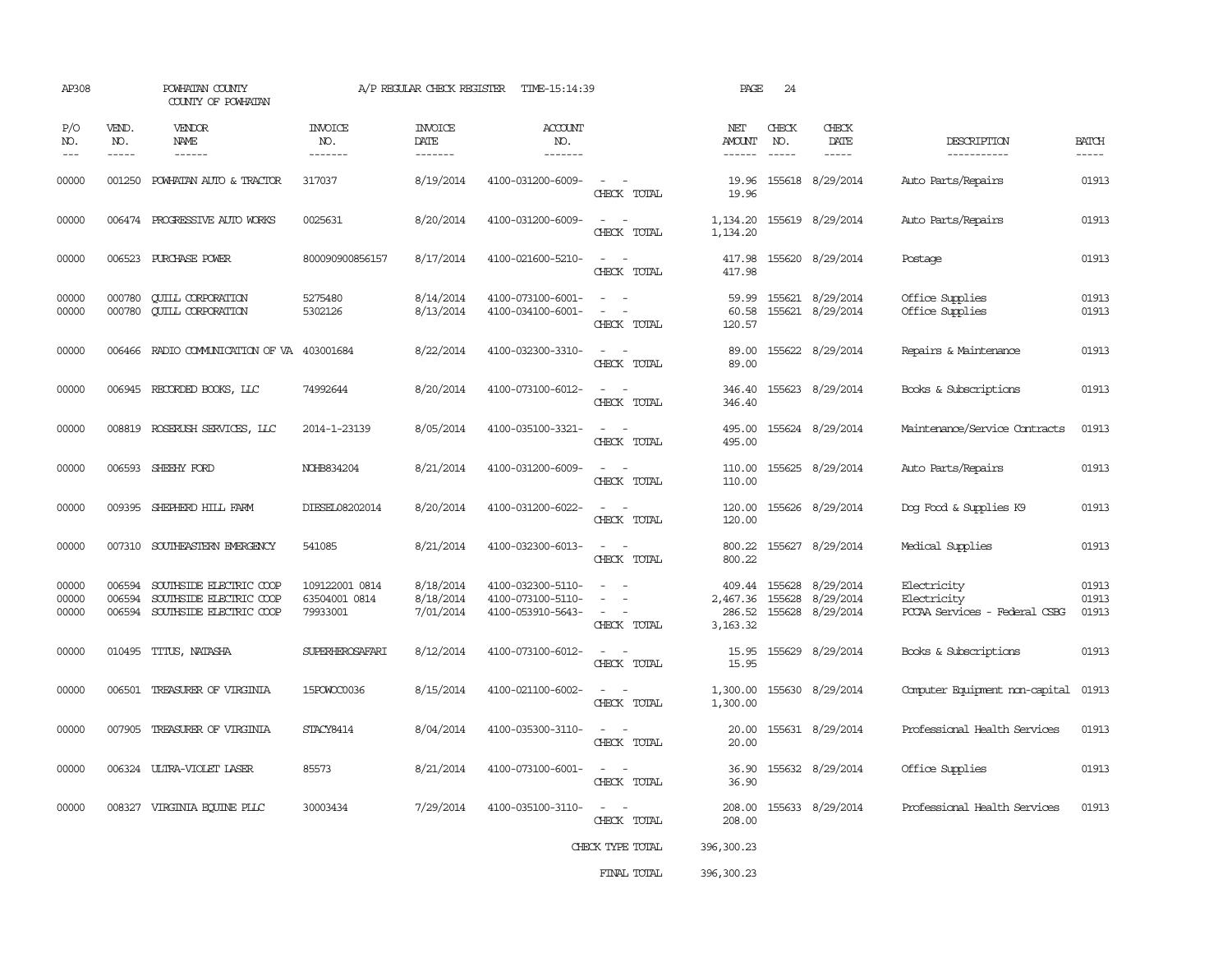| AP308              |                             | POWHATAN COUNTY<br>COUNTY OF POWHATAN                            |                                  | A/P REGULAR CHECK REGISTER        | TIME-15:17:36                          |                                         | PAGE                       | 1                             |                                      |                                                                  |                             |
|--------------------|-----------------------------|------------------------------------------------------------------|----------------------------------|-----------------------------------|----------------------------------------|-----------------------------------------|----------------------------|-------------------------------|--------------------------------------|------------------------------------------------------------------|-----------------------------|
| P/O<br>NO.<br>$--$ | VEND.<br>NO.<br>$- - - - -$ | <b>VENDOR</b><br>NAME<br>------                                  | <b>INVOICE</b><br>NO.<br>------- | <b>INVOICE</b><br>DATE<br>------- | <b>ACCOUNT</b><br>NO.<br>-------       |                                         | NET<br>AMOUNT<br>------    | CHECK<br>NO.<br>$\frac{1}{2}$ | CHECK<br>DATE<br>-----               | DESCRIPTION<br>-----------                                       | <b>BATCH</b><br>$- - - - -$ |
| 00000<br>00000     | 008668<br>008668            | BANK OF AMERICA<br>BANK OF AMERICA                               | 08/01/2014<br>08/01/2014         | 8/01/2014<br>8/01/2014            | 4301-032400-8301-<br>4301-032400-8301- | $\overline{\phantom{a}}$                | 76.67                      | 49.14 155307<br>155307        | 8/07/2014<br>8/07/2014               | Expansion & Renovation Dispatc<br>Expansion & Renovation Dispatc | 01901<br>01901              |
| 00000              | 008668                      | BANK OF AMERICA                                                  | 08/01/2014                       | 8/01/2014                         | 4501-043400-5210-                      |                                         | 13.85                      | 155307                        | 8/07/2014                            | Postage                                                          | 01901                       |
| 00000              | 008668                      | BANK OF AMERICA                                                  | 08/01/2014                       | 8/01/2014                         | 4501-043400-5210-                      |                                         | 6.49                       | 155307                        | 8/07/2014                            | Postage                                                          | 01901<br>01901              |
| 00000<br>00000     | 008668<br>008668            | BANK OF AMERICA<br>BANK OF AMERICA                               | 08/01/2014<br>08/01/2014         | 8/01/2014<br>8/01/2014            | 4501-043400-3310-<br>4501-043400-3310- |                                         | 41.24<br>104.88            | 155307<br>155307              | 8/07/2014<br>8/07/2014               | Repairs and Maintenance<br>Repairs and Maintenance               | 01901                       |
| 00000              | 008668                      | BANK OF AMERICA                                                  | 08/01/2014                       | 8/01/2014                         | 4501-043400-3310-                      | $\sim$                                  | 839.00                     | 155307                        | 8/07/2014                            | Repairs and Maintenance                                          | 01901                       |
| 00000              | 008668                      | BANK OF AMERICA                                                  | 08/01/2014                       | 8/01/2014                         | 4501-043400-5210-                      |                                         | 21.46                      | 155307                        | 8/07/2014                            | Postage                                                          | 01901                       |
|                    |                             |                                                                  |                                  |                                   |                                        | CHECK TOTAL                             | 1,152.73                   |                               |                                      |                                                                  |                             |
| 00000              | 008579                      | POWHATAN COMMERCIAL                                              | 0085201408                       | 8/07/2014                         | 4501-043400-5420-                      | CHECK TOTAL                             | 2,346.15<br>2,346.15       |                               | 155314 8/07/2014                     | Rent - Office Space                                              | 01902                       |
| 00000              | 008351 VACORP               |                                                                  | VA-PO-087 7956                   | 7/01/2014                         | 4501-043400-2710-                      | CHECK TOTAL                             | 6,439.27<br>6,439.27       |                               | 155393 8/07/2014                     | Workers' Compensation                                            | 01900                       |
| 00000              |                             | 008073 PROJECT LIFESAVER                                         | 14-8150                          | 6/24/2014                         | 4116-031210-6015-                      | CHECK TOTAL                             | 125.93<br>125.93           |                               | 155398 8/07/2014                     | Project Lifesaver expenses                                       | 01900                       |
| 00000              |                             | 010468 PATTERNO, CLAUDE                                          | 20145157200001                   | 7/30/2014                         | 3120-016050-0001-                      | $\overline{\phantom{a}}$<br>CHECK TOTAL | 72.13<br>72.13             |                               | 155399 8/07/2014                     | Fees for Rescue Transport Serv                                   | 01900                       |
| 00000              | 009183                      | AIR, WATER & SOIL LABORA-                                        | V14003459                        | 7/31/2014                         | 4501-043400-3140-                      |                                         | 40.00                      | 155400                        | 8/07/2014                            | Professional Services                                            | 01899                       |
| 00000              | 009183                      | AIR, WATER & SOIL LABORA-                                        | V14003460                        | 7/31/2014                         | 4501-043400-3140-                      | $\equiv$                                | 102.26                     | 155400                        | 8/07/2014                            | Professional Services                                            | 01899                       |
| 00000              | 009183                      | AIR, WATER & SOIL LABORA-                                        | V14003461                        | 7/31/2014                         | 4501-043400-3140-                      |                                         | 119.08                     | 155400                        | 8/07/2014                            | Professional Services                                            | 01899                       |
| 00000<br>00000     | 009183<br>009183            | AIR, WATER & SOIL LABORA-<br>AIR, WATER & SOIL LABORA- V14003463 | V14003462                        | 7/31/2014<br>7/31/2014            | 4501-043400-3140-<br>4501-043400-3140- |                                         | 40.00<br>40.00             | 155400<br>155400              | 8/07/2014<br>8/07/2014               | Professional Services<br>Professional Services                   | 01899<br>01899              |
| 00000              | 009183                      | AIR, WATER & SOIL LABORA- V14003464                              |                                  | 7/31/2014                         | 4501-043400-3140-                      |                                         | 102.26                     | 155400                        | 8/07/2014                            | Professional Services                                            | 01899                       |
| 00000              | 009183                      | AIR, WATER & SOIL LABORA-                                        | V14003465                        | 7/31/2014                         | 4501-043400-3140-                      |                                         | 119.08                     | 155400                        | 8/07/2014                            | Professional Services                                            | 01899                       |
| 00000              | 009183                      | AIR, WATER & SOIL LABORA- V14003466                              |                                  | 7/31/2014                         | 4501-043400-3140-                      |                                         | 40.00                      | 155400                        | 8/07/2014                            | Professional Services                                            | 01899                       |
| 00000              | 009183                      | AIR, WATER & SOIL LABORA-                                        | V14003467                        | 7/31/2014                         | 4501-043400-3140-                      |                                         | 40.00                      | 155400                        | 8/07/2014                            | Professional Services                                            | 01899                       |
| 00000              | 009183                      | AIR, WATER & SOIL LABORA- V14003468                              |                                  | 7/31/2014                         | 4501-043400-3140-                      | CHECK TOTAL                             | 60.00<br>702.68            | 155400                        | 8/07/2014                            | Professional Services                                            | 01899                       |
| 00000              | 009183                      | AIR, WATER & SOIL LABORA- 14003469                               |                                  | 7/31/2014                         | 4501-043400-3140-                      | CHECK TOTAL                             | 40.00<br>40.00             |                               | 155401 8/07/2014                     | Professional Services                                            | 01899                       |
| 00000              | 010233                      | DEWBERRY ENGINEERS, INC.                                         | 1105048                          | 6/20/2014                         | 501-000200-0008-                       |                                         |                            |                               | 765.00-155402 8/07/2014              | Retainages Payable                                               | 01899                       |
| 00000              | 010233                      | DEWBERRY ENGINEERS, INC.                                         | 1105048                          | 6/20/2014                         | 4501-043400-3140-                      | $\overline{\phantom{a}}$                | 7,650.00                   |                               | 155402 8/07/2014                     | Professional Services                                            | 01899                       |
|                    |                             |                                                                  |                                  |                                   |                                        | CHECK TOTAL                             | 6,885.00                   |                               |                                      |                                                                  |                             |
| 00000              |                             | 007147 DRAPER ADEN ASSOCIATES,                                   | 201460294                        | 7/21/2014                         | 4501-043400-3140-                      | CHECK TOTAL                             | 2,783.08<br>2,783.08       |                               | 155403 8/07/2014                     | Professional Services                                            | 01899                       |
| 00000              |                             | 007537 FERGUSON ENTERPRISES, INC 3140109                         |                                  | 7/22/2014                         | 4501-043400-3310-                      | $\sim$<br>- 14<br>CHECK TOTAL           | 109.36<br>109.36           |                               | 155404 8/07/2014                     | Repairs and Maintenance                                          | 01899                       |
| 00000<br>00000     | 000120<br>000120            | <b>JAMES RIVER AIR</b><br>JAMES RIVER AIR                        | C135088<br>C135088               | 7/01/2014<br>7/01/2014            | 4501-043400-3320-<br>4501-043400-3320- | CHECK TOTAL                             | 126.50<br>113.50<br>240.00 |                               | 155405 8/07/2014<br>155405 8/07/2014 | Maintenance and Service Contra<br>Maintenance and Service Contra | 01899<br>01899              |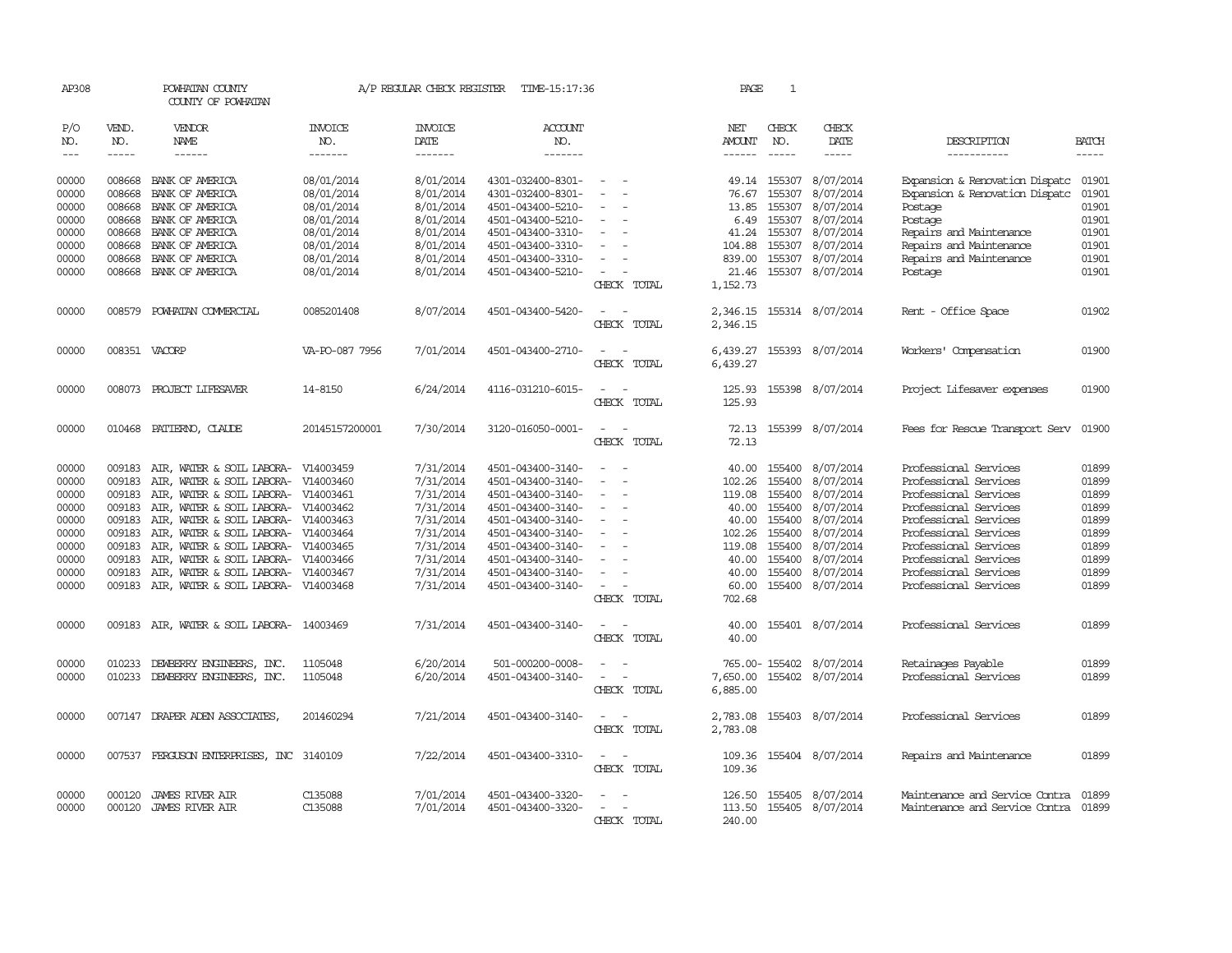| AP308                                                       |                                                                    | POWHATAN COUNTY<br>COUNTY OF POWHATAN                                                                                                                                                     |                                                                                                                                   | A/P REGULAR CHECK REGISTER                                                              | TIME-15:17:36                                                                                                                                   |                                                                                                                                                   | PAGE                                  | 2                             |                                                                                                                                                                                          |                                                                                                       |                                                             |
|-------------------------------------------------------------|--------------------------------------------------------------------|-------------------------------------------------------------------------------------------------------------------------------------------------------------------------------------------|-----------------------------------------------------------------------------------------------------------------------------------|-----------------------------------------------------------------------------------------|-------------------------------------------------------------------------------------------------------------------------------------------------|---------------------------------------------------------------------------------------------------------------------------------------------------|---------------------------------------|-------------------------------|------------------------------------------------------------------------------------------------------------------------------------------------------------------------------------------|-------------------------------------------------------------------------------------------------------|-------------------------------------------------------------|
| P/O<br>NO.<br>$---$                                         | VEND.<br>NO.<br>$- - - - -$                                        | VENDOR<br>NAME<br>$- - - - - -$                                                                                                                                                           | <b>INVOICE</b><br>NO.<br>-------                                                                                                  | <b>INVOICE</b><br>DATE<br>-------                                                       | <b>ACCOUNT</b><br>NO.<br>-------                                                                                                                |                                                                                                                                                   | NET<br><b>AMOUNT</b><br>$- - - - - -$ | CHECK<br>NO.<br>$\frac{1}{2}$ | CHECK<br>DATE<br>-----                                                                                                                                                                   | DESCRIPTION<br>-----------                                                                            | <b>BATCH</b><br>$- - - - -$                                 |
| 00000                                                       |                                                                    | 008381 JAMES RIVER PETROLEUM                                                                                                                                                              | 66E                                                                                                                               | 7/31/2014                                                                               | 4501-043400-6008-                                                                                                                               | $\frac{1}{2} \left( \frac{1}{2} \right) \left( \frac{1}{2} \right) = \frac{1}{2} \left( \frac{1}{2} \right)$<br>CHECK TOTAL                       | 216.56<br>216.56                      |                               | 155406 8/07/2014                                                                                                                                                                         | Gas/Grease/Oil/Vehicle Repairs 01899                                                                  |                                                             |
| 00000                                                       |                                                                    | 010275 MICHAEL BAKER, JR., INC.                                                                                                                                                           | VDOT071172P64C5                                                                                                                   | 7/21/2014                                                                               | 4501-043400-8107-                                                                                                                               | $ -$<br>CHECK TOTAL                                                                                                                               | 4,037.35                              |                               | 4,037.35 155407 8/07/2014                                                                                                                                                                | Huquenot Trail Utility Design                                                                         | 01900                                                       |
| 00000                                                       |                                                                    | 000620 R. C. GOODWYN & SONS, INC 0635063                                                                                                                                                  |                                                                                                                                   | 7/22/2014                                                                               | 4501-043400-3310-                                                                                                                               | $\sim$<br>CHECK TOTAL                                                                                                                             | 2.34                                  |                               | 2.34 155408 8/07/2014                                                                                                                                                                    | Repairs and Maintenance                                                                               | 01900                                                       |
| 00000<br>00000                                              | 001940                                                             | STANDBY SYSTEMS, INC.<br>001940 STANDBY SYSTEMS, INC.                                                                                                                                     | 07141372<br>0714374                                                                                                               | 7/30/2014<br>7/30/2014                                                                  | 4501-043400-3320-<br>4501-043400-3320-                                                                                                          | $\sim$ $\sim$<br>$\overline{\phantom{a}}$<br>CHECK TOTAL                                                                                          | 137.03<br>114.19<br>251.22            |                               | 155409 8/07/2014<br>155409 8/07/2014                                                                                                                                                     | Maintenance and Service Contra<br>Maintenance and Service Contra                                      | 01900<br>01900                                              |
| 00000<br>00000                                              | 008140<br>008140                                                   | VERIZON<br>VERIZON                                                                                                                                                                        | 0000135741455Y<br>763949102100814                                                                                                 | 7/28/2014<br>7/28/2014                                                                  | 4501-043400-5230-<br>4501-043400-5260-                                                                                                          | $\equiv$<br>$\overline{\phantom{a}}$<br>CHECK TOTAL                                                                                               | 35.42<br>442.72<br>478.14             |                               | 155410 8/07/2014<br>155410 8/07/2014                                                                                                                                                     | Telephone System<br>Internet Services                                                                 | 01900<br>01900                                              |
| 00000<br>00000<br>00000<br>00000                            | 009183<br>009183                                                   | 009183 AIR, WATER & SOIL LABORA- V14001195<br>AIR, WATER & SOIL LABORA-<br>AIR, WATER & SOIL LABORA-<br>009183 AIR, WATER & SOIL LABORA- V14002121                                        | V14001969<br>V14001970                                                                                                            | 3/18/2014<br>4/30/2014<br>4/30/2014<br>5/14/2014                                        | 4501-043400-3140-<br>4501-043400-3140-<br>4501-043400-3140-<br>4501-043400-3140-                                                                | $\frac{1}{2} \left( \frac{1}{2} \right) \left( \frac{1}{2} \right) = \frac{1}{2} \left( \frac{1}{2} \right)$<br>$\equiv$<br>$\sim$<br>CHECK TOTAL | 119.08<br>279.08                      |                               | 40.00 155470 8/14/2014<br>155470 8/14/2014<br>40.00 155470 8/14/2014<br>80.00 155470 8/14/2014                                                                                           | Professional Services<br>Professional Services<br>Professional Services<br>Professional Services      | 01903<br>01903<br>01903<br>01903                            |
| 00000<br>00000                                              | 010233                                                             | DEWBERRY ENGINEERS, INC.<br>010233 DEWBERRY ENGINEERS, INC.                                                                                                                               | 1113522<br>1113522                                                                                                                | 7/23/2014<br>7/23/2014                                                                  | 501-000200-0008-<br>4501-043400-3140-                                                                                                           | $\sim$ 10 $\sim$<br>$\sim$<br>CHECK TOTAL                                                                                                         | 6,885.00                              |                               | 765.00-155471 8/14/2014<br>7,650.00 155471 8/14/2014                                                                                                                                     | Retainages Payable<br>Professional Services                                                           | 01903<br>01903                                              |
| 00000<br>00000<br>00000<br>00000<br>00000<br>00000<br>00000 | 000860<br>000860<br>000860<br>000860<br>000860<br>000860<br>000860 | DOMINION VIRGINIA POWER<br>DOMINION VIRGINIA POWER<br>DOMINION VIRGINIA POWER<br>DOMINION VIRGINIA POWER<br>DOMINION VIRGINIA POWER<br>DOMINION VIRGINIA POWER<br>DOMINION VIRGINIA POWER | 0998223150 0814<br>1875198911 0814<br>2907028530 0814<br>3085476897 0814<br>6656300552 0814<br>7897055856 0814<br>9052426195 0814 | 8/01/2014<br>8/01/2014<br>8/01/2014<br>8/01/2014<br>8/01/2014<br>8/01/2014<br>8/01/2014 | 4501-043400-5110-<br>4501-043400-5110-<br>4501-043400-5110-<br>4501-043400-5110-<br>4501-043400-5110-<br>4501-043400-5110-<br>4501-043400-5110- | $\equiv$<br>$\sim$<br>$\overline{\phantom{a}}$<br>$\sim$<br>$\overline{\phantom{a}}$<br>$\overline{\phantom{a}}$<br>CHECK TOTAL                   | 2,485.69                              |                               | 165.51 155472 8/14/2014<br>15.02 155472 8/14/2014<br>57.73 155472 8/14/2014<br>103.21 155472 8/14/2014<br>342.99 155472 8/14/2014<br>1,752.92 155472 8/14/2014<br>48.31 155472 8/14/2014 | Electricity<br>Electricity<br>Electricity<br>Electricity<br>Electricity<br>Electricity<br>Electricity | 01903<br>01903<br>01903<br>01903<br>01903<br>01903<br>01903 |
| 00000                                                       | 000690                                                             | FLATROCK TIRE & AUTO                                                                                                                                                                      | 8184                                                                                                                              | 7/11/2014                                                                               | 4501-043400-6008-                                                                                                                               | CHECK TOTAL                                                                                                                                       | 65.07                                 |                               | 65.07 155473 8/14/2014                                                                                                                                                                   | Gas/Grease/Oil/Vehicle Repairs                                                                        | 01903                                                       |
| 00000<br>00000                                              |                                                                    | 007184 POLLARD WATER<br>007184 POLLARD WATER                                                                                                                                              | 1386471-IN<br>1386761-IN                                                                                                          | 7/24/2014<br>7/24/2014                                                                  | 4501-043400-6014-<br>4501-043400-6014-                                                                                                          | $\overline{\phantom{a}}$<br>$\omega_{\rm{max}}$ and $\omega_{\rm{max}}$<br>CHECK TOTAL                                                            | 88.25<br>115.77                       |                               | 155474 8/14/2014<br>27.52 155474 8/14/2014                                                                                                                                               | Other Operating Supplies<br>Other Operating Supplies                                                  | 01904<br>01904                                              |
| 00000                                                       |                                                                    | 006722 SYDNOR HYDRO INC.                                                                                                                                                                  | 30666                                                                                                                             | 8/01/2014                                                                               | 4501-043400-3320-                                                                                                                               | $\sim$ $ -$<br>CHECK TOTAL                                                                                                                        | 620.00<br>620.00                      |                               | 155475 8/14/2014                                                                                                                                                                         | Maintenance and Service Contra                                                                        | 01904                                                       |
| 00000                                                       |                                                                    | 008140 VERIZON                                                                                                                                                                            | 000892382200814                                                                                                                   | 7/28/2014                                                                               | 4501-043400-5260-                                                                                                                               | $\sim$<br>$\sim$<br>CHECK TOTAL                                                                                                                   | 291.85<br>291.85                      |                               | 155476 8/14/2014                                                                                                                                                                         | Internet Services                                                                                     | 01904                                                       |
| 00000                                                       |                                                                    | 007415 VIRGINIA UTILITY                                                                                                                                                                   | 7140328                                                                                                                           | 7/31/2014                                                                               | 4501-043400-3140-                                                                                                                               | $\overline{\phantom{a}}$<br>CHECK TOTAL                                                                                                           | 45.15<br>45.15                        |                               | 155477 8/14/2014                                                                                                                                                                         | Professional Services                                                                                 | 01904                                                       |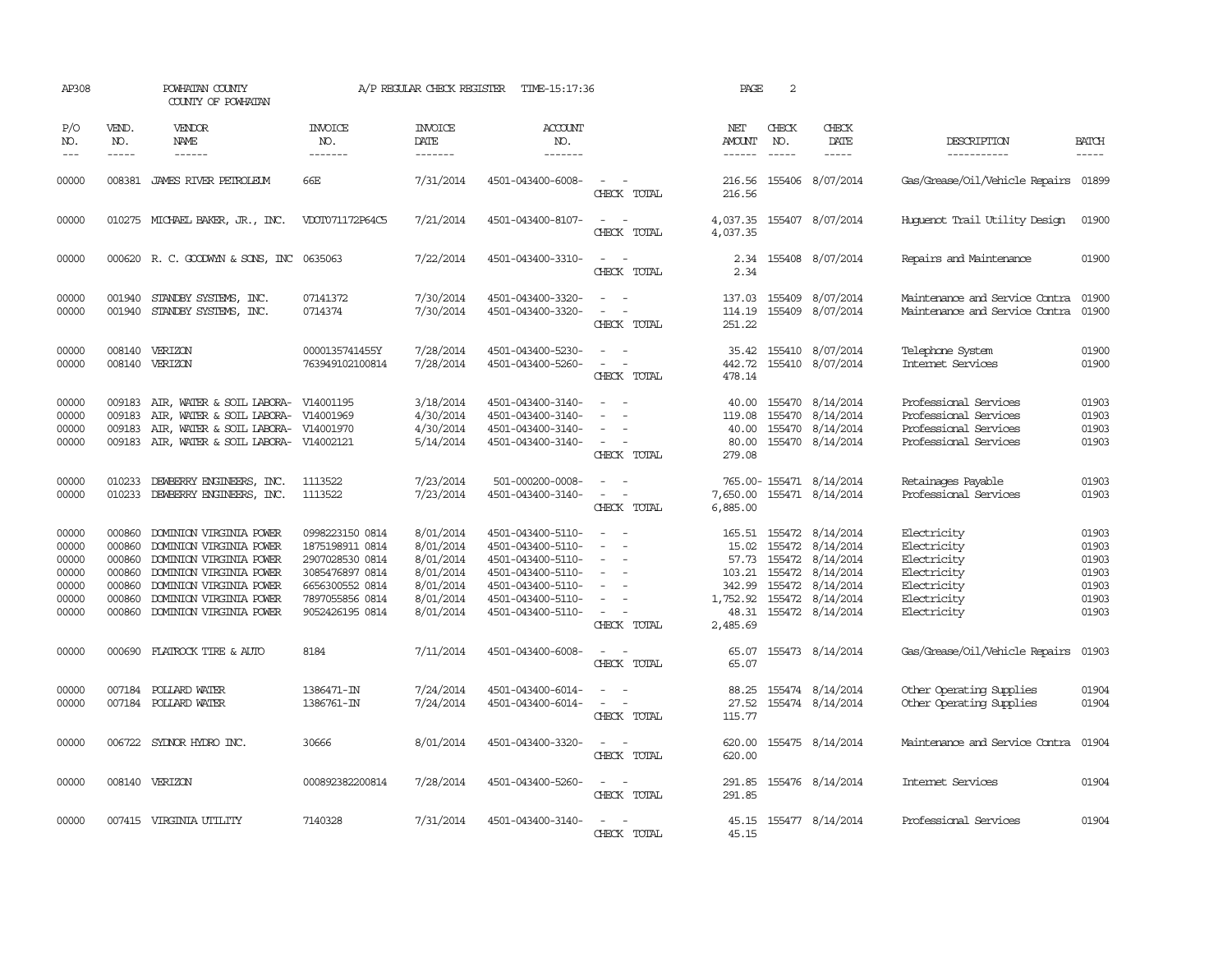| AP308                       |                             | POWHATAN COUNTY<br>COUNTY OF POWHATAN                                                    |                                   | A/P REGULAR CHECK REGISTER        | TIME-15:17:36                          |                                                                                                                             | PAGE                           | 3                             |                                                    |                                                |                       |
|-----------------------------|-----------------------------|------------------------------------------------------------------------------------------|-----------------------------------|-----------------------------------|----------------------------------------|-----------------------------------------------------------------------------------------------------------------------------|--------------------------------|-------------------------------|----------------------------------------------------|------------------------------------------------|-----------------------|
| P/O<br>NO.<br>$\frac{1}{2}$ | VEND.<br>NO.<br>$- - - - -$ | <b>VENDOR</b><br>NAME                                                                    | <b>INVOICE</b><br>NO.<br>-------  | <b>INVOICE</b><br>DATE<br>------- | <b>ACCOUNT</b><br>NO.<br>-------       |                                                                                                                             | NET<br>AMOUNT<br>$- - - - - -$ | CHECK<br>NO.<br>$\frac{1}{2}$ | CHECK<br>DATE                                      | DESCRIPTION<br>-----------                     | <b>BATCH</b><br>----- |
| 00000                       |                             | 001340 BUSINESS CARD                                                                     | 07/27/2014                        | 7/27/2014                         | 4116-031210-6015-                      | $\sim$<br>CHECK TOTAL                                                                                                       | 15.19<br>15.19                 |                               | 155478 8/22/2014                                   | Project Lifesaver expenses                     | 01910                 |
| 00000                       |                             | 010070 EVERBRIDGE, INC.                                                                  | M24411                            | 7/18/2014                         | 4116-035500-0008-                      | $\overline{\phantom{a}}$<br>$\sim$<br>CHECK TOTAL                                                                           | 6,600.58                       |                               | 6,600.58 155564 8/22/2014                          | Emerg Perform Grant                            | 01906                 |
| 00000                       |                             | 008348 LUXFORD, BRAD                                                                     | OFFICEMAX                         | 8/08/2014                         | 4116-031210-6015-                      | CHECK TOTAL                                                                                                                 | 27.15<br>27.15                 |                               | 155565 8/22/2014                                   | Project Lifesaver expenses                     | 01906                 |
| 00000                       |                             | 008686 C.W. WILLIAMS & CO., INC. 747172                                                  |                                   | 8/07/2014                         | 4120-032200-8215-                      | $\sim$ $\sim$<br>CHECK TOTAL                                                                                                | 462.47<br>462.47               |                               | 155566 8/22/2014                                   | State Dept of Fire Programs Fu 01905           |                       |
| 00000                       |                             | 009639 EMS MANAGEMENT &                                                                  | 22316                             | 7/31/2014                         | 4120-032300-5845-                      | $\sim$<br>CHECK TOTAL                                                                                                       | 2,742.22<br>2,742.22           |                               | 155567 8/22/2014                                   | EMS Transport Third Party Bill 01906           |                       |
| 00000                       |                             | 007288 DOMINION ENERGY                                                                   | 103556                            | 7/31/2014                         | 4301-032400-8301-                      | $ -$<br>CHECK TOTAL                                                                                                         | 9,550.00<br>9,550.00           |                               | 155568 8/22/2014                                   | Expansion & Renovation Dispatc 01905           |                       |
| 00000                       | 007200                      | SOUTHERN BUILDERS INC.                                                                   | 639                               | 8/14/2014                         | 4301-032400-8301-                      | CHECK TOTAL                                                                                                                 | 2,328.00<br>2,328.00           |                               | 155569 8/22/2014                                   | Expansion & Renovation Dispatc                 | 01908                 |
| 00000<br>00000              |                             | 007436 AQUA VIRGINIA, INC.<br>007436 AQUA VIRGINIA, INC.                                 | 1188328 JULY 14<br>574661 JULY 14 | 8/12/2014<br>8/12/2014            | 4501-043400-5130-<br>4501-043400-5130- | $\sim$<br>$\overline{\phantom{a}}$<br>CHECK TOTAL                                                                           | 16.33<br>22.52<br>38.85        |                               | 155570 8/22/2014<br>155570 8/22/2014               | Water<br>Water                                 | 01905<br>01905        |
| 00000                       | 000780                      | <b>CUILL CORPORATION</b>                                                                 | 5061861                           | 8/06/2014                         | 4501-043400-6001-                      | CHECK TOTAL                                                                                                                 | 79.98<br>79.98                 |                               | 155571 8/22/2014                                   | Office Supplies                                | 01908                 |
| 00000                       |                             | 007048 RESERVE ACCOUNT                                                                   | 18176937862                       | 8/01/2014                         | 4501-043400-5210-                      | CHECK TOTAL                                                                                                                 | 14.36<br>14.36                 |                               | 155572 8/22/2014                                   | Postage                                        | 01908                 |
| 00000                       |                             | 001940 STANDBY SYSTEMS, INC.                                                             | 8141445                           | 8/12/2014                         | 4501-043400-3320-                      | CHECK TOTAL                                                                                                                 | 1,423.47<br>1,423.47           |                               | 155573 8/22/2014                                   | Maintenance and Service Contra                 | 01908                 |
| 00000                       |                             | 006837 USA BLUE BOOK                                                                     | 415518                            | 8/05/2014                         | 4501-043400-3310-                      | $\sim$ 10 $\sim$<br>CHECK TOTAL                                                                                             | 286.98<br>286.98               |                               | 155574 8/22/2014                                   | Repairs and Maintenance                        | 01909                 |
| 00000                       |                             | 008126 VERIZON WIRELESS                                                                  | 9729863637 8/14                   | 8/01/2014                         | 4501-043400-5250-                      | CHECK TOTAL                                                                                                                 | 20.01<br>20.01                 |                               | 155575 8/22/2014                                   | Cell Phones                                    | 01909                 |
| 00000                       |                             | 008710 VIRGINIA BUSINESS SYSTEMS                                                         | 15672134 7/14                     | 8/04/2014                         | 4501-043400-3320-                      | $\frac{1}{2} \left( \frac{1}{2} \right) \left( \frac{1}{2} \right) = \frac{1}{2} \left( \frac{1}{2} \right)$<br>CHECK TOTAL | 229.85<br>229.85               |                               | 155576 8/22/2014                                   | Maintenance and Service Contra                 | 01909                 |
| 00000                       |                             | 009128 SIGN DESIGN OF VA, LLC                                                            | 2958                              | 8/19/2014                         | 4116-031210-6015-                      | $\sim$ $ \sim$<br>CHECK TOTAL                                                                                               | 140.00<br>140.00               |                               | 155635 8/29/2014                                   | Project Lifesaver expenses                     | 01913                 |
| 00000                       |                             | 006510 EMERGENCY SERVICES                                                                | 70 08222014                       | 8/22/2014                         | 4120-032300-3110-                      | $\frac{1}{2} \left( \frac{1}{2} \right) \left( \frac{1}{2} \right) = \frac{1}{2} \left( \frac{1}{2} \right)$<br>CHECK TOTAL | 25,090.80                      |                               | 25,090.80 155636 8/29/2014                         | Contract Services-Daytime Cove                 | 01913                 |
| 00000<br>00000              |                             | 009183 AIR, WATER & SOIL LABORA- V14003704<br>009183 AIR, WATER & SOIL LABORA- V14003758 |                                   | 8/19/2014<br>8/21/2014            | 4501-043400-3140-<br>4501-043400-3140- | $\equiv$                                                                                                                    |                                |                               | 226.92 155637 8/29/2014<br>102.26 155637 8/29/2014 | Professional Services<br>Professional Services | 01913<br>01913        |